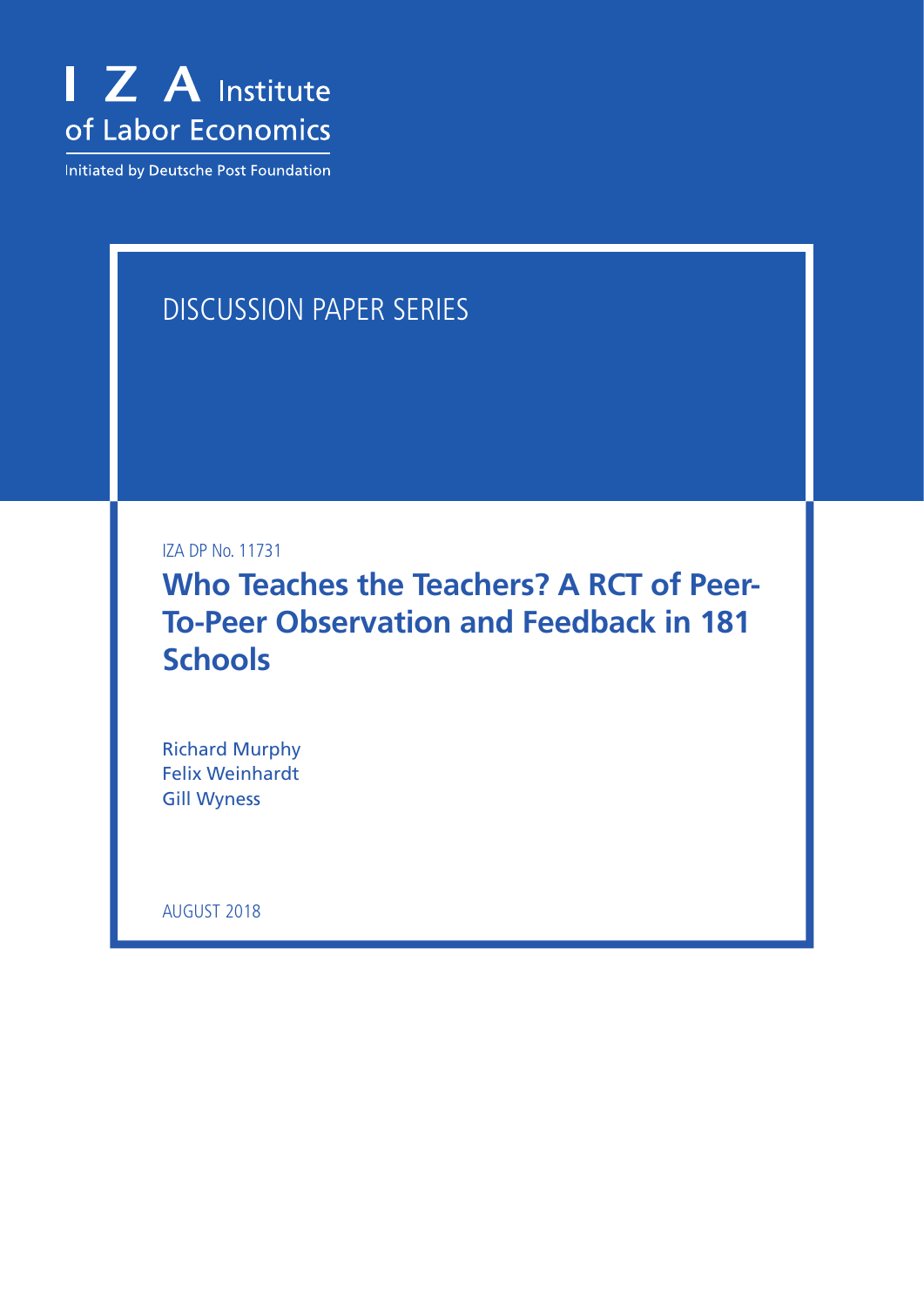

Initiated by Deutsche Post Foundation

# DISCUSSION PAPER SERIES

IZA DP No. 11731

# **Who Teaches the Teachers? A RCT of Peer-To-Peer Observation and Feedback in 181 Schools**

#### **Richard Murphy**

*University of Texas at Austin, NBER, IZA, CESifo and CEP, LSE*

**Felix Weinhardt** *DIW Berlin, IZA, CESifo and CEP, LSE*

**Gill Wyness** *UCL Institute of Education and CEP, LSE*

AUGUST 2018

Any opinions expressed in this paper are those of the author(s) and not those of IZA. Research published in this series may include views on policy, but IZA takes no institutional policy positions. The IZA research network is committed to the IZA Guiding Principles of Research Integrity.

The IZA Institute of Labor Economics is an independent economic research institute that conducts research in labor economics and offers evidence-based policy advice on labor market issues. Supported by the Deutsche Post Foundation, IZA runs the world's largest network of economists, whose research aims to provide answers to the global labor market challenges of our time. Our key objective is to build bridges between academic research, policymakers and society.

IZA Discussion Papers often represent preliminary work and are circulated to encourage discussion. Citation of such a paper should account for its provisional character. A revised version may be available directly from the author.

| <b>IZA</b> – Institute of Labor Economics          |                                                      |             |  |  |  |
|----------------------------------------------------|------------------------------------------------------|-------------|--|--|--|
| Schaumburg-Lippe-Straße 5-9<br>53113 Bonn, Germany | Phone: +49-228-3894-0<br>Email: publications@iza.org | www.iza.org |  |  |  |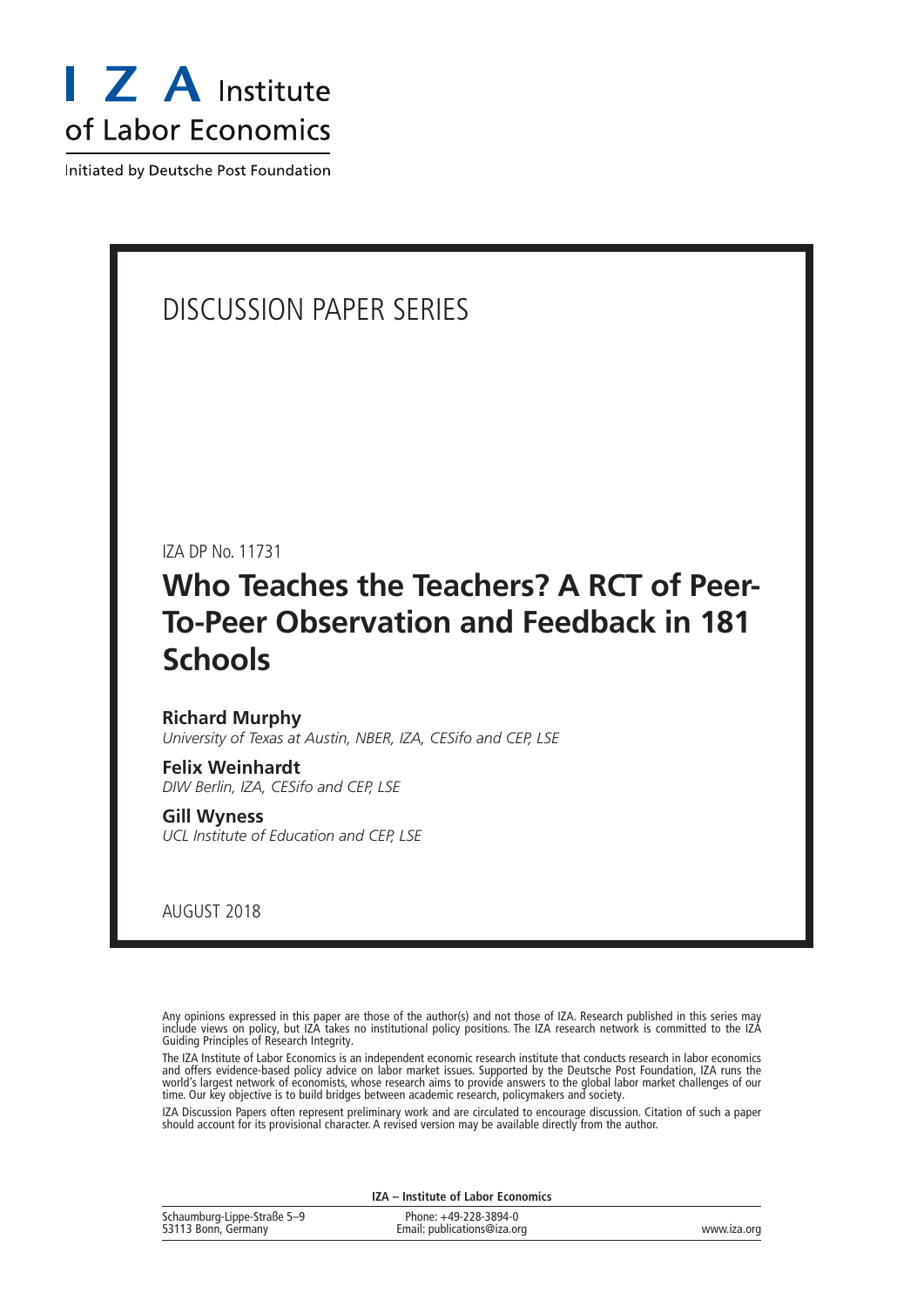# ABSTRACT

# **Who Teaches the Teachers? A RCT of Peer-To-Peer Observation and Feedback in 181 Schools\***

It is well established that teachers are the most important in-school factor in determining student outcomes. However, to date there is scant robust quantitative research demonstrating that teacher training programs can have lasting impacts on student test scores. To address this gap, we conduct and evaluate a teacher peer-to-peer observation and feedback program under Randomized Control Trial (RCT) conditions. Half of 181 volunteer primary schools in England were randomly selected to participate in the two year program. We find that students of treated teachers perform no better on national tests a year after the program ended. The absence of external observers and incentives in our program may explain the contrast of these results with the small body of work which shows a positive influence of teacher observation and feedback on pupil outcomes.

| <b>JEL Classification:</b> | 121, 128, M53                            |
|----------------------------|------------------------------------------|
| Keywords:                  | education, teachers, RCT, peer mentoring |

**Corresponding author:** Felix Weinhardt DIW Berlin 10108 Berlin Germany E-mail: fweinhardt@diw.de

<sup>\*</sup> We thank Stephen Machin, Chris Karbownik, Anna Raute, and Eric Taylor for valuable feedback and comments, as well as participants of the Bonn/BRIC Economics of Education Conference, the Manheim labour seminar and of the IWAEE. We thank the UK Department for Education for access to the English student census data under DR160317.03. Weinhardt gratefully acknowledges support by the German Science Foundation through CRC TRR 190. All errors are our own.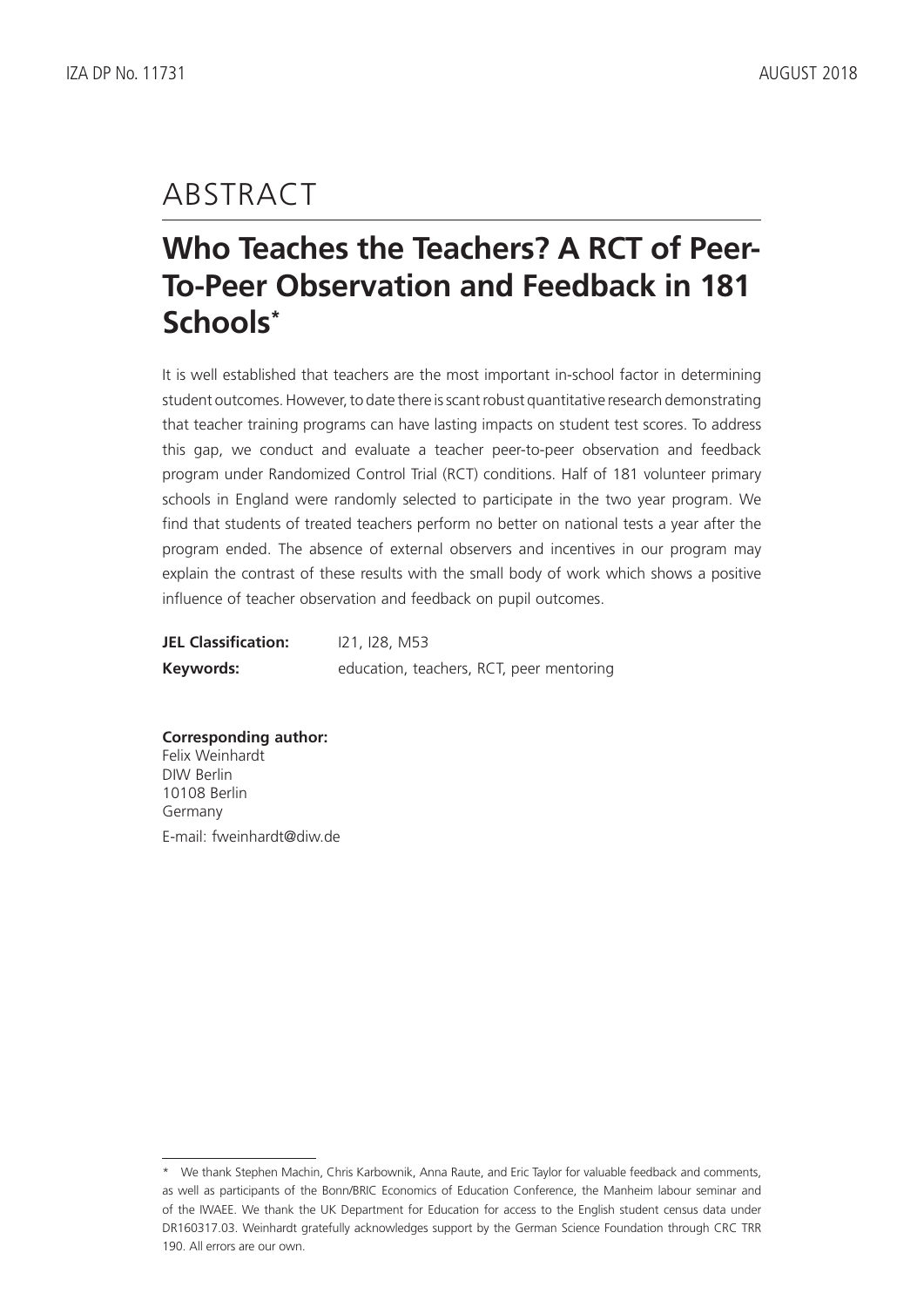## 1 Introduction

It is well established that teachers are the most important in-school factor in determining student outcomes (Rockoff, 2004; Rivkin et al., 2005). Thus, the fact that there is huge variation in teacher quality (Hanushek and Rivkin, 2010), is a perennial problem for education policy-makers. One obvious course of action would be to hire better teachers; however, many studies have concluded that teacher effectiveness is very difficult to predict from teacher characteristics (Aaronson et al., 2007; Kane et al., 2008) reducing the viability of this solution. An alternative would be to simply dismiss poorly performing teachers (Hanushek and Rivkin, 2010; Chetty et al., 2014), but this too is a challenge given the administrative burden required, difficulties with replacements and lack of good information on teacher effectiveness available to school principals (Jacob et al., 2016; Rothstein, 2015).

Consequently, a potentially powerful strategy for policy-makers concerned with improving educational outcomes would be to improve the quality of the stock of existing teachers either through incentives or teacher training programs. Research in this area has tended to focus on the former, with a number of studies evaluating the use of performance related pay as a means to improve teacher productivity (Lavy, 2009; Goodman and Turner, 2010; Springer et al., 2011; Muralidharan and Sundararaman, 2011; Neal, 2011). However, these studies have had mixed results, calling into question the effectiveness of performance related pay as a magic bullet to improve educational outcomes in developed countries. An alternative means of improving teacher performance on-the-job, and the subject of this paper, is through teacher training programs. Most recently, Taylor and Tyler (2012) find positive evidence on the effectiveness of one particular type of teacher development -teacher feedback. However, in summary there exists little robust quantitative research demonstrating that teacher training programs can have lasting impacts on student test scores.<sup>1</sup>

This study estimates the causal effect of teacher peer-to-peer mentoring on student outcomes under RCT conditions, randomised at the school level. In the program studied here, fourth and fifth grade teachers work in small groups of three to plan lessons that address shared teaching and learning goals. They then observe

<sup>&</sup>lt;sup>1</sup>We provide a detailed review of the literature at the end of this section.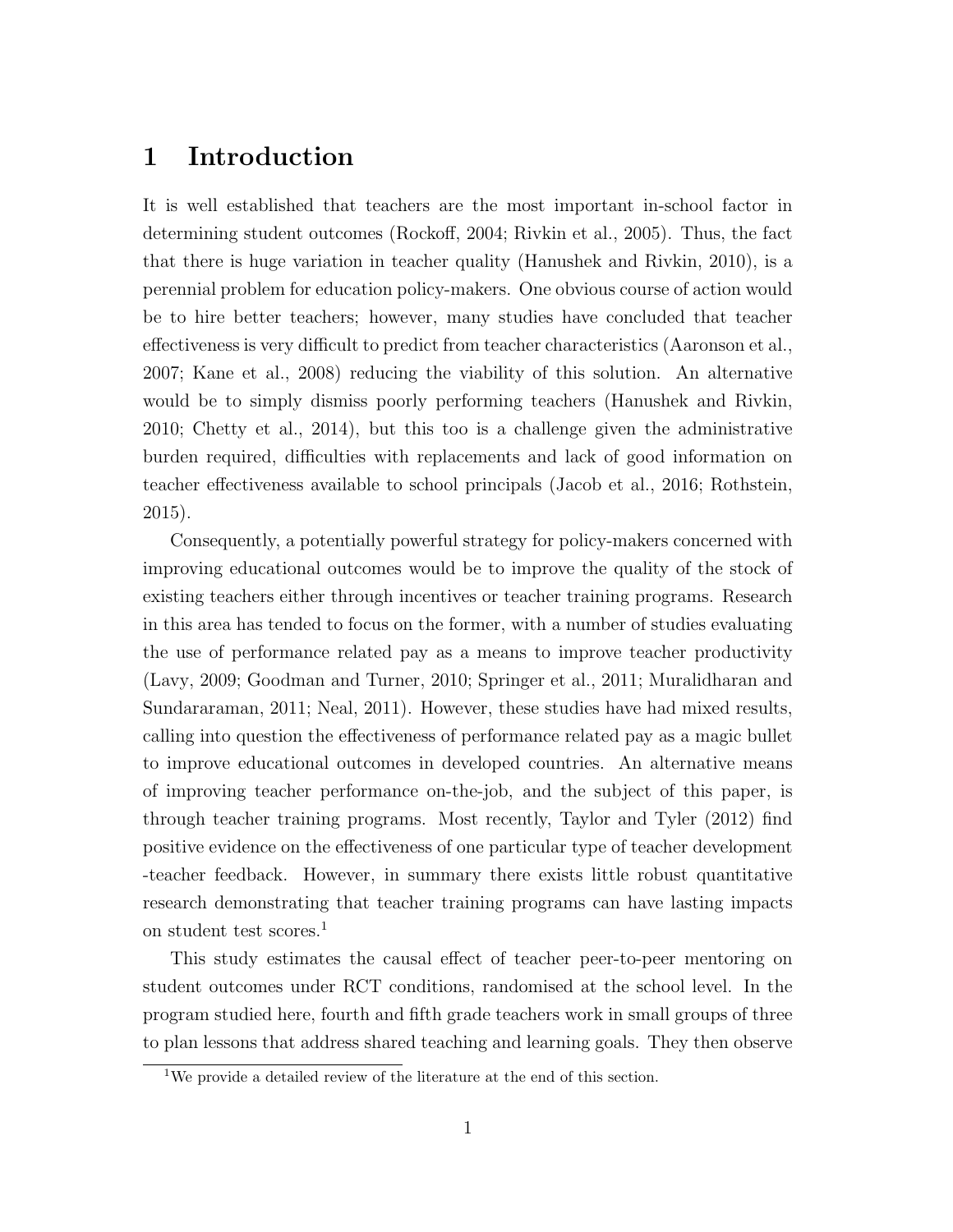each other's lessons, provide feedback, and refine future lesson plans. Each year each teacher is observed three times by her two peers. This process is repeated throughout a two year period for a total of eighteen lesson observations. To ensure structured feedback and implemention, all participating teachers received five full training days held by educational experts on teaching mentoring.

There are a number of reasons why we may expect peer-to-peer mentoring to be an effective form of teacher training. Unlike many other professions, teachers do not interact with their peers in the classroom. Thus, classroom observations offer an opportunity for teachers to see, and be seen in action. Feedback on their observed performance could thus provide teachers with new detailed information on their performance in the classroom. Given that teachers have been shown to be motivated agents (Dixit, 2002), this could result in improved planning and preparation and subsequently better performance (Steinberg and Sartain, 2015). It could encourage teachers to self-reflect and attempt to acquire work-related skills as a result of their peers influence (Jackson and Bruegmann, 2009), and could lead to discussion with other teachers resulting in improvements in teaching practice across the school as a whole (Taylor and Tyler, 2012).

Perhaps unsurprisingly then, many schools carry out peer observation programs informally, albeit with little instruction or consistency (Weisberg et al., 2009), making them difficult to evaluate empirically. Moreover, testing the impact of teacher observation, and teacher training in general, on pupil outcomes is an empirical challenge due to non-random selection of teachers (and students) into training. Our trial is large-scale, with 543 teachers teaching a total of 13,000 students, over two cohorts in all subjects, across 181 primary schools in England. Despite having strict experimental conditions, our experiment is conducted within schools, in a manner which could easily be replicated or taken to scale. Thus, we capture the impact of teacher observation and feedback in a 'real-world' setting.

Our outcomes of interest come from national, compulsory, high stakes, externally marked academic tests intended to measure student learning throughout primary school. The tests are conducted at the end of primary school in sixth grade, when the pupil is aged  $10/11$ , one year after the intervention. As such, our study does not suffer from any biases associated with tests implemented by the school or teachers or trainers themselves. A further benefit of using national tests is that we can exploit administrative data linked to the pupil's outcomes at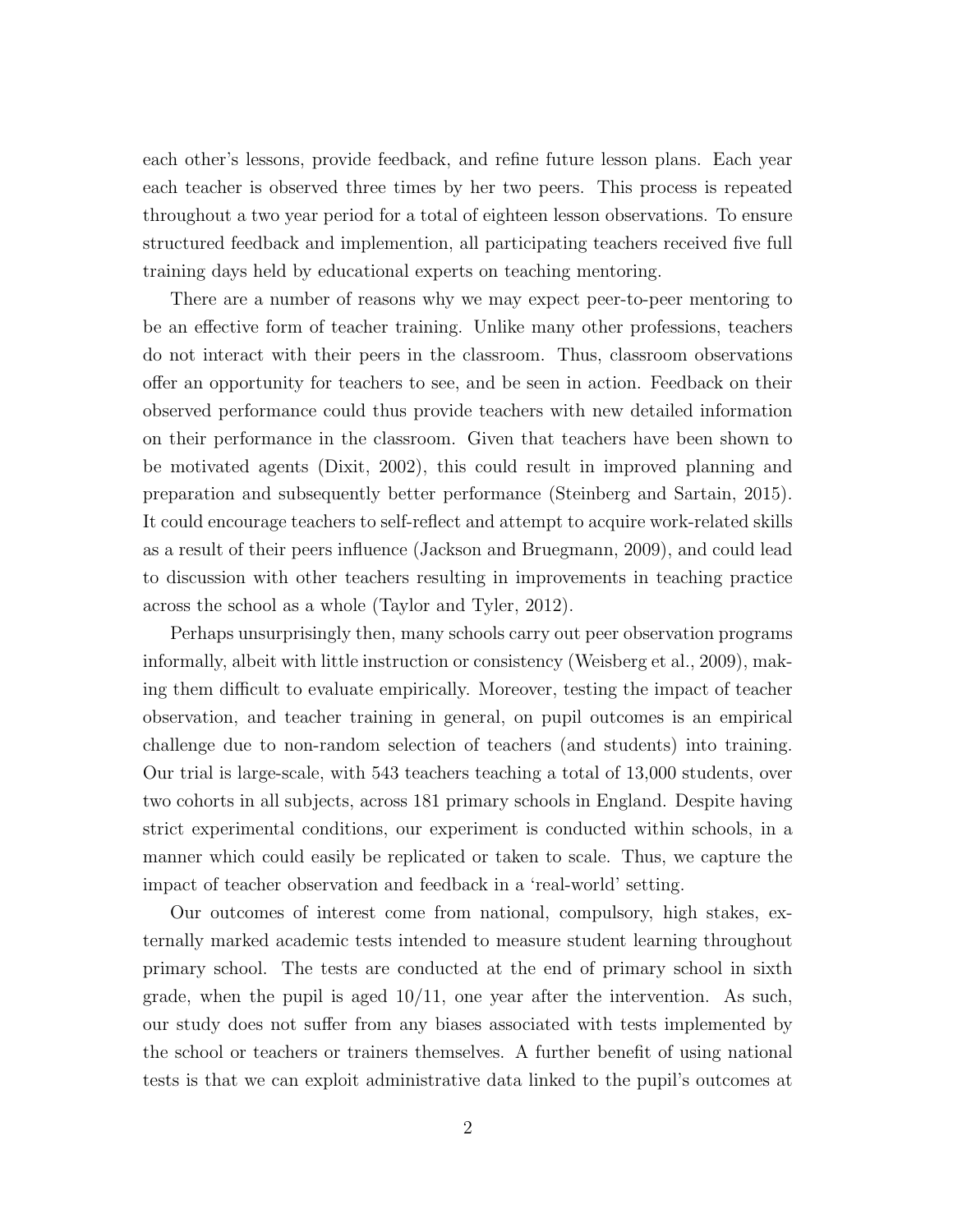both the treatment schools and the control schools. As a result, we did not need to contact the control schools again or do any testing in these schools, after they were informed that they were not selected to receive the treatment. Thus, our setting allows us to provide new and highly compelling evidence on the impact of teacher observation and feedback on pupil outcomes.

In summary, we find no evidence that teacher peer observation and feedback increases pupil performance compared to business as usual in the classroom. Because of our unique setting, we can control for previous test scores at the student level, and exploit the panel nature of the administrative data to estimate a RCTdifference-in-differences analysis. We can reject positive effects on student test scores of about ten percent of a standard deviation across all subjects, and effect sizes larger than five percent of a standard deviation in reading and writing tests.

This study is directly related to the literature on teacher training and student outcomes, which mainly uses quasi-experimental methods to estimate causal effects, for example Jacob and Lefgren (2008), Harris and Sass (2011), and Angrist and Lavy (2001) with only the latter finding a positive effect. Experimental evaluations of training programs have also failed to find any impact (Garet et al., 2010, 2011). However, none of these studies examine teacher peer-to-peer observation as a form of teacher development.

One quasi-experimental study by Taylor and Tyler (2012), directly examines effects of teacher observation on student performance and does find a significant positive impact. In this setting, teachers in Cincinnati Public Schools participated in a year-long classroom observation program known as the Teacher Evaluation System (TES).<sup>2</sup> This program involved three unannounced observations by external experts, and one by the school principal, and involved the provision of formal written feedback and grades to the observed teachers. Identification is based on near-random timing of the implentation of the year long program at a school. The study finds that the students of teachers who have been evaluated improve their maths scores by 11 percent of a standard deviation in the year after the subjective evaluation, and about 16 percent of a standard deviation two years later, compared

<sup>2</sup>Papay et al. (2018) currently have an ongoing teacher observation RCT in the field with an end date of 2020. A pilot study by Steinberg and Sartain (2015) evaluates the Chicago Excellence in Teaching Project (EIP) in which teachers are observed by their principal during a lesson, followed by a feedback session as well as more formal ratings, finds no significant effect.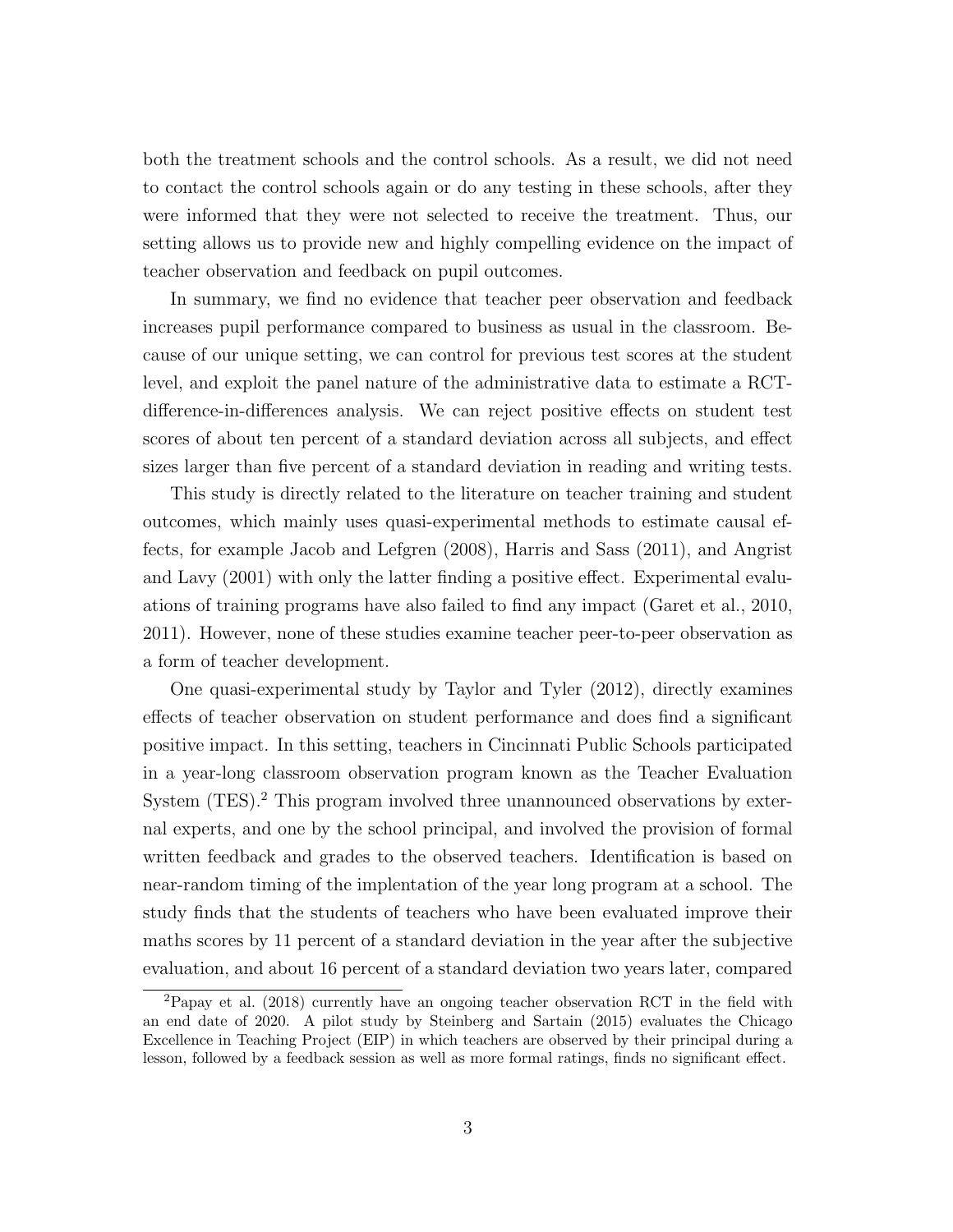to students of non-evaluated teachers.

Apart from the RCT conditions, there are a number of important additional differences which differentiate our study from the Cincinnati study and may explain the differing results, and offer mechanisms through which the Cincinnati study generates a positive finding. First, and most notably, our program does not involve teacher incentives; a key tenet of the program is to facilitate free and open discussion, intended to improve the teachers' future performance. Therefore no formal scoring or further consequences are associated with the observations. Conversely, Cincinnati teachers are formally scored, with the results carrying explicit consequences, including impact on promotions and tenure, and potential non-renewal of the teacher's contract. Second, for reasons of scalability, our peer-to-peer observation and feedback program relies solely on existing teachers within the school, while external teachers were responsible for observing and evaluating teachers in the Cincinnati trial. It may well be the case that peers provide less useful feedback compared to external experts. Moreover, the presence of experts in the Cincinnati trial may have created a more formal atmosphere in the classroom, particularly since lessons were also filmed. Finally, while the Cincinnati study is reliant upon quasi-random timing of schools implementing the TES for identification, our study was designed as an RCT, with random assignment of schools to the program along with with a pre-registered statistical analysis plan.

The findings of our study are important. This paper provides the first experimental evaluation of a teacher observation program that is purely designed for teacher development, rather than also including incentives. Our results show that teacher observation and feedback cannot solve the policy maker's problem of huge variation in teacher effectiveness.

The remainder of the paper proceeds as follows: Section 2 provides further details about the intervention. In Section 3 we describe the data used in the analysis, with the RCT design described in section 4. Results are presented in section 5, with a discussion of potential reasons for differences with the existing literature in section 6. Conclusions follow in section 7.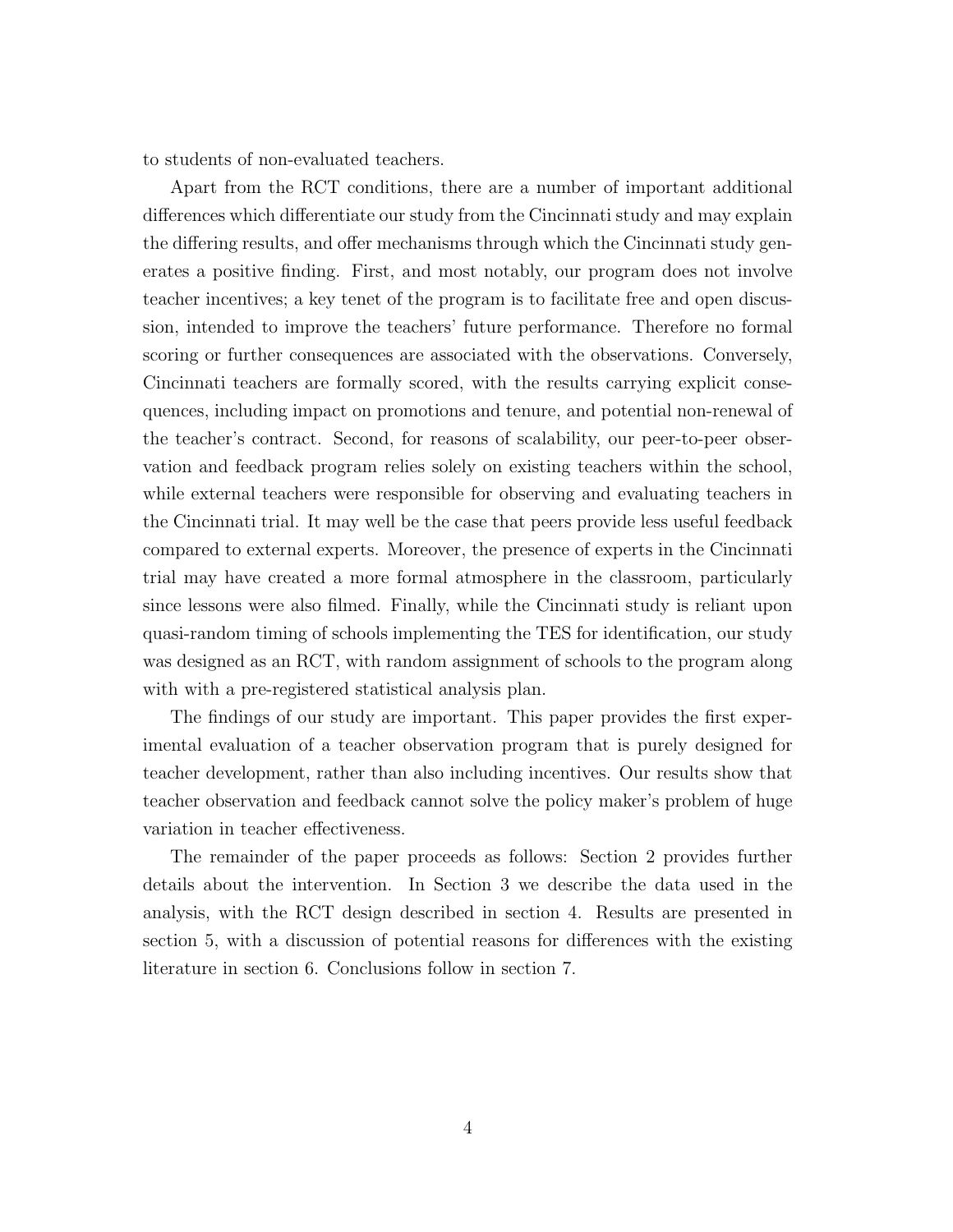# 2 The peer-to-peer observation and feedback intervention

### 2.1 Details of intervention

Teacher peer-to-peer observation and feedback is a type of professional development program with a long history of use in Japan and is increasingly used in the US and worldwide.<sup>3</sup> In this particular program teachers work in small groups to plan lessons that address shared teaching and learning goals.

Specifcally teachers within a schoool form a group of three (known as a learning tripod), with one of the three selected as the expert teacher'. Schools are free to choose which teachers are involved in the intervention, and who would be the expert teacher (though all schools chose teachers with some subject expertise in English or maths as the expert), with the restriction that two of the teachers should be teaching year groups 4 and  $5<sup>4</sup>$  Training consisted of five full training days for teachers participating in the program. This was conducted by experts in the program and included information on the ethos, protocols and practice. Four of the five training days occurred during the first year. The fifth training day, at the beginning of the second year, was focused on optimising feedback and sustaining the program through its second year. Thus, while the program lasted for two years -and potentially changed teacher practice and student learning for much longer-, the treatment intervention was heavily concentrated in the first year.

The trial was pre-registered with the American Economic Association's registry for RCTs and a detailed statistical analysis plan was approved before we had access to the administrative student outcomes data.<sup>5</sup> The program was delivered

<sup>3</sup>For example Lesson Study Alliance helps US teachers , mainly based in Chicago, use Lesson Study, a peer-to-peer observation and feedback program. See http://www.lsalliance.org/; (Fernandez et al., 2003) study a USJapan lesson study collaboration; Perry and Lewis (2009) describe the use of Lesson Study in a medium-sized California K-8 school district.

<sup>4</sup>Some of the smallest schools had mixed-age classes, and so one teacher may have taught both Year 4 and Year 5. Given the tripod design, if a school had only one class per year group or less they would have to choose a teacher from another year, which was seen as unproblematic from the developer's perspective since the approach does not propose to develop teaching skills specific to a particular year group. We placed no restriction on what other year group was chosen. Because the randomization and analysis is at the school level we are not concerned about schools being able to choose the teachers.

<sup>&</sup>lt;sup>5</sup>The AEA trial registration number is 1779, for details see:  $\frac{http://www.}{http://www.}$ socialscienceregistry.org/trials/1779. The statistical pre-analysis plan can be ac-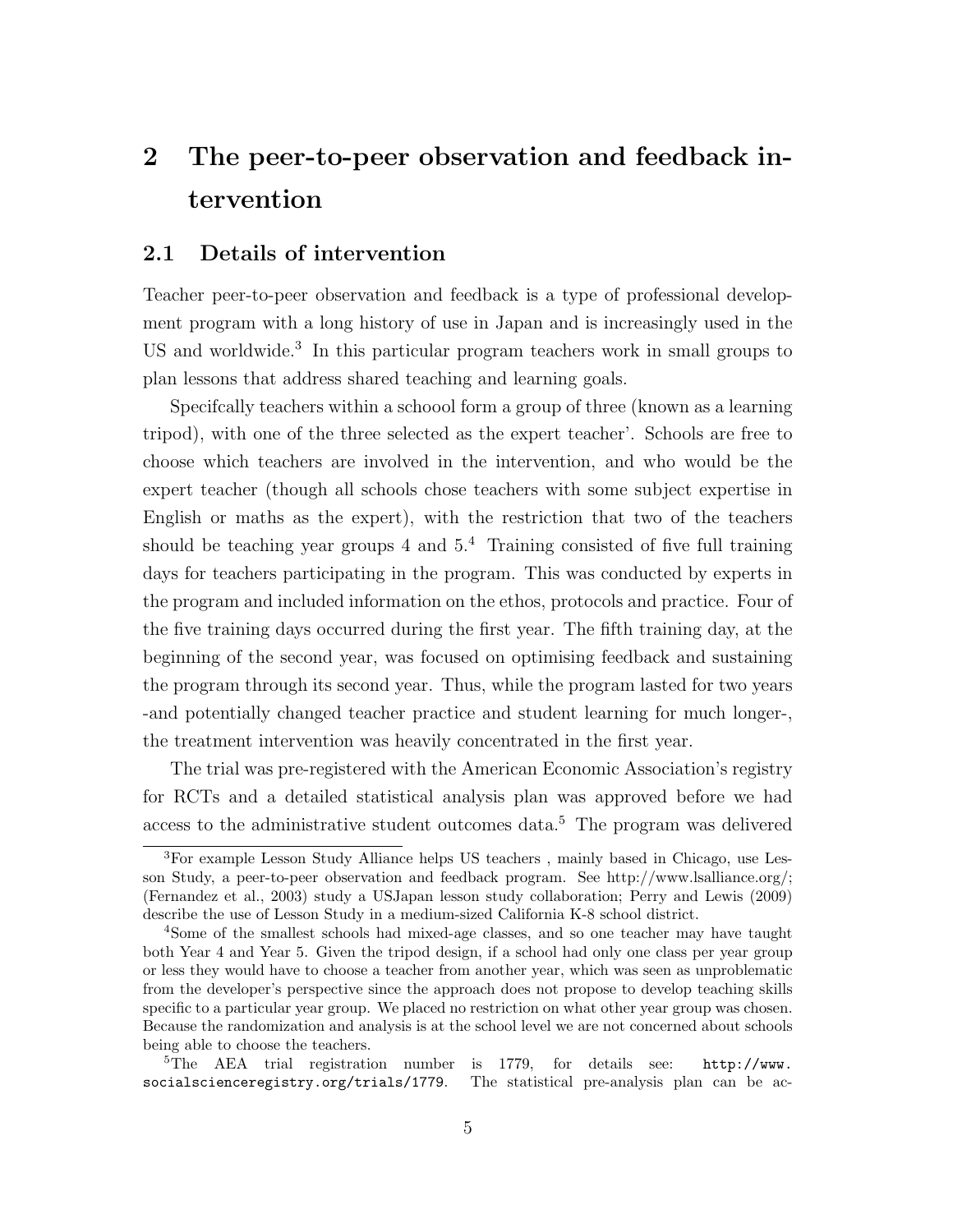independently of this impact evaluation by a team at Edge Hill University with support from external consultants.<sup>6</sup>

The implementation of the program in schools starts with an initial group meeting where the three teachers plan the order in which they are to be observed and which lessons will be observed. The first teacher then teachers her three research lessons' observed by the other two teachers. During these classes, the observing teachers do not interact with students or the teacher but remained solely in their observing role. After each class the group meets to discuss the lesson and plan the next in terms of content, structure and delivery. Over the course of the academic year there were three cycles of the program with each teacher taking the turn of being observed.

The lack of formal scoring highlights that the program's intention is to provide a space for non-judgemental discussion in the school day, rather than a formal program incorporating consequences or incentives.

As mentioned previously, control schools did not receive the treatment at any stage, nor did they receive any information about the treatment or training materials. Thus it is assumed that business as usual conditions applied in these schools.

As discussed, it is plausible that this structured cycle of teacher peer-to-peer observation and feedback would have a positive impact on pupils' educational outcomes. Through the program's cycle, teachers learn new information about their performance from the feedback of the observers, the subsequent conversations taking place between the three teachers, as well as through their own self-reflection. This new information should help them to develop new skills and improve their effectiveness, in particular because teacher training in the UK has very few onthe-job elements. Similar to teachers elsewhere, English teachers receive very little on-the-job feedback or structured opportunities for on-the-job learning once they completed their original qualification.

Since teacher improvement through observation could affect pupil performance in many areas, we estimate the impact of the program on all tested subjects at the end of primary school. These are maths, reading, Spelling Punctuation and Grammar (SPAG) and science. Our pre-specified main outcome of interest is the

cessed here: https://educationendowmentfoundation.org.uk/public/files/Projects/ Evaluation\_Protocols/Round\_4-Lesson\_study\_SAP.pdf

<sup>6</sup>See https://everychildcounts.edgehill.ac.uk/special-projects/lesson-study/ for more details.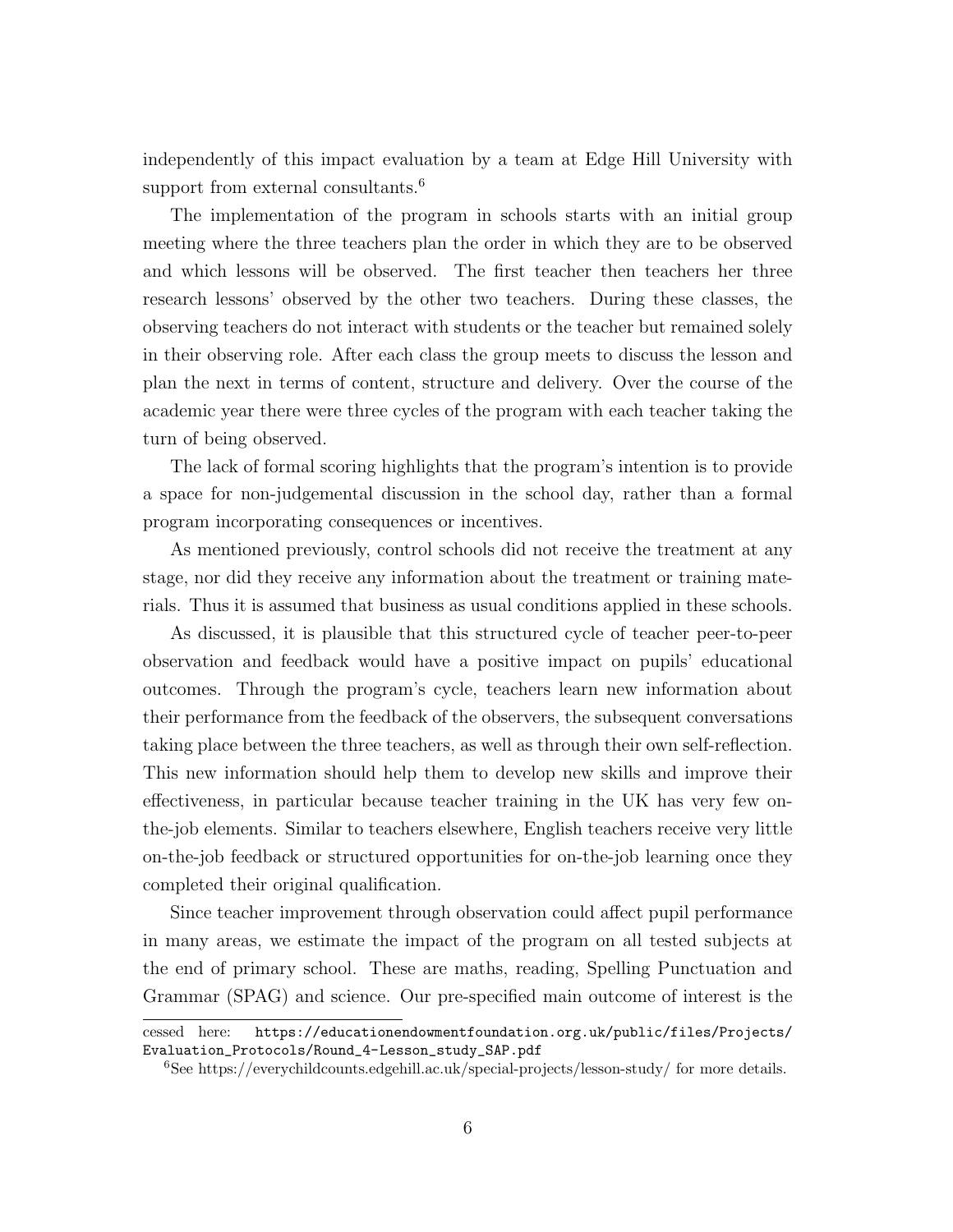students mean performance in reading and maths.

### 2.2 Timing of intervention

The teacher observation program took place in state primary schools in England<sup>7</sup> during the 2013/14-2015/16 academic years. Figure 1 shows the affected cohorts given the timing of the intervention in calendar years and the target in terms of academic years. In this paper, we analyse effects on age-11 outcomes for two cohorts, which were affected by one (cohort 1) or two years (cohort 2) of this intervention, both measured one year after the end of the intervention, and almost two (cohort 1) or three years (cohort 2) after its start.

[Figure 1 goes here]

## 3 Setting and data

### 3.1 Administrative student census data

Our analysis relies on linked-in administrative data that are available for all students in state-education in England from the National Pupil Database (NPD) throughout this time period. In England, pupils attend primary school from age 4/5 to 10/11, taking them from Reception through to Year 6. Pupils take national compulsory tests in Year 2 at age 6/7 (known as Key Stage 1 (KS1)) and at the end of primary school in Year 6 at age 10/11, known as Key Stage 2 (KS2). From now on we refer to these tests as age-7 and age-11 tests, see Figure 1.

The administrative age-7 tests serve as the baseline measure of student achievement. Each student is assessed in math and reading by their teacher and are assigned an achievement level, which takes values between three and 27. Since these national tests are available for all students, we use the mean reading and maths achievement level as measure for initial student ability.

The age 11 tests examine the students ability in four different areas, maths, reading, Spelling Punctuation and Grammar (SPAG) and science. The first three

<sup>7</sup>93 percent of pupils attend state primary schools in England (DfE, 2015)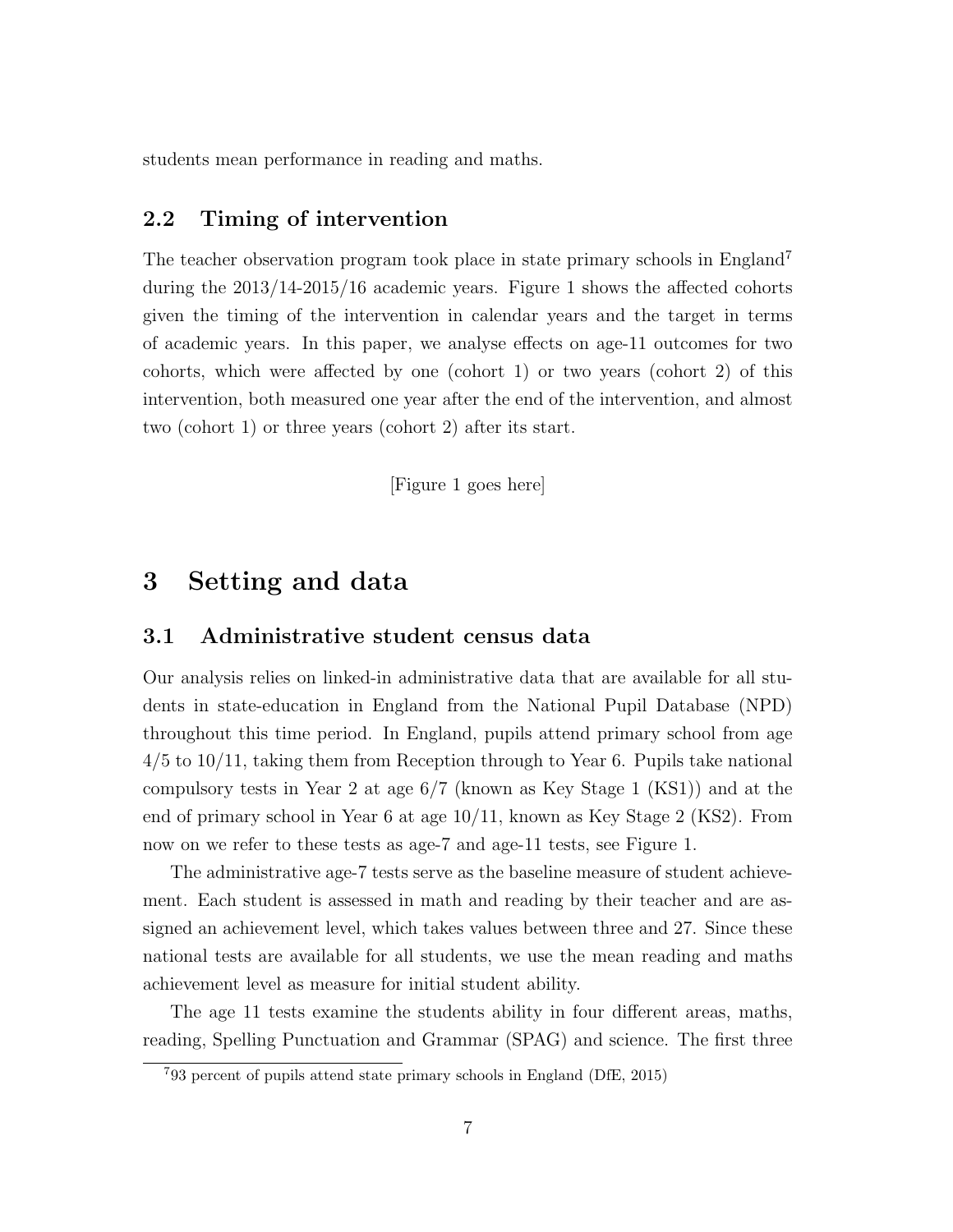of these are externally marked on a 100 point scale, which we percentalise at the national subject-cohort level to ensure comparability across subjects and years. This is important given the national age-11 assessment changed between the first and second cohorts. The exception to this is Science, which is assesed by the teacher and is only reported in 13 coarse levels which makes it inappropriate to be percentalised. Moreover, there is no science outcome for the second cohort as it was not recorded in 2015/16.

Our use of the administrative test score data has four key advantages. First, this data is available for all students and schools with no attrition from the data in the treatment or control groups. Second, we have a comparable measure of student achievment prior to the intervention. Third, this Key-Stage information is available for previous cohorts of students, allowing us to test for balance in outcomes for prior cohorts and control for school level value added in difference-in-differences specifications. Finally, no additional testing was required to assess the impact of this program, thus the tests are not tailored to the intervention. Indeed, it has been shown that performance in these national age-11 exams is a strong predictor of later outcomes, including wages (DfE, 2013). This means we can estimate effects of the program on an outcome measure which has known benefits.

### 3.2 Recruitment

The target population for this study are state primary schools in England with above average Free School Meal eligibility (FSM) (which stood at 19 percent at the time of randomisation in 2013 (DfE, 2016)), and two or fewer classes per cohort.

The project developers were asked to recruit such primary schools in three regions in England in which they had capacity to deliver the program. The regions were the South West, East Midlands and North West. Each region contains a number of Local Authorities (LAs) that are responsible for the running of schools in that area.<sup>8</sup> In order to recruit schools the developers first had to obtain the approval of the relevant LAs. In the end, we recruited schools from 18 LAs (see Appendix 1 for the complete list). The aim of the recruitment was to eventually

<sup>8</sup>These are considerably larger than school districts in America with 152 currently operating in England. Unlike American school districts they have no power to raise finances to pay for school facilities; funding for education is provided to LAs from the central government who then allocate it across schools.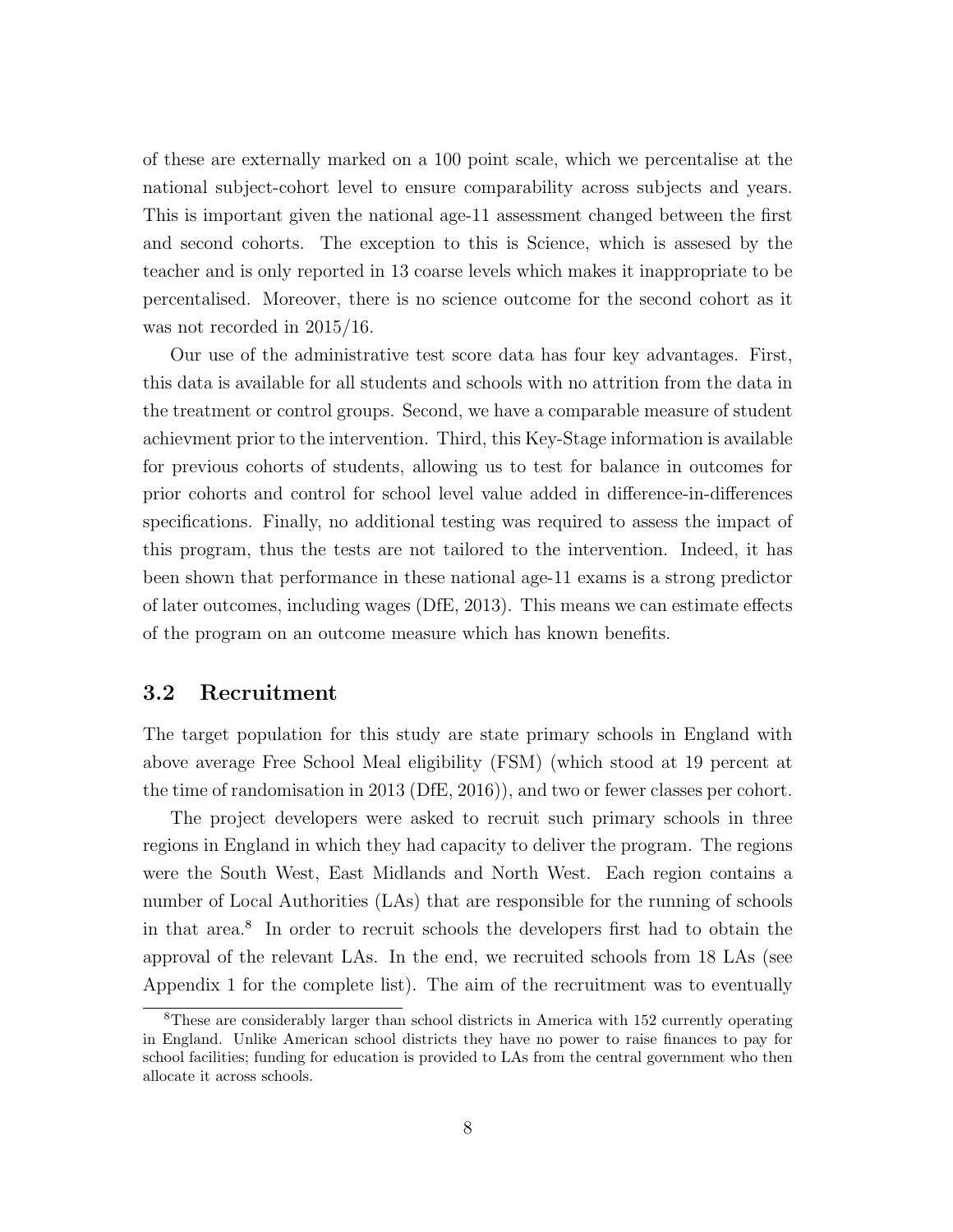have 160 schools participate in the study. This total was determined by baseline power calculations (see Appendix Figure A.1).

Ultimately, 182 schools agreed to participate in the trial by sending back signed expression of interests. One of these schools was ineligible, as it would not have a cohort of students taking the age-11 tests during the evaluation period (it was a new school and only had younger year groups) and therefore was excluded. This left 181 schools that were to be randomized into treatment or control status as described in the randomization section below. All of these schools signed an agreement to grant us access to their NPD data prior to randomization. After randomization, the 89 schools selected for treatment additionally signed a Memorandum of Understanding which stated the responsibilities of the schools, practitioners, and the evaluation team.<sup>9</sup> These schools chose teachers who were to be involved in the program as long as they were teaching in academic years 4 and 5. The recruitment phase led to 6,436 participating students in the first cohort and 6,298 in the second cohort, for which we have administrative age-11 outcomes available.<sup>10</sup>

### 3.3 Representativeness

Figure 2 shows the geographical position of the schools in our sample, the red crosses denote schools of the treatment group and the blue crosses of the control group. We can see the schools come from three regions with the exception of one school in the south east of England. Table 1 shows how the schools within our sample compare with all schools nationwide and within the participating authorities, using information from students who completed their age-11 tests in 2011, three years prior to the intervention. In line with the recruitment strategy, pupils in our sample are slightly more likely to have Free School Meals (FSM) (22 percent) than pupils nationally (18 percent) or within their LA (19 percent). The students are more likely to possess a statement of Special Educational Needs (16 percent) than pupils nationally (14 percent) or locally (14 percent). As may be expected the average attainment at age-7 in these schools is lower than schools nationally

<sup>&</sup>lt;sup>9</sup>In order to motivate schools to participate in this teacher development program we had to ensure that they did not perceive this intervention as useful for teacher assessment. One implication of this is that we could not collect and merge-in teacher-level information.

<sup>&</sup>lt;sup>10</sup>There are 362 students (5 percent) for which the full set of demographics and attainment data was not available. This was approximately evenly split between treatment (172) and control groups (190).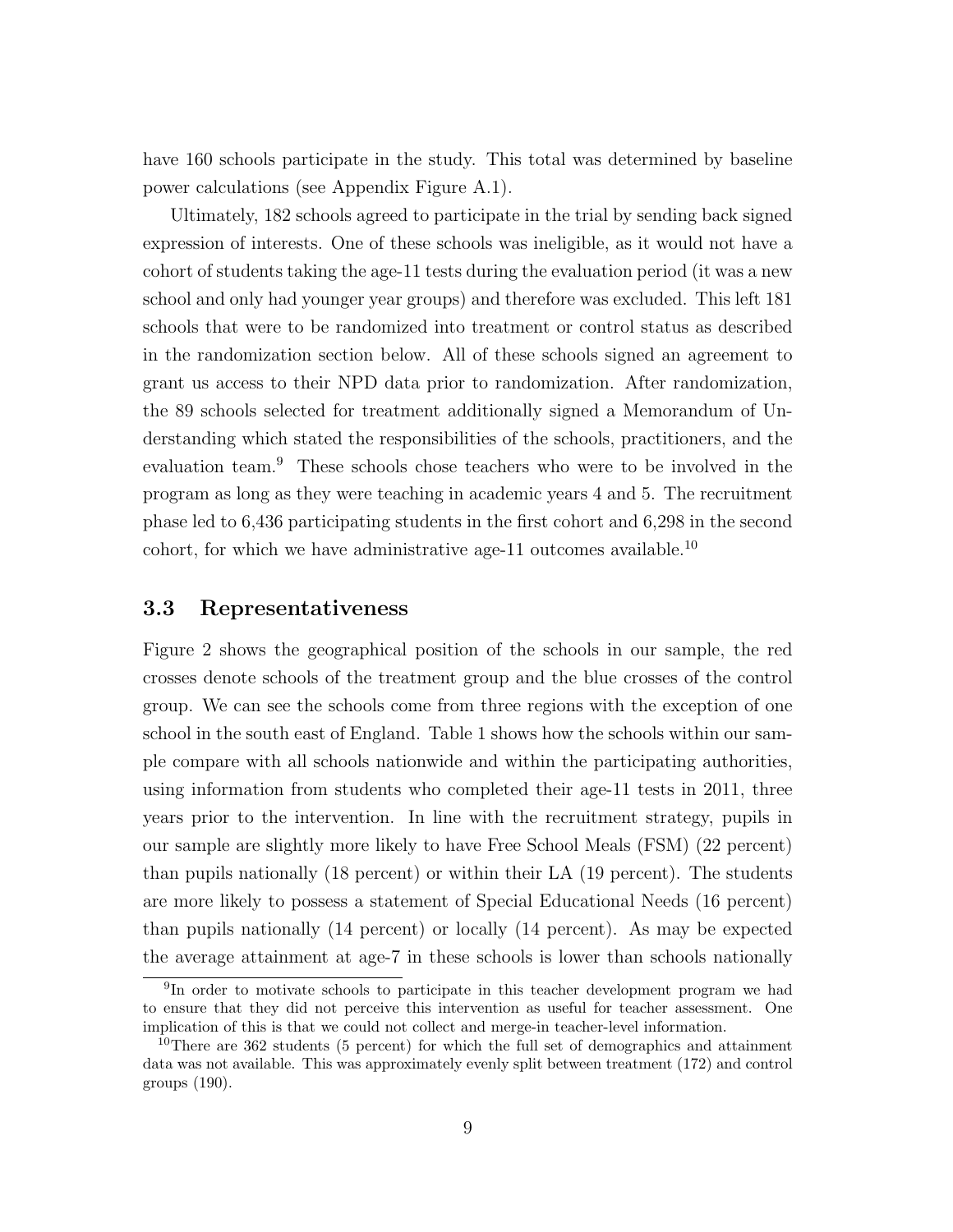(11 percent of a standard deviation). For the outcomes, age-11 tests, the students perform slightly worse in English (8 percent of a standard deviation), but achieve comparably to schools nationally or locally in maths (3 percent of a standard deviation lower). The proportion female and the cohort size are similar among our sample and schools locally and nationally. Taken as a whole, the schools in our sample contain slightly more disadvantaged students than an average school, and have a better value added in maths, but they are not distinctly different and therefore we have confidence in the external validity of the trial.

[Figure 2 goes here] [Table 1 goes here]

### 3.4 Randomization and compliance

We performed a pairwise stratified randomization of schools by LA with the aim of balancing the randomization at LA level (i.e. the pairing of schools for randomization was conducted within each LA). This was to ensure there were equal numbers of treated and control schools within each region and that they would be balanced in terms of unobservable local characteristics.

In order to pair similar schools within LAs we computed an index score using principal component analysis based on school level characteristics. These characteristics were taken from before the intervention in 2011, and consisted of the average maths and reading levels of students in their age-11 tests and the share of students eligible for FSM. Panel A of Table 2 shows the mean values of these variables and the index score of the sample, and the treatment and control groups.

Given the power calculations the evaluation had funding to implement the program in 80 schools and therefore the developers we asked to recruit at least 160 schools. Ultimately 182 expressed interest, of which 181 were eligible. There were not the funds to commit to funding the program in half of these schools, therefore treatment status was initally only allocated to schools for which we could construct an index score (8 schools had no age-11 test scores in 2011) and schools that did not operate as part of pair-franchise (6 schools). This left 167 schools of which 83 schools were assigned to treatment and 84 were assigned to control.<sup>11</sup>

<sup>&</sup>lt;sup>11</sup>The randomization procedure is explained in more detail in Murphy et al.  $(2017)$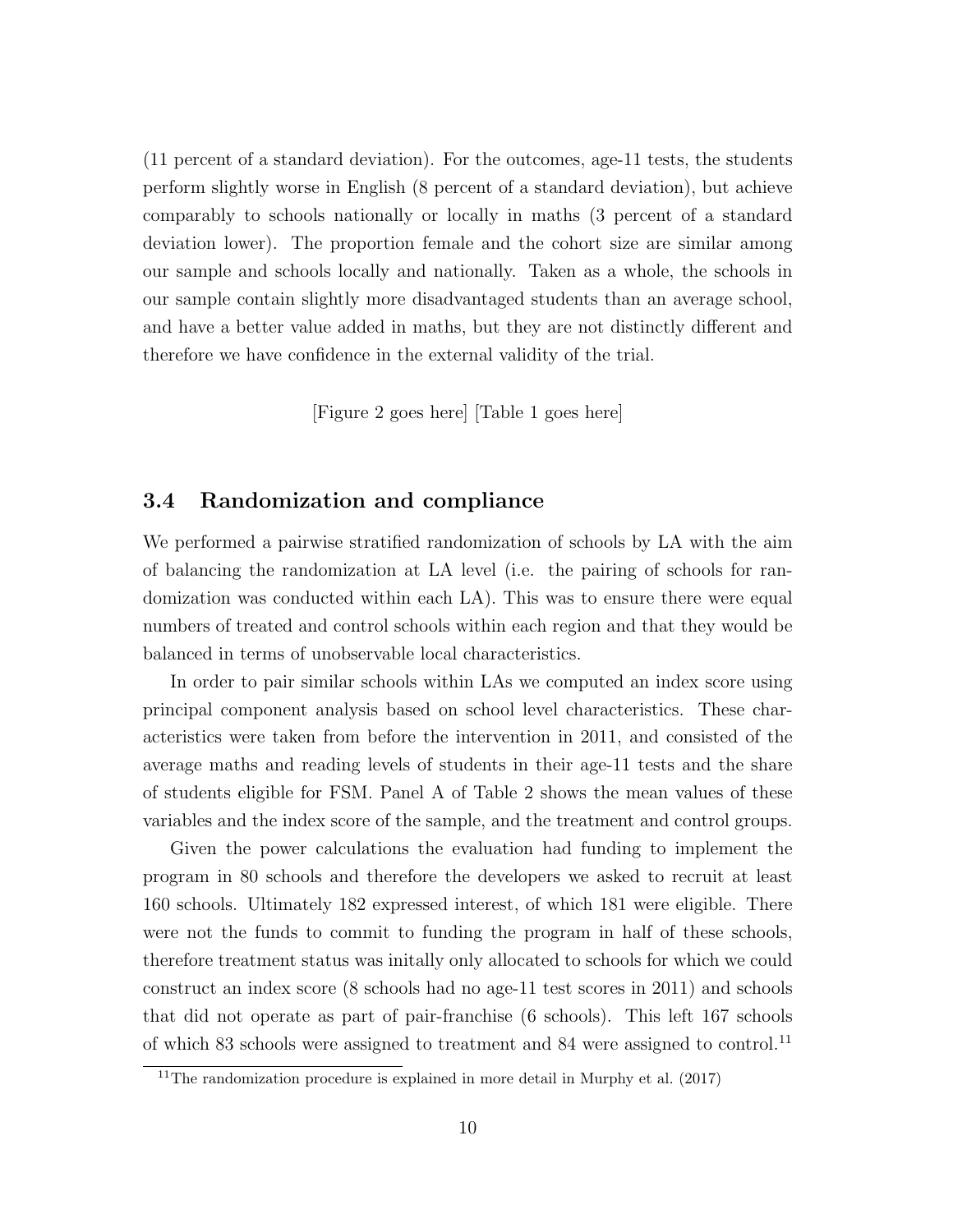When the 83 selected schools were informed that they would be treated, 16 no longer wished to take part, leaving  $67$  treatment schools.<sup>12</sup> The 14 previously excluded schools were then randomized into treatment and control groups. Pairs were randomly generated within reason for initial exclusion. For schools in pairfranchises, they were randomised as a pair, so that both schools were allocated to the same treatment status (two were assigned to treatment and four to control). Ultimately this resulted in 92 schools being allocated to control status and 89 allocated to treatment status, of which 73 initally participated in the program. Figure 3 presents the consort diagram, which traces the sample from recruitment, ramdomization to participation in the trial. During the course of the two year program five schools dropped out during the first year and four during the second year.<sup>13</sup> Meaning that 64 schools of the 89 schools assigned to treatment actually went through the full two-year intervention.

We examine dropouts in Appendix Tables A.1 and find evidence that dropouts were significantly different than the remaining sample for some characteristics, although no consistent picture emerges comparing the signficant characteristics from the first and second cohorts. We present summary statistics for all allocated schools, all schools that did not drop out, and for all dropout schools. Columns four and five report the raw differences and diffences conditional on the pair fixed effecuts used for the randomisation, for the first (Panel A) and second (Panel B) cohorts. For the first cohort schools that dropped out are larger and have students with slightly higher average age-7 attainment. However, for the second cohort these characteristics show no differences, with only the share of males being different.

In addition to schools being assigned to treatment and not being treated, students could also be assigned to treatment (by being enrolled in a treated school) but not treated. Individual-level treatment can differ from school-level treatment for two reasons. First, because they are in a class that is lead by a non-observed teacher. This occurs when there are two classes per cohort; the program only involves three teachers and therefore one class over the two cohorts would be left untreated. The NPD data does not allow us to determine how many teachers are

 $12$ Of the 16 schools not accepting treatment, 8 provided no reason, 5 reported staffing issues, one school change of school priorities, one due to school inspection, and one stating that that they only had 2 percent FSM and so should not be included

 $13$ Three of these schools this was due to teacher turnover, two due to having a new headteacher, two provided no reason, and two due to having to prioitise OfSted inspections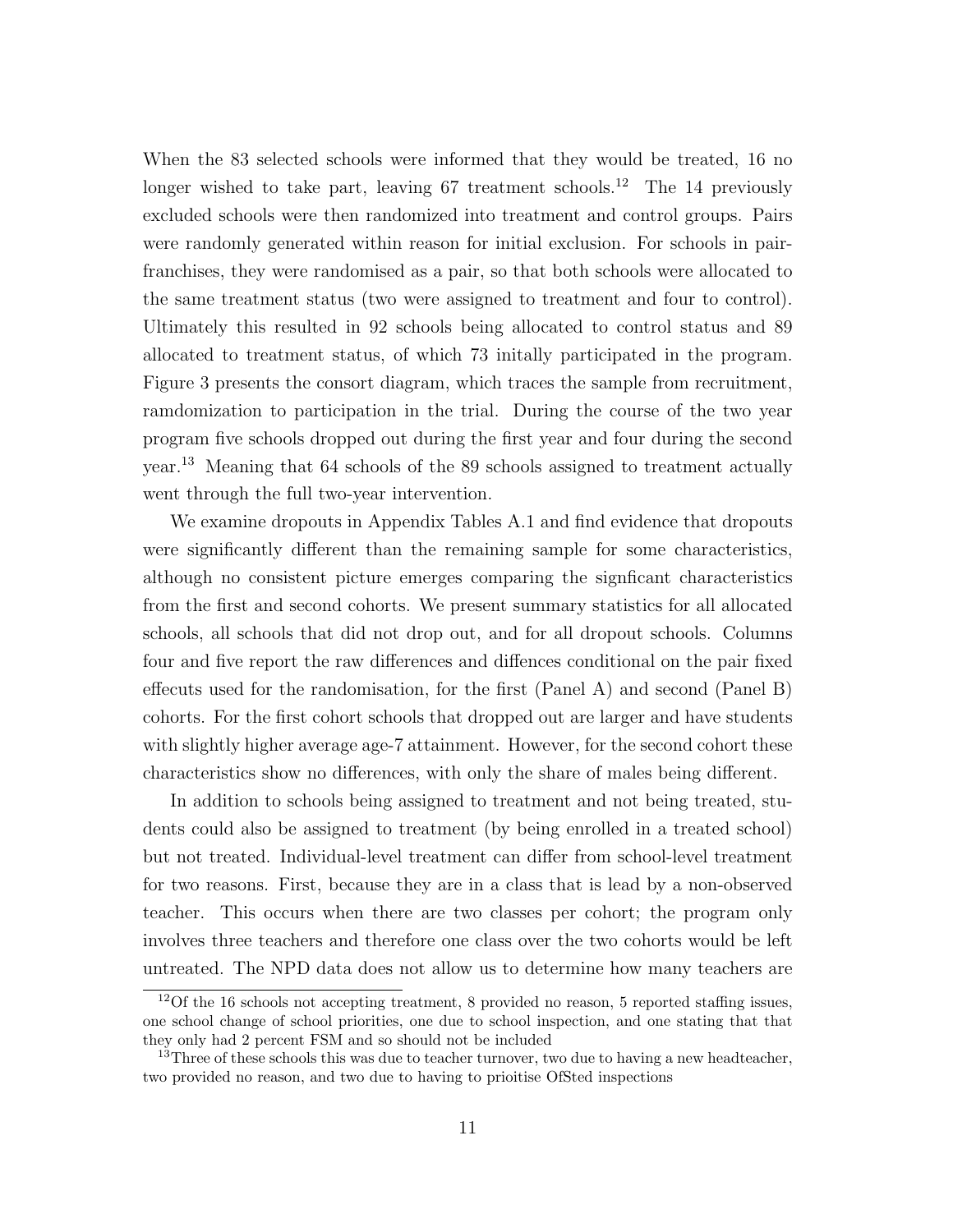in a school year, but there is indicative evidence that this is the case - the proportion of a cohort being treated only falls below 50 percent in treated schools that participated in the study when the cohort size was above 34. Secondly, some students joined the school during the final year of primary school, meaning they take the age-11 tests with the treated cohort, but were not exposed to a program teacher since the treatment would have occurred before they joined. Therefore, the students within a year group that receive treatment might be non-random.

To determine if these excluded classes or new students are systematically different to the treated classes Appendix Table A.2 presents the characteristics of treated and non-treated students within treated schools. Here, we make use of the fact that all treatment schools that did not drop out provided us with lists of students that were taught by teachers in the program. Again there are some significant differences between treated and untreated students, but these differences are not consistent over cohorts. In the first cohort non-treated students have slightly lower age-7 test scores, are less likely to receive free school meals and are more likely to be male. In the second cohort there are no significant differences.<sup>14</sup>

As there are some significant observable (and potentially unobservable) differences between the those that were ultimately treated and those who were assigned to treatment (both at the school and student level) and these differences could be correlated with the size of the effect, our main conclusions will be based on intention to treat rather than realized participation. We also present Local Average Treatment Effects (LATEs) results for those schools and students who were actually treated, instrumenting with the assignment status.

[Figure 3 goes here]

### 3.5 Implementaton and fidelity

A full process evaluation took place alongside this quantitative study, including observation of the teacher training, interviews with staff involved in the treatment, and analysis of data on control schools' use of peer observation approaches. This

 $14\text{As}$  is expected untreated students come from schools that are significantly larger than treated students, because these schools will have a two class entry. However, there is no significant difference in school size when conditioning on pair fixed effects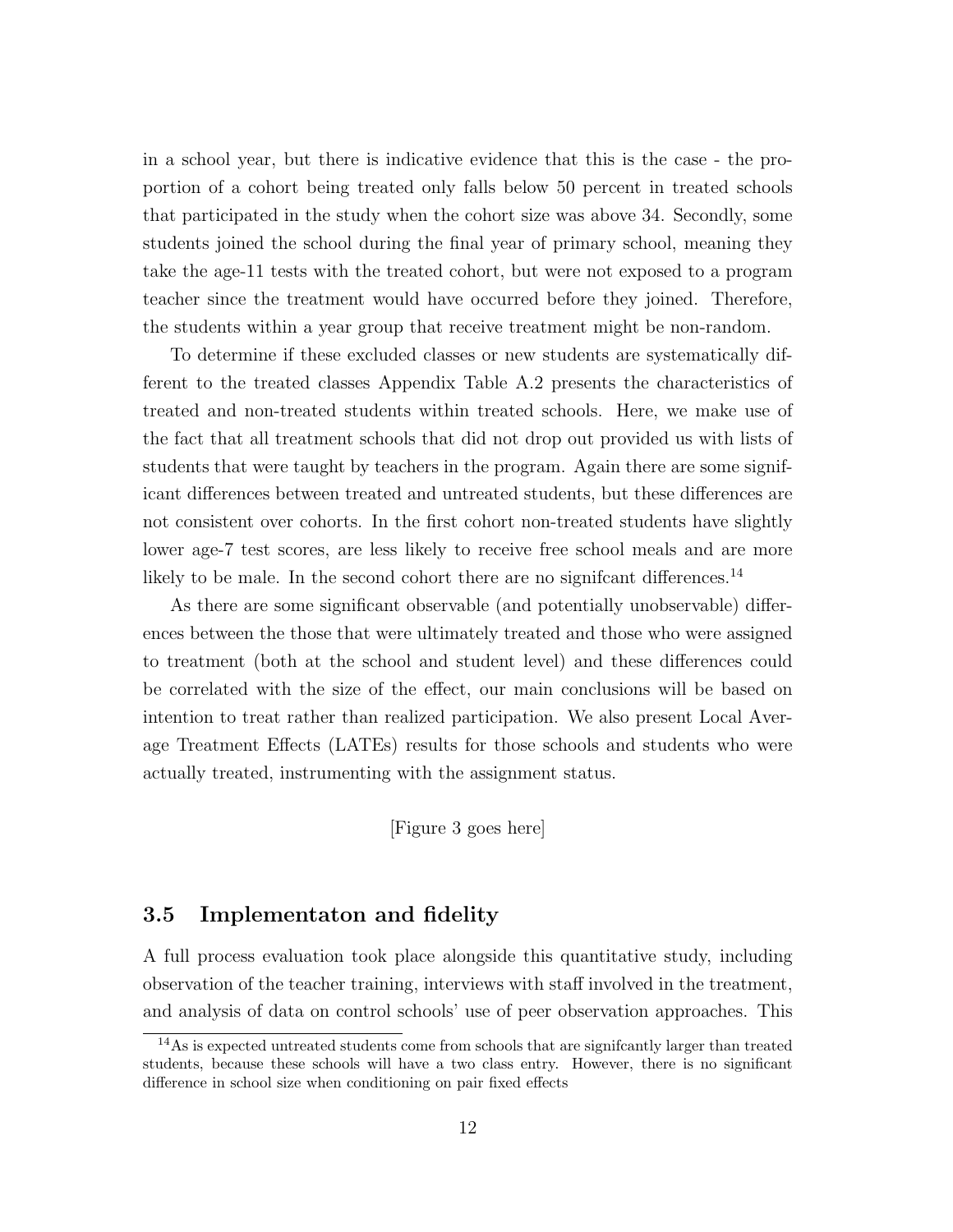qualitative evaluation was based on visits to 10 schools in 2 of the 3 implementation regions, to interview 19 staff and senior managers involved in the implementation. Follow up interviews were also conducted by telephone and email with 5 expert teachers in 5 schools, and information on progress provided by 4 other schools. Thus, we can report on the implementation of the peer-to-peer observation program in schools.

Many of the participating teachers reported having had some experience of using classroom observation in the past, for appraisal or development purposes. However these experiences were typically shorter (e.g. a 10 minute observation), more informal and less structured. For example, in describing a previous experience, one school pointed out that the process as a whole was not sufficiently structured to identify areas of improvement with sufficient accuracy and detail. Indeed, the structured nature of the program, particularly the requirement for record-keeping, was described as new, though teachers also believed it to be important to maintain rigor.

In general, fidelity was high, and schools were found to be implementing the peer-to-peer observation program according to the project design. The intensive 5 day training program may have been responsible for this high fidelity and indeed teachers rated this training highly, referring to it as outstanding' or high quality'. Many teachers reported that they felt prepared for the program from the outset as the training was well structured, interesting and based on evidence. The importance of teachers observing and not intervening was emphasized particularly strongly during the training, and teachers fully understood the reason for this rule and reported that they followed it.

The process evaluation concluded that the teachers viewed the program positively after implementing it. They reported finding certain features of the approach useful for their own practice, which reflect the potential mechanisms discussed earlier. First, they found it useful to reflect on their teaching and learning practice and welcomed the opportunity and 'space' within the timetable to reflect on their own practice. Second, they welcomed the input from peer observation, particularly with its emphasis on support, rather than performance management. For example, one teacher commented that the approach made it possible to convey to an underperforming teacher what they need to do to improve in a more supportive way. Teachers in particular reported positively on the experience of sharing practice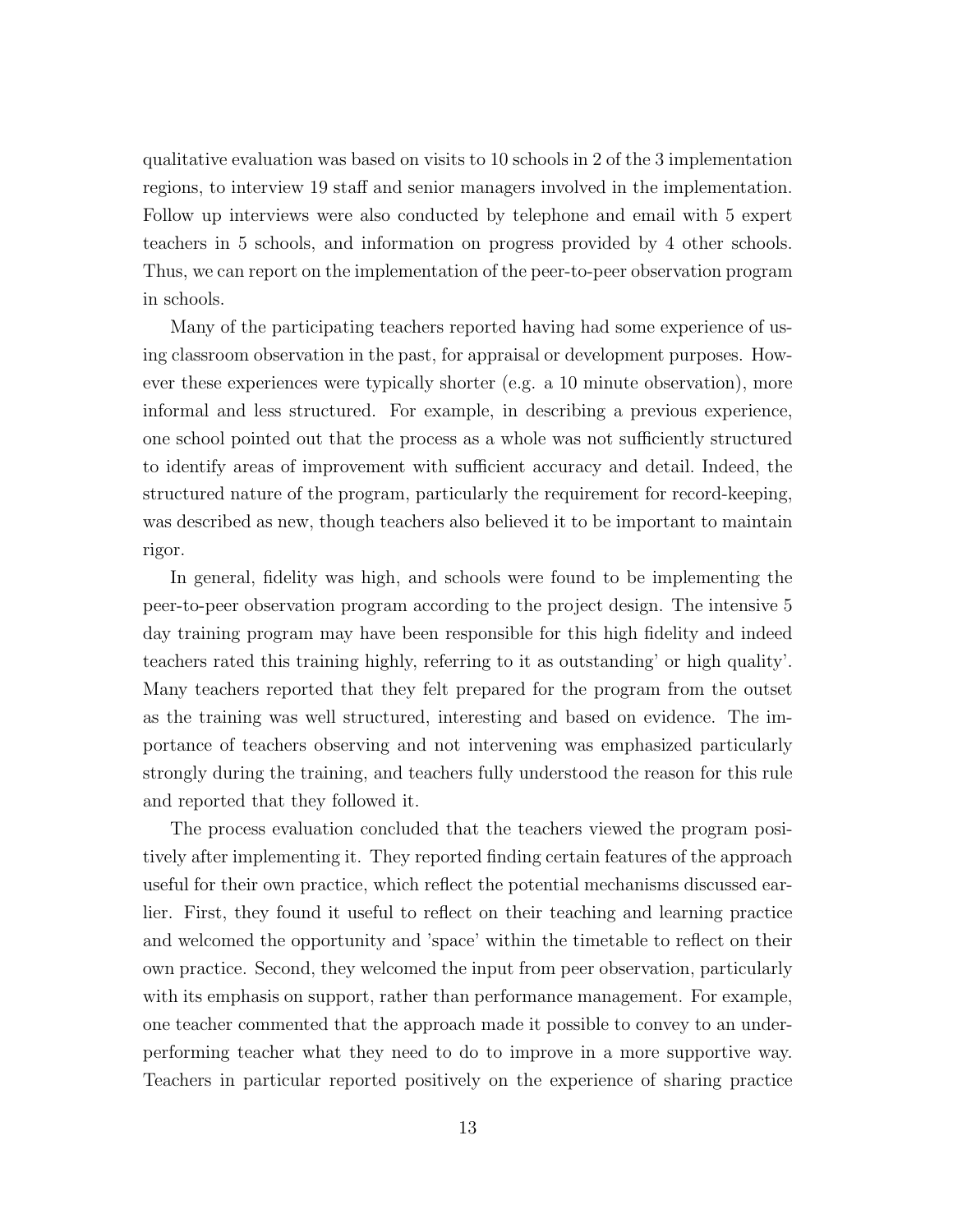with teacher colleagues, shared planning, and identifying complementary skills.

## 4 Empirical approach

Prior to conducting the RCT we pre-committed to a set of specficiations and outcome measures in a Statistical Analysis Plan  $(SAP)^{15}$ , which was written three months before the beginning of the trial. The purpose of the SAP is to minimize conscious or sub-conscious decisions being made on the basis of results seen. The SAP contains details of the study design, sample size, randomization, chosen outcome measures, methodology and analysis plan, subgroup analysis. We now follow exactly the evaluation strategy that we set out initially and indicate the very few cases where we deviate.

Our primary analysis is conducted on an intention-to-treat' (ITT) basis. Specifically, we build up to from a univariate specification, only controlling for school assignment to treatment  $D_s$ , to the following model:

$$
Y_{ips} = \alpha + \beta D_s + X_{it}' \delta + \pi_p + \varepsilon_{ips} \tag{1}
$$

where the dependent variable  $Y_{ips}$  is the pupil i age-11 test score, in school pair p from school s. These students took their age-11 tests in the academic years 2014/15 (cohort 1) and 2015/16 (cohort 2). Students from the first cohort are only taught by teachers trained in the program for one year, whereas students from the second cohort are taught for two and teachers will be more accustomed to the system in the second year. To account for these differences the model is estimated for each cohort separately.  $\beta$  is our main parameter of interest and reflects the mean difference between those assigned to treatment and control groups. With successful randomization, a direct comparison of the means should be sufficient for determining the effect size. To improve the efficiency of the estimations we include  $X_{is}$  a vector of pupil characteristics. These are the student's average age-7 test scores (across maths and reading), and indicators for gender, special educational needs, English as a second language, ethnic minority status and FSM status. Given the pair-wise randomization structure, here we also include pair-fixed effects.

<sup>15</sup>This can be found at https://educationendowmentfoundation.org.uk/projects-andevaluation/projects/lesson-study/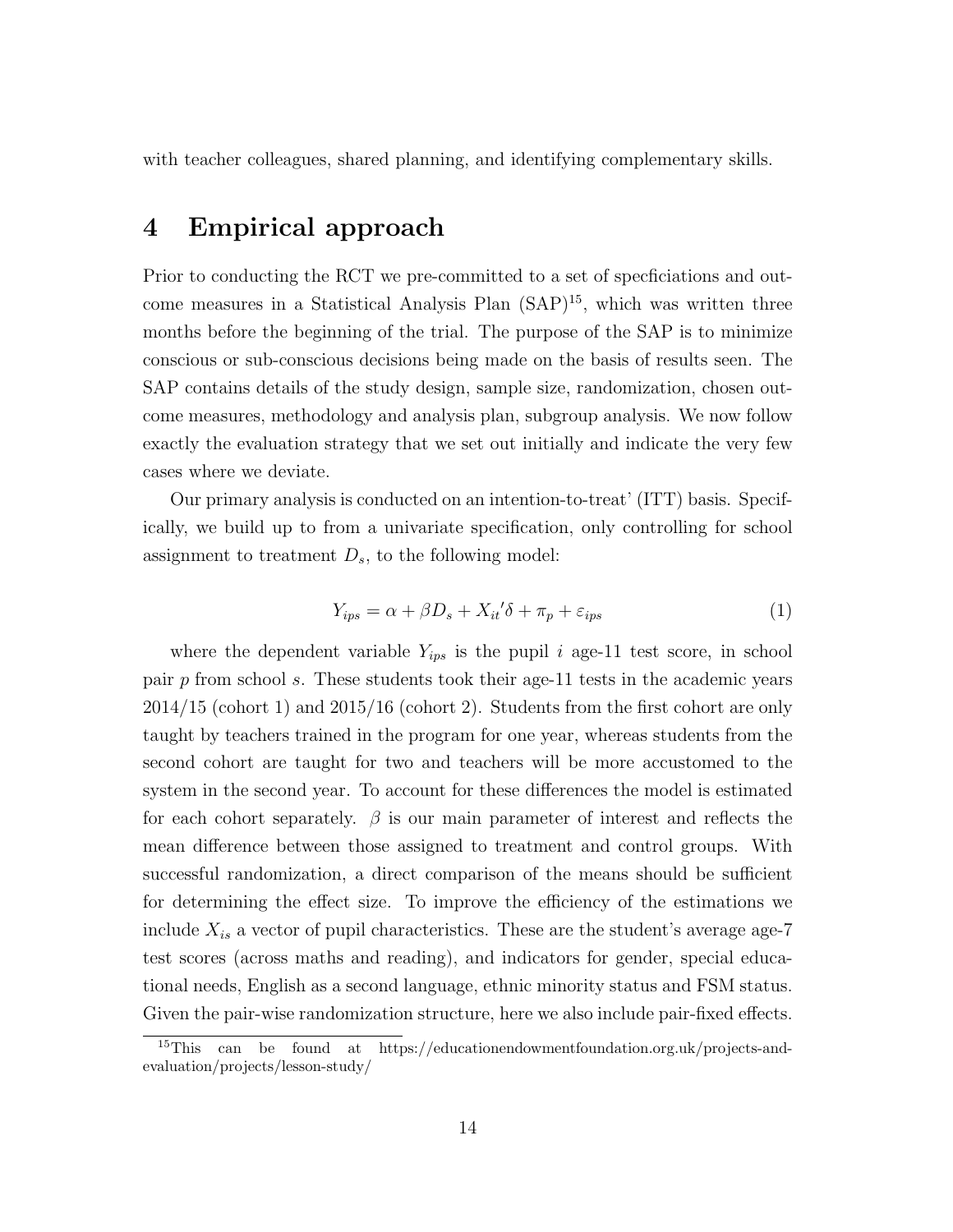Throughout the analysis all standard errors are clustered at the school level.<sup>16</sup>

As noted previously, some schools that were assigned to treatment dropped out of the program. We therefore estimate LATEs estimated via two-stage least squares, where initial treatment allocation is used as an instrument for actual receipt of the intervention. It thereby corrects' the ITT estimate, by accounting for the non-compliance of some schools or students. The actual receipt of the intervention is defined in two ways. First, at the school cohort level  $(T_s)$ , where we define a school to be treated if we received confirmation from the school at the end of each academic year that they participated. Second, at the student level  $(T_{is})$ , if we received confirmation from the school that the student was taught by an observed teacher.

$$
T_{is} = \alpha + \beta_1 D_s + X_i' \delta + \pi_p + \varepsilon_{ips} \tag{2}
$$

$$
Y_{ips} = \alpha + \beta_2 \hat{T}_{is} + X_i' \delta_2 + \pi_p + \tau_{ips} \tag{3}
$$

In an alternate specification, we exploit the panel nature of the administrative data, which increases our sample size dramatically, and allows us to perform a difference-in-differences analysis. Here we introduce the subscript  $t$  to the dependent variable  $Y_{ipst}$  and school assignment  $D_{st}$ . In addition to pair fixed effects we include a set of year effects  $(\mu_t)$ . The difference-in-differences analysis includes all years from  $2008/9$  up to the start of the trial  $(2012/13)$  as control years and the corresponding treatment year only. This means for the first cohort we omit 2013/14 from the analysis and we omit 2014/15 for the analysis of the second cohort.

$$
Y_{ipst} = \alpha + \beta D_{st} + X_{it}'\delta + \pi_p + \mu_t + \varepsilon_{ipst}
$$
\n<sup>(4)</sup>

 $16$ For the main results in Table 3 we provide simulated Fisher exact p-values (see also Appendix Figures A.2 and A.3). Due to the large sample size of this trial, these are very similar.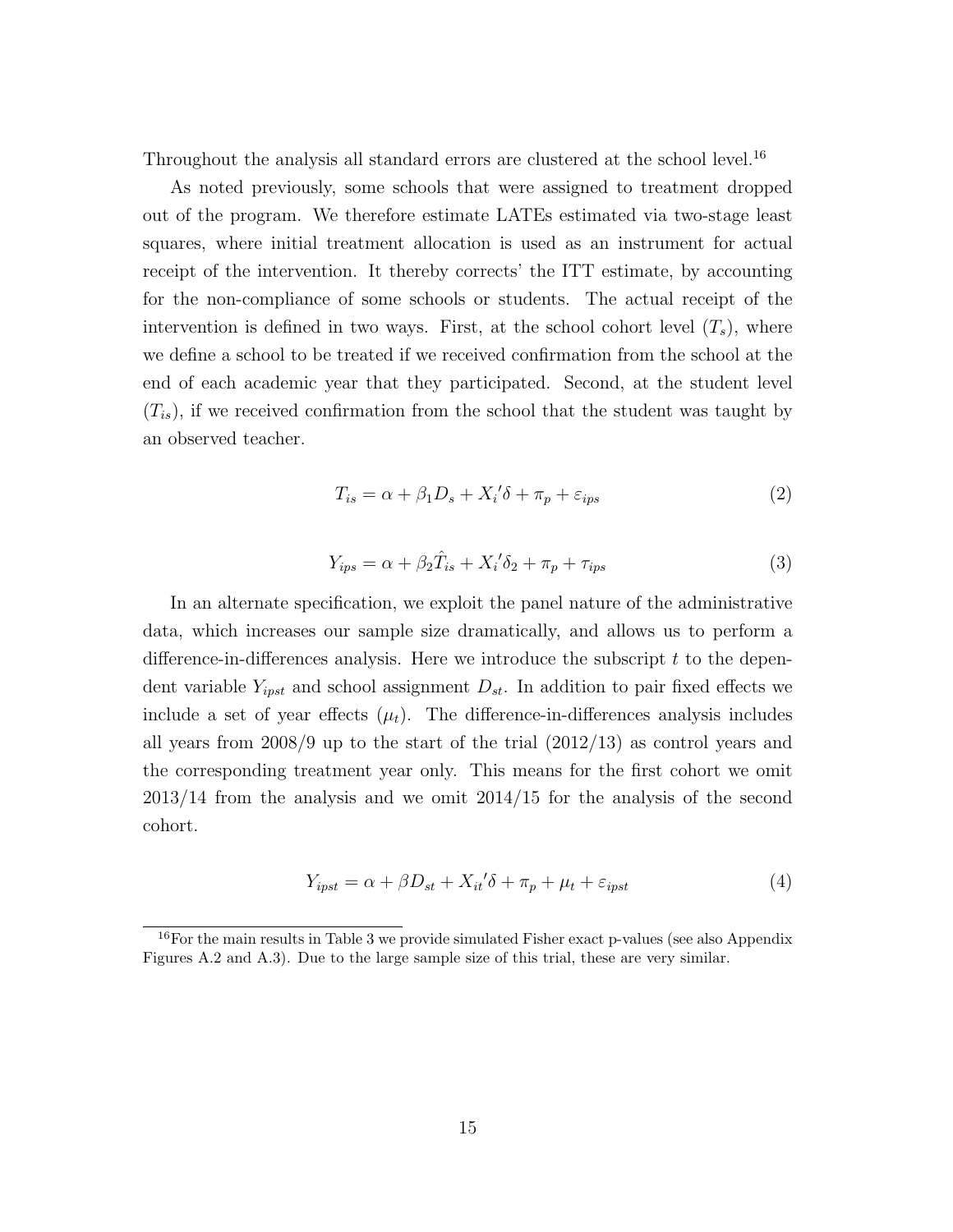## 5 Results

#### 5.1 Balance at baseline

Before presenting the effects of peer-to-peer observation and feedback on student outcomes, Table 2 shows summary baseline statistics for the treatment and control schools, both at the school-level (unweighted) in a pre-treatment year 2011 (Panel A) and at the student level for the treated cohort 1 (Panel B) and cohort 2 (Panel C). The school-level information shown in Panel A shows age-11 outcomes in maths, english, and the share of free school meal recipients. This is the schoollevel information that was available pre-intervention and that we combined into an Index Score to perform the pairwise matching as described above in section 3.4. Panel A confirms that the randomisation generated balance on the school characteristics that were used to generate the pairs for randomisation. Panels B and C of Table 2 present the balancing on a wider range of student characteristics for the cohorts used in the analysis cohorts. All cells in columns 4 and 5 show similar student characteristics and attainments for treatment and control groups. Therefore, we conclude that the randomisation based on pairwise randomisation dependent on school characteristics from previous cohorts generated balanced treatment and control groups.

[Table 2 goes here]

### 5.2 Effects on pupil attainment

#### 5.2.1 Cross-sectional results

Table 3 presents unconditional estimates of program assignment on the pre-specified primary outcome, the combined test score (average maths and reading scores), as well as secondary outcomes, maths, reading, SPAG, and science. Combined age-11 national test percentile for the first treated cohort is 47.25 and 46.13 for the first control cohort, though this difference is not statistically significant at conventional levels. For the second cohort (which was treated for two years) there is also no significant difference between the treatment and control groups with the respective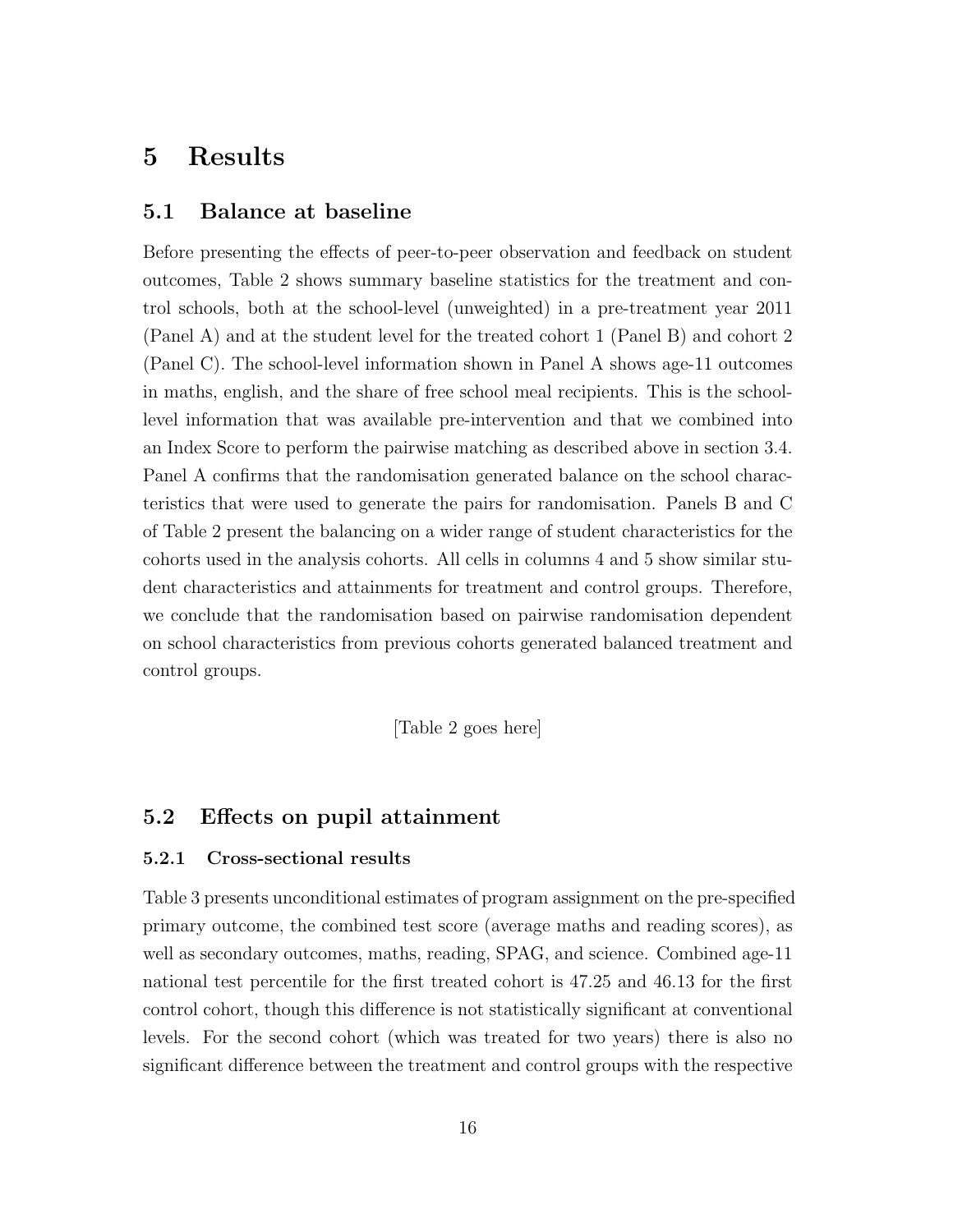average percentile scores being 45.50 and 45.55. A similar pattern is found for the secondary outcomes all of which the treatment group is not statistically significant different from the control group for either cohort. Note that all these differences are of assigned treatment and control groups and so represent unconditional ITT effects. Column 5 reports simulated Fisher p-values for these effects which in no instance are close to rejecting the null hypothesis of a zero effect.

[Table 3 goes here]

#### 5.2.2 Main results

The main results are presented in Table 4, where we continue to report ITT estimates using increasingly relaxed specifications. Column 1 is identical to the raw cross sectional results shown in column 3 of Table 3, where the coefficients represent the impact on national percentile rank from the school being assigned to treatment. Moving through columns 2-4 we subsequently add pair-wise fixed effects, prior student age-7 test scores, and student demographics. The inclusion of these additional controls do not result in any significant change in any of the estimates. This is not surprising given the strong balancing with respect to these observable characteristics reported above. However, their inclusion does reduce the size of the clustered standard errors, in particular the inclusion of the pair fixed effects dramatically increases the precision of our estimates. In column 5 we report standardised effect sizes, rather than impact on national percentile rank. For our main test score outcome we can reject effect sizes of 8.7 percent of a standard deviation for cohort 1 and of 11 percent of a standard deviation for cohort 2, based on two-sided confidence intervals at the 95 percent level of statistical significance.

[Table 4 goes here]

#### 5.2.3 IV analysis

In Table 5 we turn to the LATE estimates to estimate the impact of the program on those that actually went through with it, as the null results found in the previous table could be due to schools not participating in the program.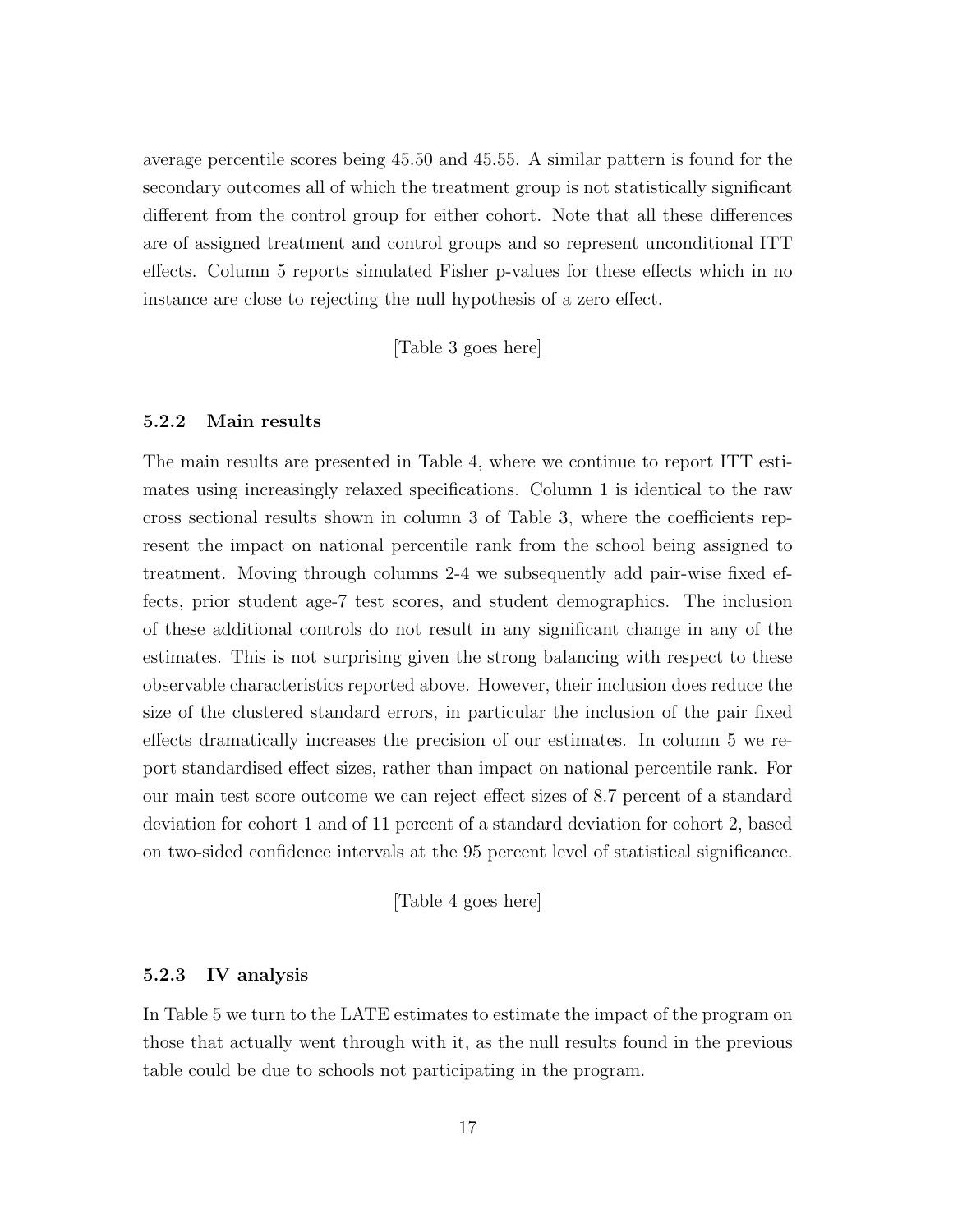#### [Table 5 goes here]

For comparison the first column repeats the estimates from the most relaxed specification from Table 4, in which we control for student characteristics, prior attainment and pair fixed effects. Column 2 presents estimates from instrumenting the school-cohort-level treatment with the school-level random assignment. For both cohorts, the estimated LATEs are larger in magnitude but remain insignificant. For example, the ITT effect on the combined age-11 test pecentile was 0.27 for cohort 1 and the LATE is now estimated at 0.335. We can gauge the scaling by noting the size of the first stage coefficient of about 0.8, implying that 80 percent of schools assigned to the treatment went through with it.

Column 4 presents results from the student-level LATE analysis. Here, we instrumenting individual level treatment with the school-level random assignment. Note that the corresponding first stage estimates of the student-level IV are smaller compared to the school-level IV, now estimated at 0.667 and 0.674 for cohorts 1 and 2. This is precisely because not all students in an assigned treatment cohort were treated. Taking the ratio of the two first stages we can see that 82 percent of students in schools that went through with the treatment were taught by a trained teacher Turning to student test scores, the estimates remain insignificant. The LATE of our primary outcome measure now stands at 0.405 with a standard error of 1.482 in column 4 Panel A, for example.

Columns 3 and 5 provide the corresponding standardised estimates. For cohort 1 (Panel A) the standardised ITT effect is 0.011 (from column 5 of Table 4) and the LATEs are now estimated at 0.013 for school treatment (Table 5 column 3) and 0.016 for student treatment (Table 5 column 5). For the second cohort, which would have experienced two years of the treatment, the standardised effects are approximate doubled in size (at 0.023, 0.029 and 0.035 respectively) but remain close to zero and indistinguishable from zero at conventional levels of statistical significance.

To remain in accordance with the SAP we estimate the equivalent table using the difference-in-differences specification This will be using the variation within treated schools across time and between treated and untreated schools. These estimates are presented in Appendix Table A.3 , both the estimates from the ITT and both sets of instrumented specifications change very little when additionally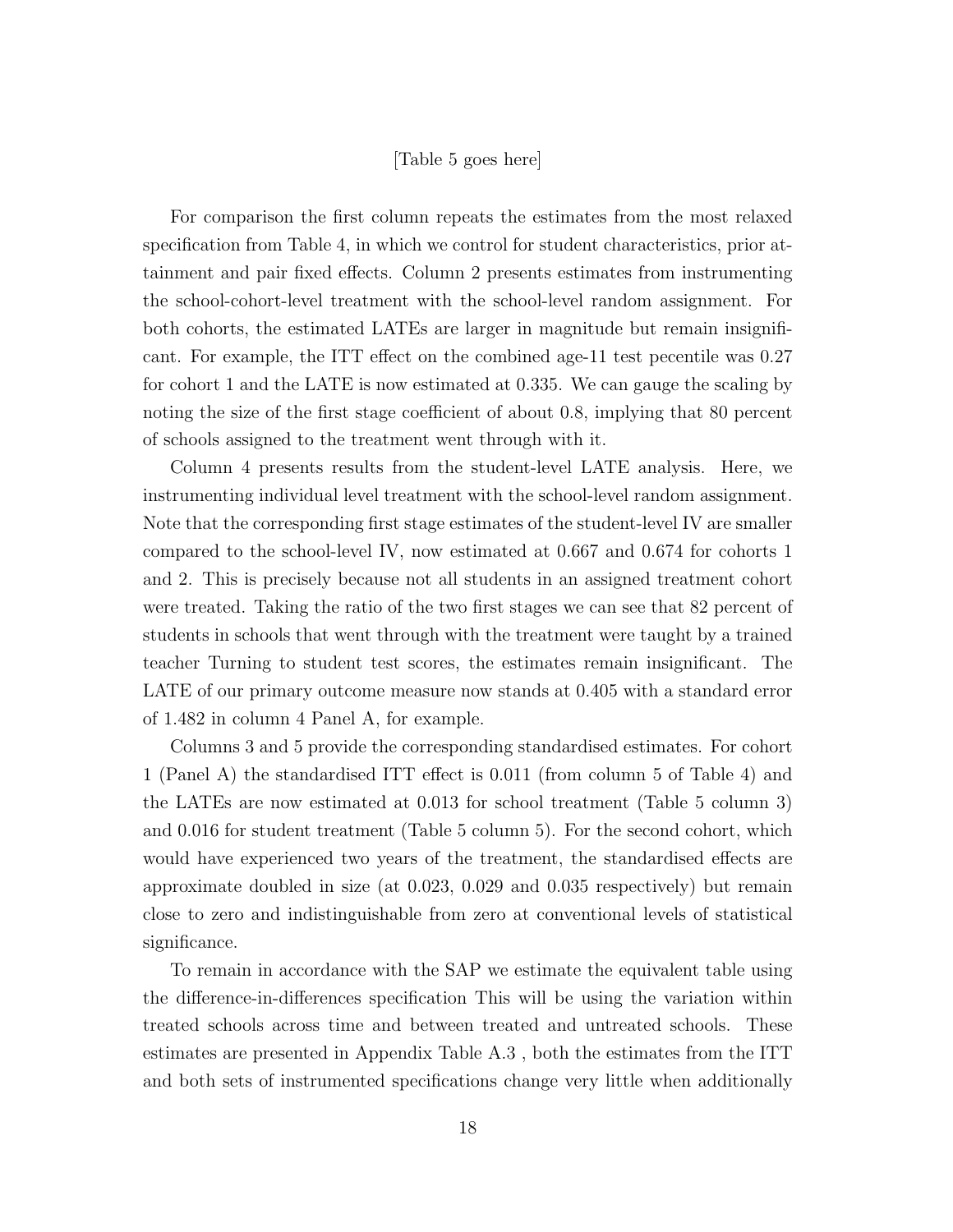using these pre-treatment cohorts, which is reassuring given the randomised nature of the experiment. However, we also find that the inclusion of the additional cohorts does not reduce the standard errors, which in some cases are larger. This provides an potentially interesting finding that including additional cohorts does not improve the power of a RCT when the standard errors are clustered at the time invariant unit of treatment.

#### 5.2.4 Heterogeneity

Again to remain in accordance with the SAP, we finally present sub-group ITT analysis in Table 6. The five subgroups analysed are students who are eligible for free school meals (FSME), speak English as additional language (ESL), belong to an ethnic minority, are low achievers in terms of their age-7 outcomes, or are male.<sup>17</sup>

#### [Table 6 goes here]

Out of the forty interaction terms estimated here, three are statistically significant at the five percent level (or higher). In cohort 2 only, the overall effect as well as the effect on maths scores for girls is not statistically significantly different from zero but boys seem to be negatively affected compared to girls. In contrast, in cohort 1 the interactions for minority and low age-7 test scores are positive and statistically significant for the SPAG outcome. Given the inconsistent pattern and the fact that the analysis presented in columns 3 to 8 of Table 6 is not part of the pre-registered analysis plan, we conclude that there is little evidence for significant heterogeneity.

## 6 Discussion

To what extent do our results differ from Taylor and Tyler (2012), who find that teacher observation and feedback can lead to improved test scores in Cincinnati? The Cincinnati study estimates effects on maths test score outcomes only, so in order to best compare the two studies we should consider test score outcomes in

<sup>17</sup>Appendix Table A.4 shows corresponding total effect sizes.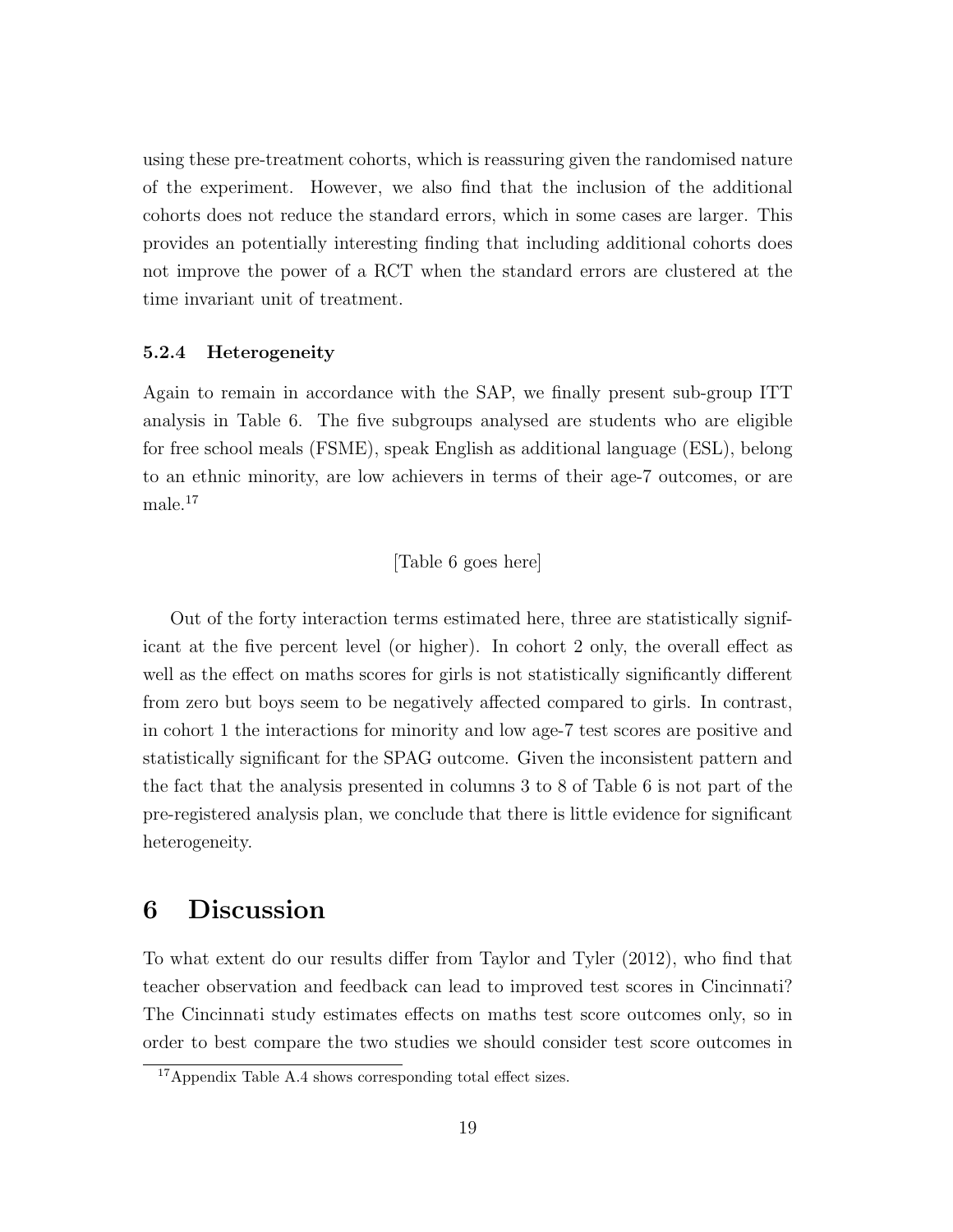maths only. The Cincinnati study finds positive effects of 11.2 percent of a standard deviation in the first year after the (short) intervention, and effects of 15.8 percent of a standard deviation two years after the intervention (and even larger effects later on).<sup>18</sup> Applied to our setting, this first estimate can be best compared to our estimates from Table 4 for maths outcomes for cohort 1, where the intervention started almost two years before students took the test, and the second to our cohort 2, where students started being treated almost three years after the start of the intervention (both had one year of being taught by an un-observed teacher before the examination). For both cohorts, the 95-percent confidence intervals do not include the point estimates from Taylor and Tyler (2012). We can reject effects of up to 11.04 (cohort 1) and 12.62 percent of a standard deviation (cohort 2) respectively, based on a two-sided test of null effects.<sup>19</sup> Moreover, the Cincinnati study presents in the main results table even larger effects of about twenty percent of a standard deviation for academically weaker students. In contrast, we find statistically insignificant and similar or even marginally smaller effect sizes for maths outcomes for students with previously low-age 7 tests in our heterogeneity analysis in column 4 of Appendix Table A.4. These estimates can reject the effect sizes found by Taylor and Tyler (2012) at the 99 percent level of statistical significance.

Our finding that teacher peer observation carried out in this structured manner does not lead to improved pupil performance thus highlights a clear difference between our results and the most well-known study of teacher observation and its impact on pupil achievement. There are three potential reasons why this may be the case.

First, and most notably, Cincinnati teachers were formally scored, with the results carrying explicit consequences, including impact on promotions and tenure, and potential non-renewal of the teacher's contract. Our trial did not involve such consequences and was designed purely to improve teacher performance through discussion and feedback.

Secondly, the Cincinnati study involved filming of observed classes and being observed by non-peer experts. This may have had an unintended effect of encouraging students to behave differently when being filmed and observed (e.g. they

 $18$ see Table 5 of Taylor and Tyler  $(2012)$ 

<sup>&</sup>lt;sup>19</sup>This is using the estimates for maths outcomes shown in Table 4 column 5 and the 95 percent level of statistical significance.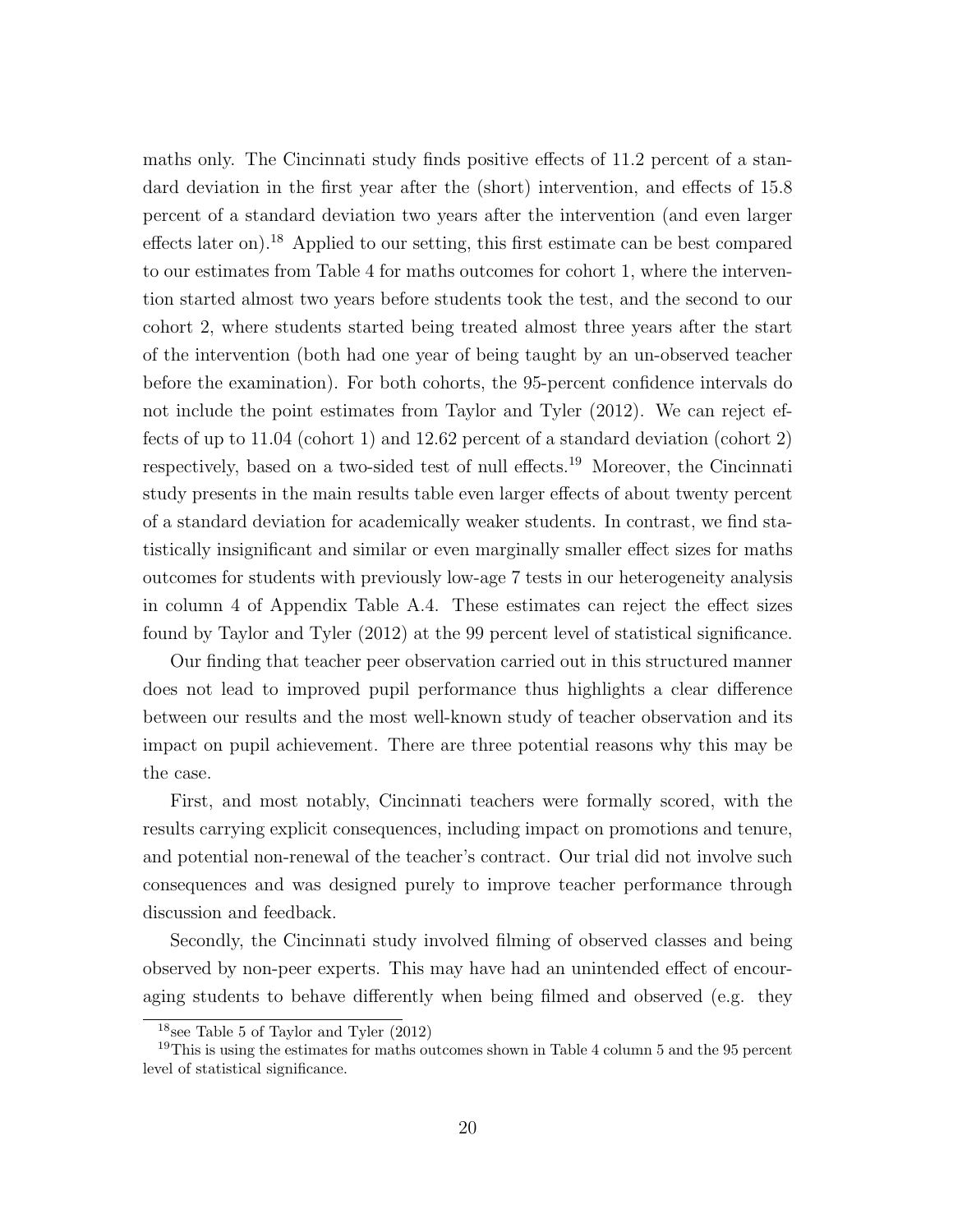may have been better behaved), which may have led to improved test scores. It may have also resulted in more accuracy in the observation process in Cincinnati with teachers able to refresh their memory of what they observed after the fact. Moreover having an external expert there to provide feedback may have resulted in the delivery of more informative, accurate and frank feedback to teachers.

Thirdly, and finally, our program took place under experimental conditions. Our study therefore overcomes issues typical of quasi-experimental studies. For example, in our study, there is no difference in the characteristics of treated versus untreated teachers; in the Cincinnati setup, younger teachers were evaluated first, which could result in upward bias of the results if younger teachers have higher growth in value-added than older teachers<sup>20</sup>

We believe these key differences between the studies suggest that teacher peerto-peer observation may be not be effective unless coupled with incentives and external evaluators. As such, besides providing convincing evidence on the efficacy of teacher observation programs, this paper also brings new evidence on the potential mechanisms through which the Cincinnati study may have generated a positive result.

While we can reject the effect sizes of the Cincinnati Study, smaller positive effect sizes cannot be rejected. Chetty et al. (2014) estimate that replacing the bottom 5% of teachers in terms of value added with an average teacher would increase the present value of students' lifetime income by about \$250,000 per classroom. How do our estimates compare to teacher effectiveness at the bottom end? We reject the effect sizes of one-standard deviation better teachers in terms of valueadded presented in Hanushek and Rivkin (2010). Therefore, teacher peer-to-peer observation and feedback studied here is unfit to close the gap between ineffective and effective teachers, or indeed between ineffective and average teachers. Thus, while the evidence presented in this trial does not rule out that this type of teacher observation and feeback may have small positive effects on student performance, it clearly cannot solve the policy-maker's problem of huge variation in teacher effectiveness.

<sup>&</sup>lt;sup>20</sup>There is also evidence that the teachers in the Cincinnati sample were somehow able to affect the timing of their observation; when using scheduled rather than actual interview date the effect sizes are halved. Such manipulation is not possible in our setup. Our setup also minimizes the possibility of attrition (as the compulsory test scores are collected centrally).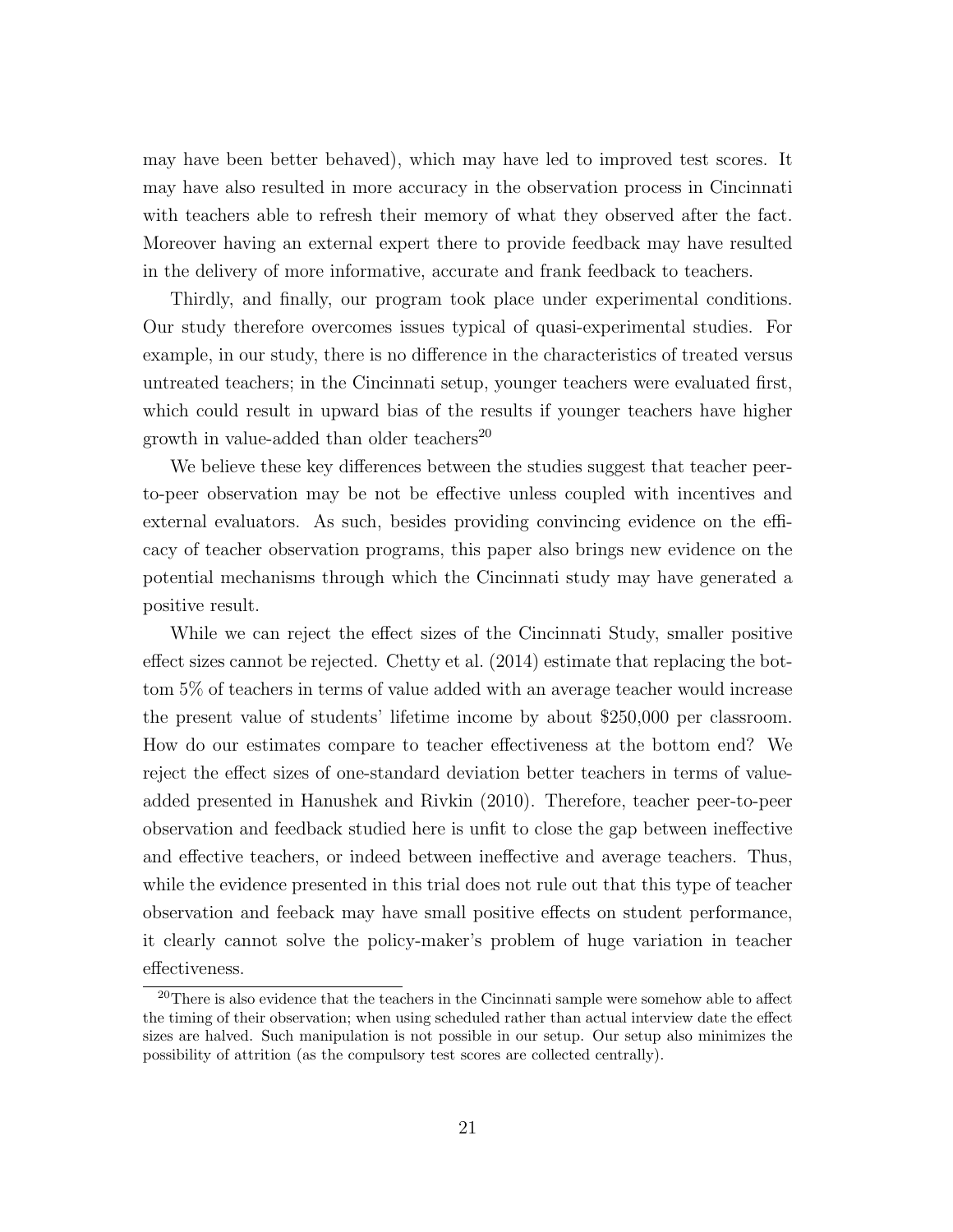## 7 Conclusions

The unpredictability of teacher productivity has led to growing efforts to measure it in the classroom. Teacher peer observation is an obvious means of doing so and many schools adopt such practices, either as a means to identify good teachers, or to improve their existing labor force. By implementing a large-scale randomized control trial across primary schools in England, we attempt to provide robust evidence on the efficacy of teacher peer observation as a teacher development tool. Our results - that we find no positive impact of teacher observation on pupil performance in reading, maths, science or grammar, across any subgroup - are in contrast to the limited body of research in this area, which has pointed to a positive role for teacher peer observation on pupil outcomes.

Our study had high fidelity and its large-scale nature means we are able to rule out effect sizes larger than 8.7 percent of a standard deviation in national age-11 test scores for our first cohort, and larger than 11 percent of a standard deviation for our second cohort.

However, our study does have a number of limitations which should be noted. First, our outcome measures age-11 scores in reading and maths are obtained a year after the end of implementation of the intervention (and almost two and three years after its start) and therefore represent a medium-term outcome. This may have reduced the possibility of finding an effect, though, as noted above, it is precisely where one would hope to find it. However, we cannot say what the impact might have been directly after the implementation, or indeed in the longterm, for example as there could have been incremental changes to teacher practice. Additionally, our outcome measures are purely academic and we therefore cannot say whether peer-to-peer observation and feedback may have had an impact on non-cognitive pupil outcomes such as well-being or emotional development, though the program was never intended to affect such outcomes.

A final caveat concerns our finding that many schools already implement some form of peer-to-peer feedback, albeit in a less structured and comprehensive way and with lesser intensity than in this intervention. Our research cannot quantify what the impact of the two-year peer-to-peer observation and feedback intervention would be compared to schools who do not carry out any individual activities, rather it is a comparison to business as usual. Similarly, we cannot conclude that any of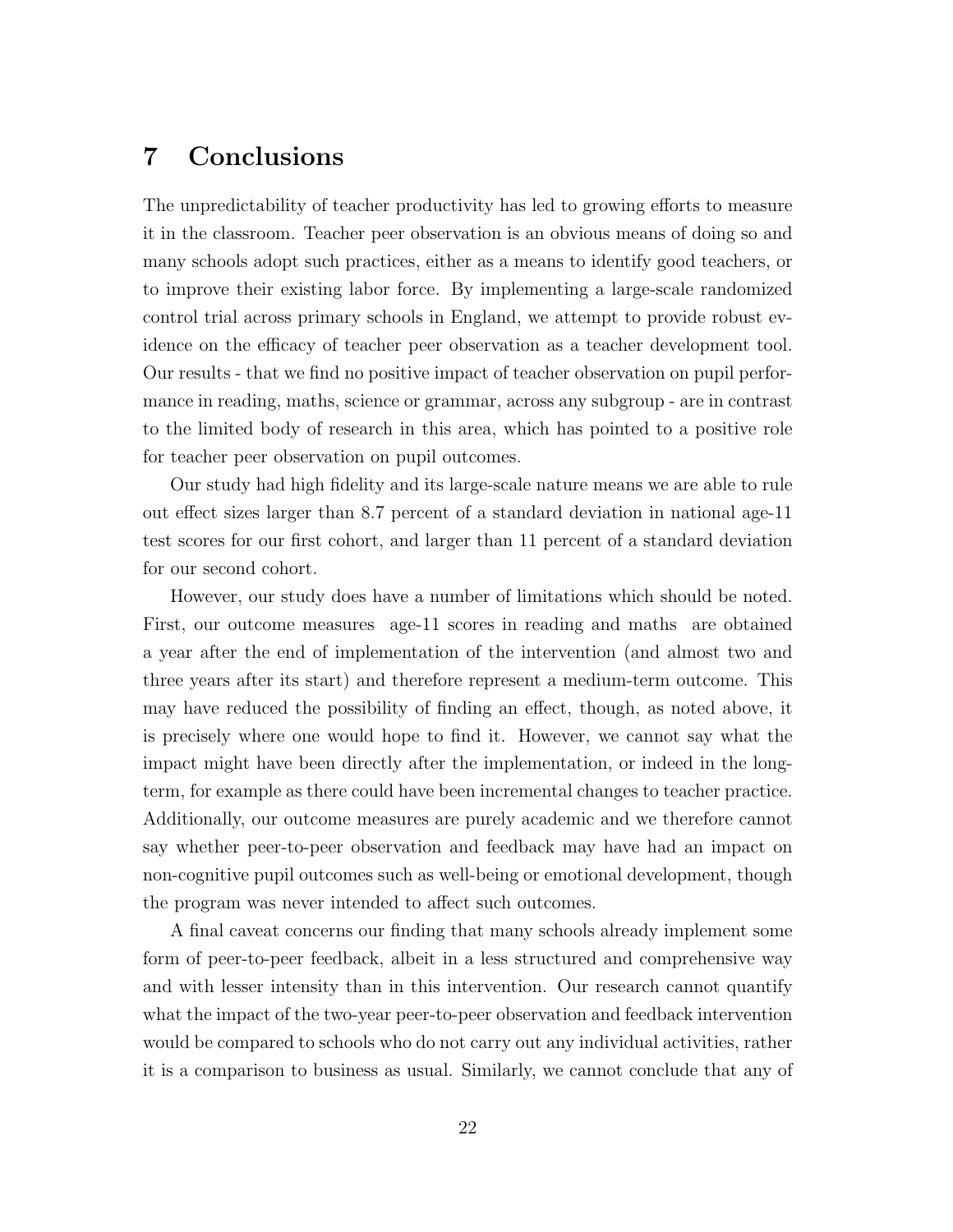the component parts have no impact, given that schools in the control group may also perform many of them in less structured ways.

Our results are likely generalisable since they are based on a large sample of primary schools. The use of teacher observation and feedback is widespread and gaining traction and there are many commonalities in approaches used across schools in the UK and internationally. We believe that the results of this research are highly relevant for schools carrying out these activities. Moreover, as described above, our results indicate that teacher observation and feedback is not effective in the absence of teacher incentives and non-peer feedback and cannot be used to significantly reduce differences in teacher effectiveness.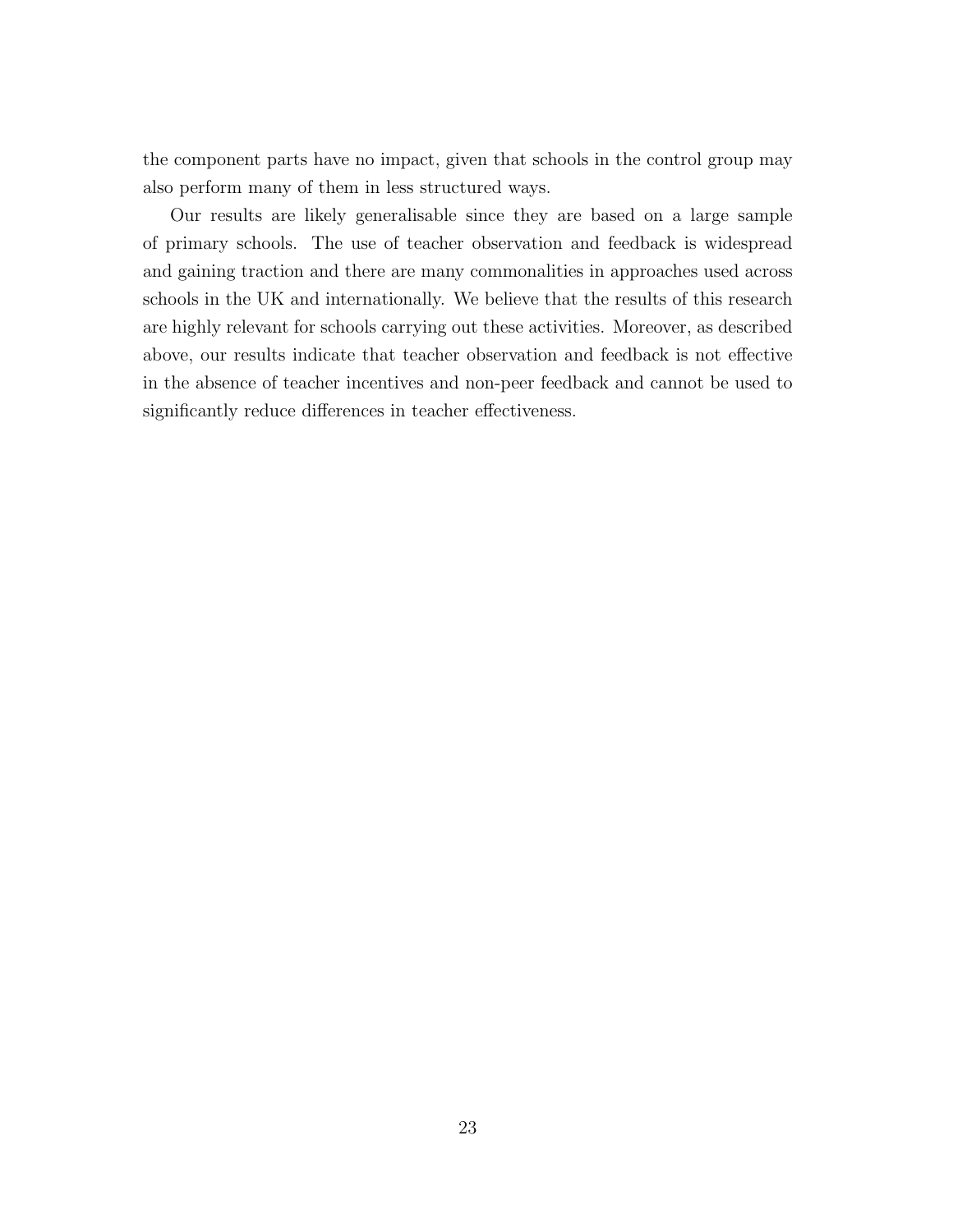## References

- Aaronson, D., L. Barrow, and W. Sander (2007). Teachers and student achievement in the chicago public high schools. Journal of labor Economics  $25(1)$ , 95–135.
- Angrist, J. D. and V. Lavy (2001). Does teacher training affect pupil learning? evidence from matched comparisons in jerusalem public schools. *Journal of labor* economics  $19(2)$ , 343-369.
- Chetty, R., J. N. Friedman, and J. E. Rockoff (2014). Measuring the impacts of teachers ii: Teacher value-added and student outcomes in adulthood. American Economic Review 102 (5), 1805–1831.
- DfE (2013). Reading and maths skills at age 10 and earnings in later life: a brief analysis using the british cohort study. Technical report, Department for Education.
- DfE (2016). Schools, Pupils and Their Characteristics, January 2016. Dandy Booksellers Limited.
- Dixit, A. (2002). Incentives and organizations in the public sector: An interpretative review. *Journal of human resources*, 696–727.
- Fernandez, C., J. Cannon, and S. Chokshi (2003). A us–japan lesson study collaboration reveals critical lenses for examining practice. Teaching and teacher education  $19(2)$ , 171–185.
- Garet, M. S., A. J. Wayne, F. Stancavage, J. Taylor, M. Eaton, K. Walters, M. Song, S. Brown, S. Hurlburt, P. Zhu, et al. (2011). Middle school mathematics professional development impact study: Findings after the second year of implementation. ncee 2011-4024. National Center for Education Evaluation and Regional Assistance.
- Garet, M. S., A. J. Wayne, F. Stancavage, J. Taylor, K. Walters, M. Song, S. Brown, S. Hurlburt, P. Zhu, S. Sepanik, et al. (2010). Middle school mathematics professional development impact study: Findings after the first year of implementation. ncee 2010-4009. National Center for Education Evaluation and Regional Assistance.
- Goodman, S. and L. Turner (2010). Teacher incentive pay and educational outcomes: Evidence from the nyc bonus program. program on education policy and governance working papers series. pepg 10-07. Program on Education Policy and Governance, Harvard University.
- Hanushek, E. A. and S. G. Rivkin (2010). Generalizations about using value-added measures of teacher quality. American Economic Review  $100(2)$ , 267–71.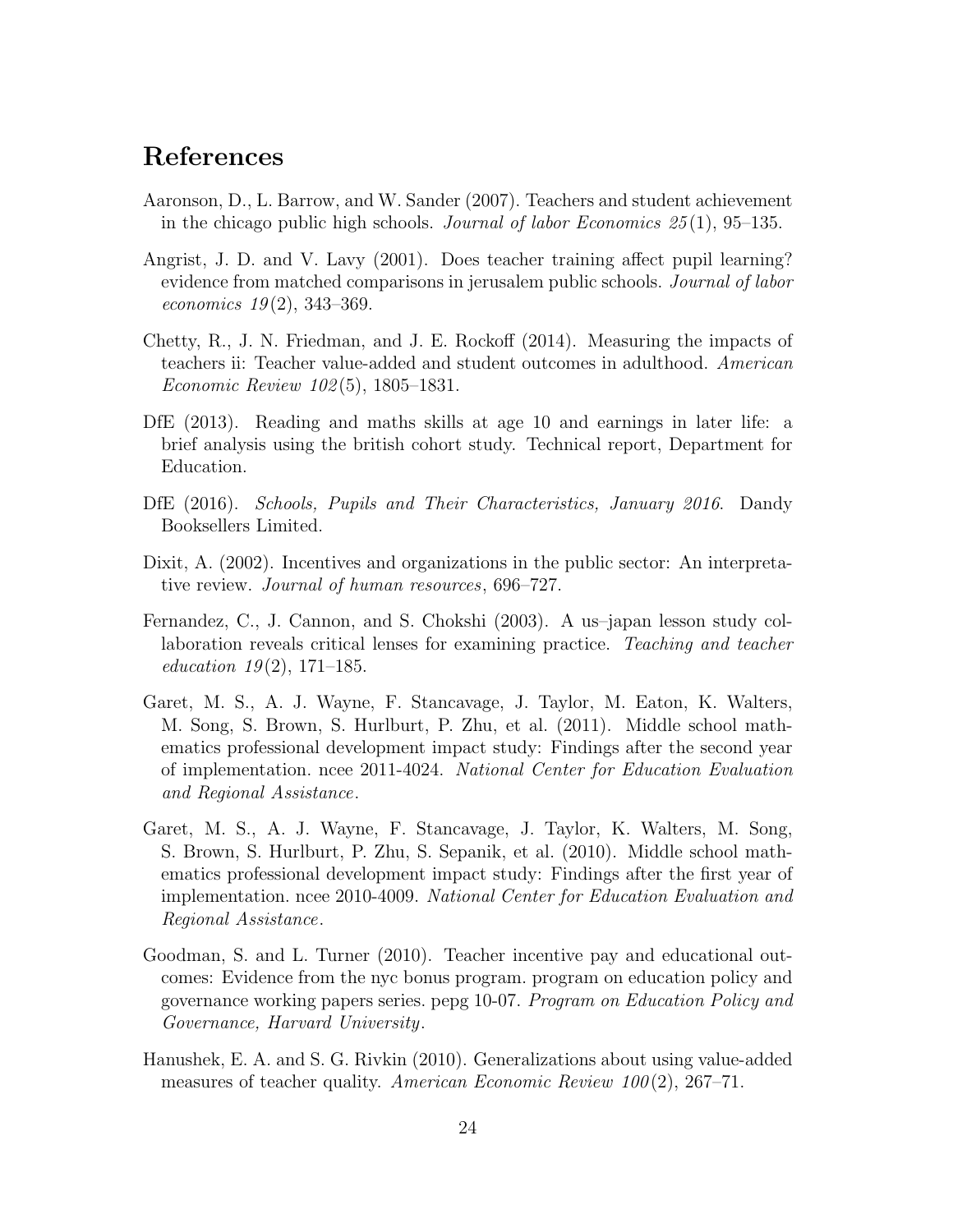- Harris, D. N. and T. R. Sass (2011). Teacher training, teacher quality and student achievement. Journal of public economics 95 (7-8), 798–812.
- Jackson, C. K. and E. Bruegmann (2009). Teaching students and teaching each other: The importance of peer learning for teachers. American Economic Journal: Applied Economics  $1(4)$ , 85-108.
- Jacob, B., J. E. Rockoff, E. S. Taylor, B. Lindy, and R. Rosen (2016). Teacher applicant hiring and teacher performance: Evidence from dc public schools. Technical report, National Bureau of Economic Research.
- Jacob, B. A. and L. Lefgren (2008). Can principals identify effective teachers? evidence on subjective performance evaluation in education. Journal of labor Economics  $26(1)$ , 101–136.
- Kane, T. J., J. E. Rockoff, and D. O. Staiger (2008). What does certification tell us about teacher effectiveness? evidence from new york city. Economics of *Education review 27*(6), 615–631.
- Lavy, V. (2009). Performance pay and teachers' effort, productivity, and grading ethics. American Economic Review  $99(5)$ , 1979–2011.
- Muralidharan, K. and V. Sundararaman (2011). Teacher performance pay: Experimental evidence from india. Journal of political Economy  $119(1)$ , 39–77.
- Murphy, R., F. Weinhardt, and G. Wyness (2017). Lesson study evaluation report and executive summary.
- Neal, D. (2011). The design of performance pay in education. In *Handbook of the* Economics of Education, Volume 4, pp. 495–550. Elsevier.
- Papay, J., J. Tyler, and E. Taylor (2018). Using teacher evaluation data to drive instructional improvement: Evidence from the evaluation paternatship program in tennessee (2015-2020). Unpublished.
- Perry, R. R. and C. C. Lewis (2009). What is successful adaptation of lesson study in the us? Journal of Educational Change  $10(4)$ , 365–391.
- Rivkin, S. G., E. A. Hanushek, and J. F. Kain (2005). Teachers, schools, and academic achievement. Econometrica 73 (2), 417–458.
- Rockoff, J. E. (2004). The impact of individual teachers on student achievement: Evidence from panel data. American Economic Review 94 (2), 247–252.
- Rothstein, J. (2015). Teacher quality policy when supply matters. American Economic Review 105 (1), 100–130.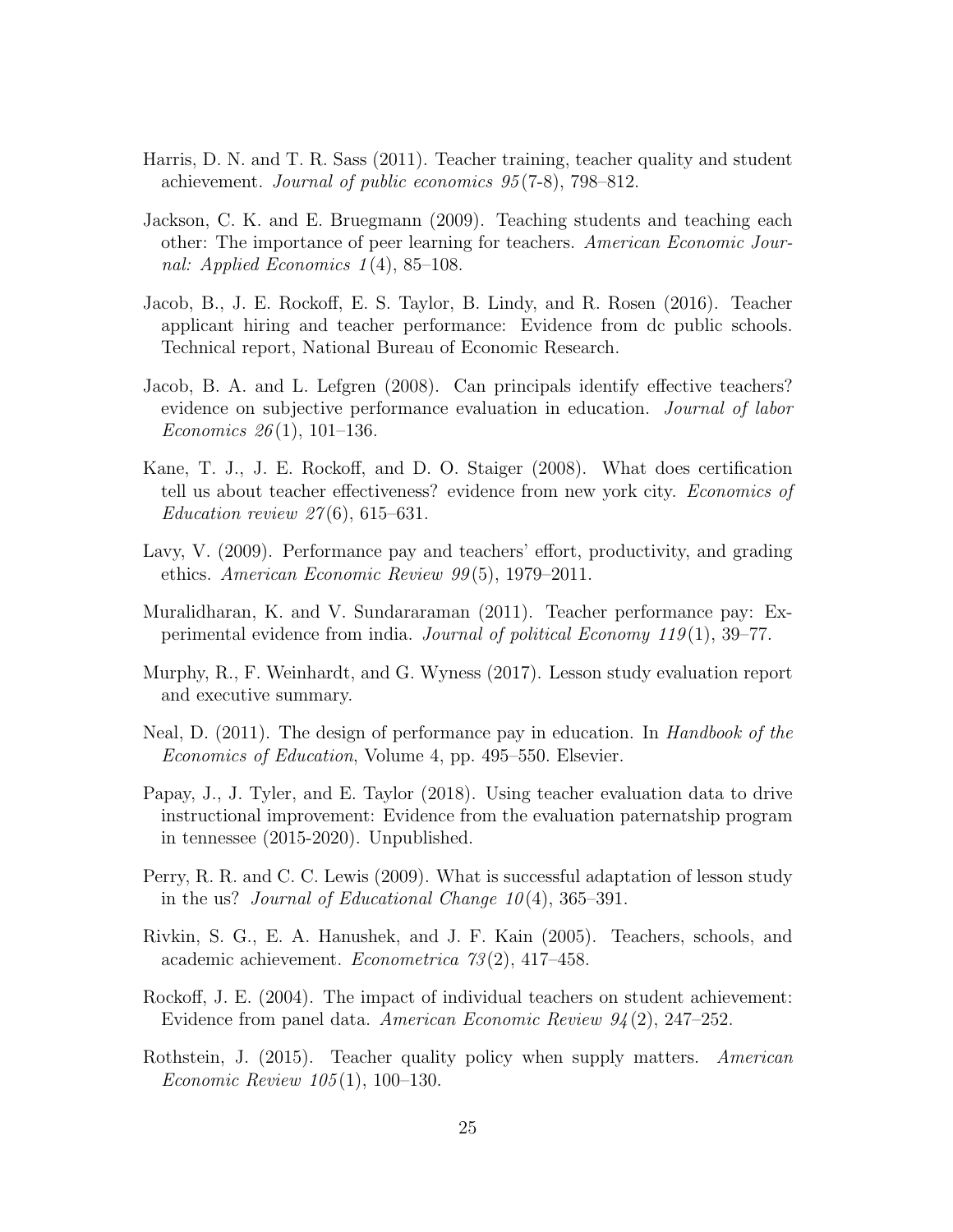- Springer, M. G., D. Ballou, L. Hamilton, V.-N. Le, J. Lockwood, D. F. McCaffrey, M. Pepper, and B. M. Stecher (2011). Teacher pay for performance: Experimental evidence from the project on incentives in teaching (point). Society for Research on Educational Effectiveness.
- Steinberg, M. P. and L. Sartain (2015). Does teacher evaluation improve school performance? experimental evidence from chicago's excellence in teaching project. Education Finance and Policy  $10(4)$ , 535–572.
- Taylor, E. S. and J. H. Tyler (2012). The effect of evaluation on teacher performance. American Economic Review 102(7), 3628-51.
- Weisberg, D., S. Sexton, J. Mulhern, D. Keeling, J. Schunck, A. Palcisco, and K. Morgan (2009). The widget effect: Our national failure to acknowledge and act on differences in teacher effectiveness. New Teacher Project.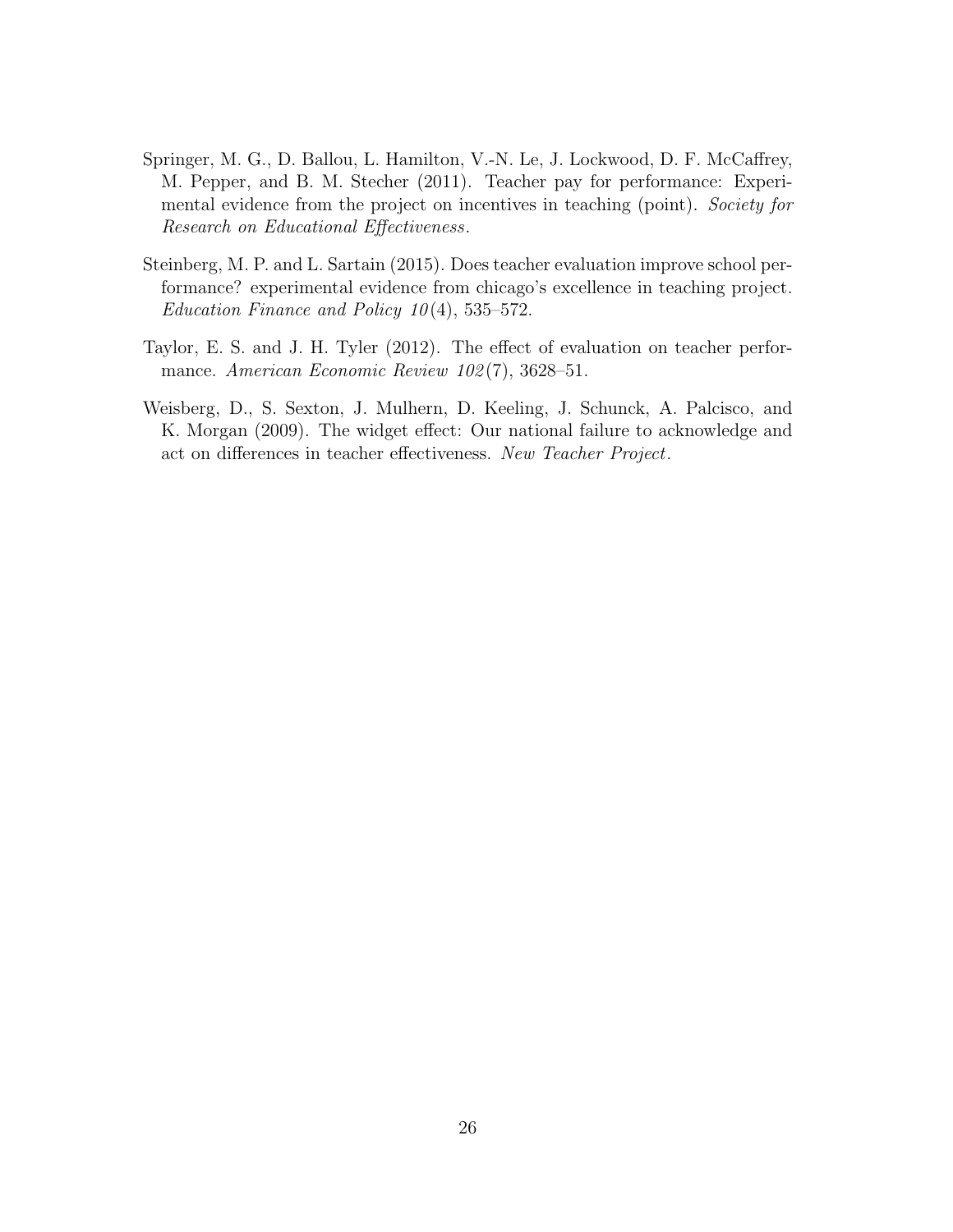# Tables and figures

| Calendar Year<br><b>School Year</b> | 2010/2011       | 2011/2012       | 2012/2013       | 2013/2014       | 2014/2015       | 2015/2016       |
|-------------------------------------|-----------------|-----------------|-----------------|-----------------|-----------------|-----------------|
| Year 2<br>(Age-7 tests - Controls)  | <b>Cohort 1</b> | <b>Cohort 2</b> | Cohort 3        | Cohort 4        | Cohort 5        | Cohort 6        |
| Year <sub>3</sub>                   | Cohort 0        | <b>Cohort 1</b> | <b>Cohort 2</b> | Cohort 3        | Cohort 4        | Cohort 5        |
| Year <sub>4</sub>                   | Cohort-1        | Cohort 0        | <b>Cohort 1</b> | <b>Cohort 2</b> | Cohort 3        | Cohort 4        |
| Year 5                              | Cohort -2       | Cohort-1        | Cohort 0        | <b>Cohort 1</b> | <b>Cohort 2</b> | Cohort 3        |
| Year 6<br>(Age-11 tests - Outcomes) | Cohort -3       | Cohort-2        | Cohort-1        | Cohort 0        | <b>Cohort 1</b> | <b>Cohort 2</b> |

## Figure 1: Timeline of intervention

Notes: Red square shows treatment period and cohorts.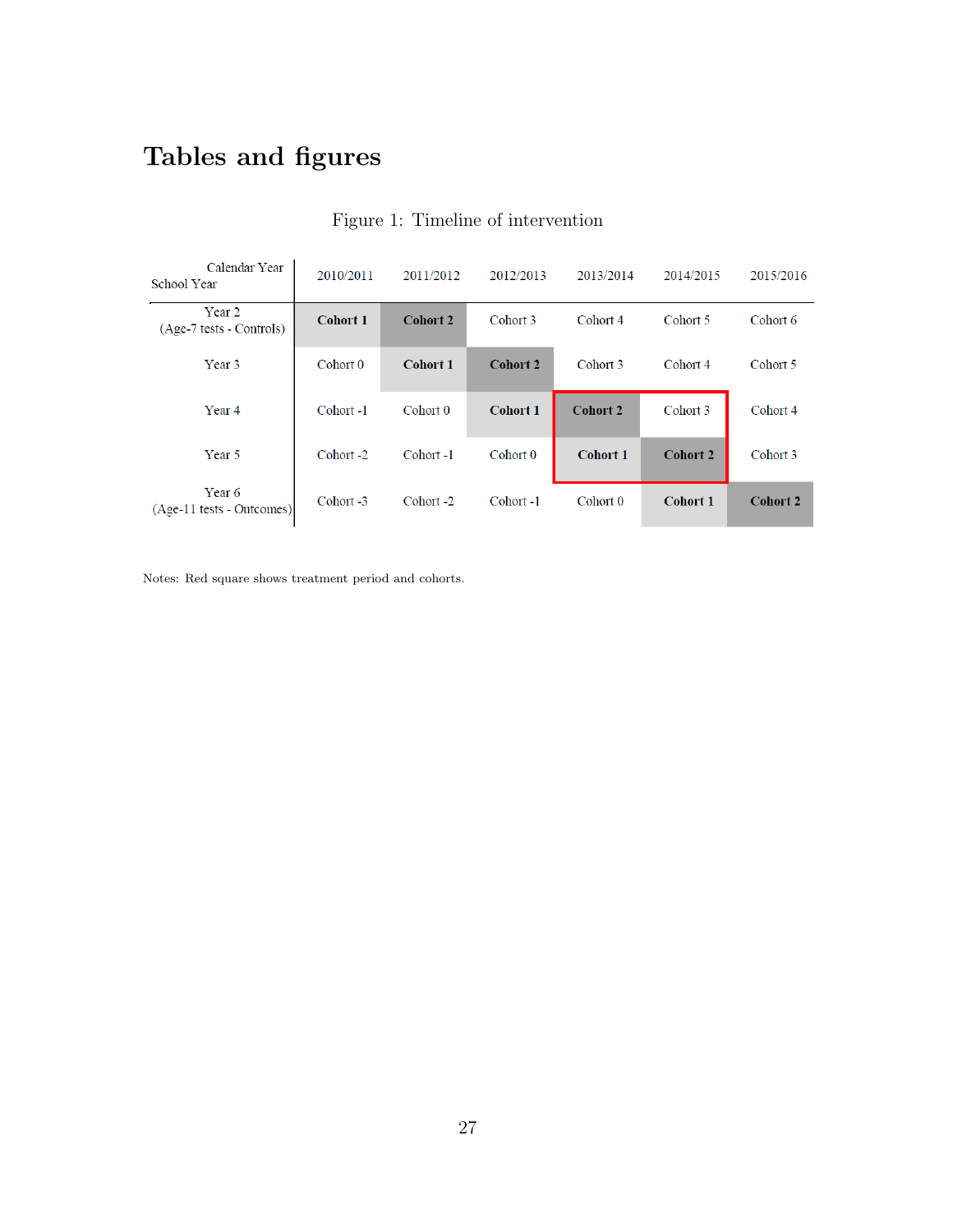

Figure 2: Treatment and control schools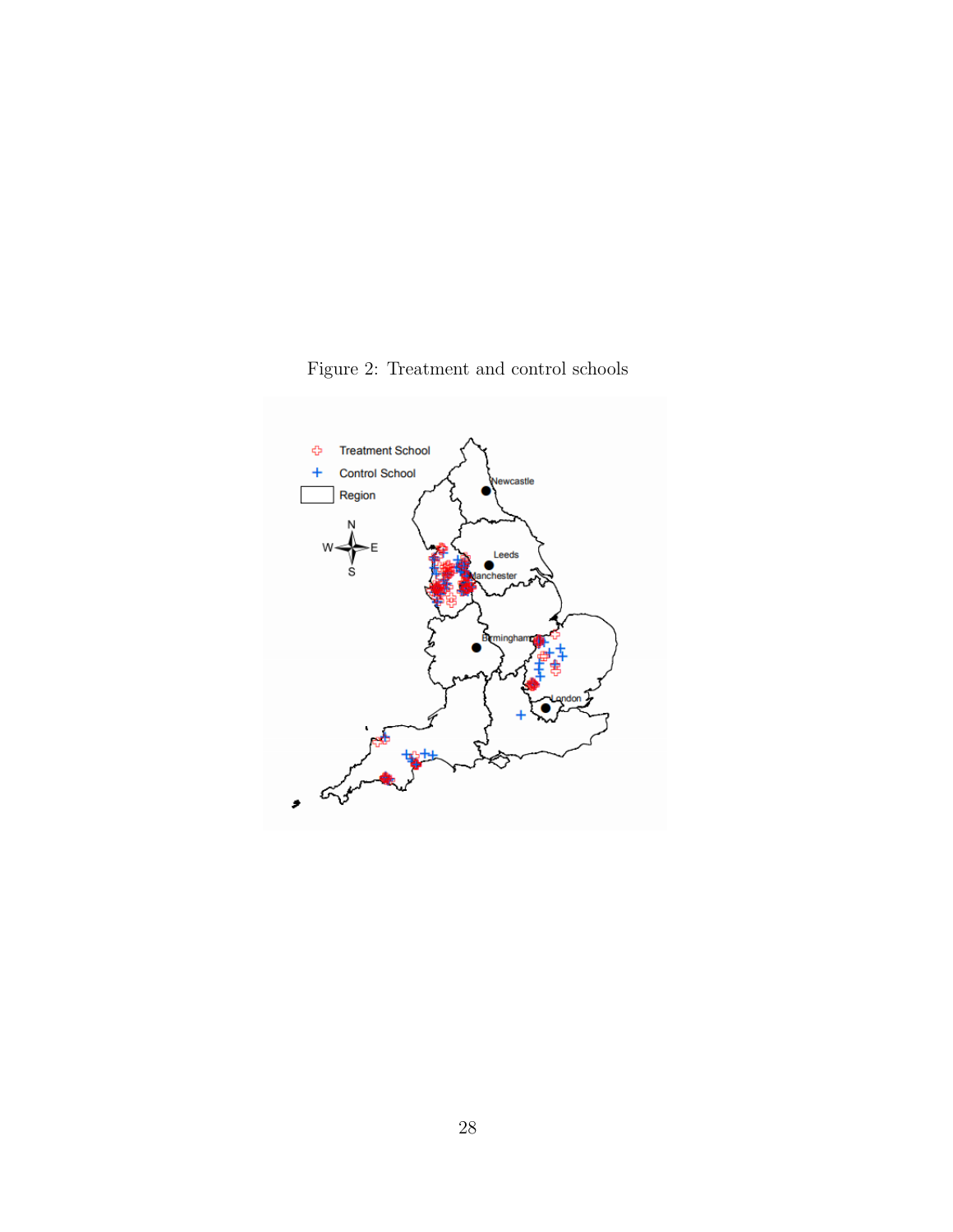

Figure 3: Consort flow diagram Figure 3: Consort flow diagram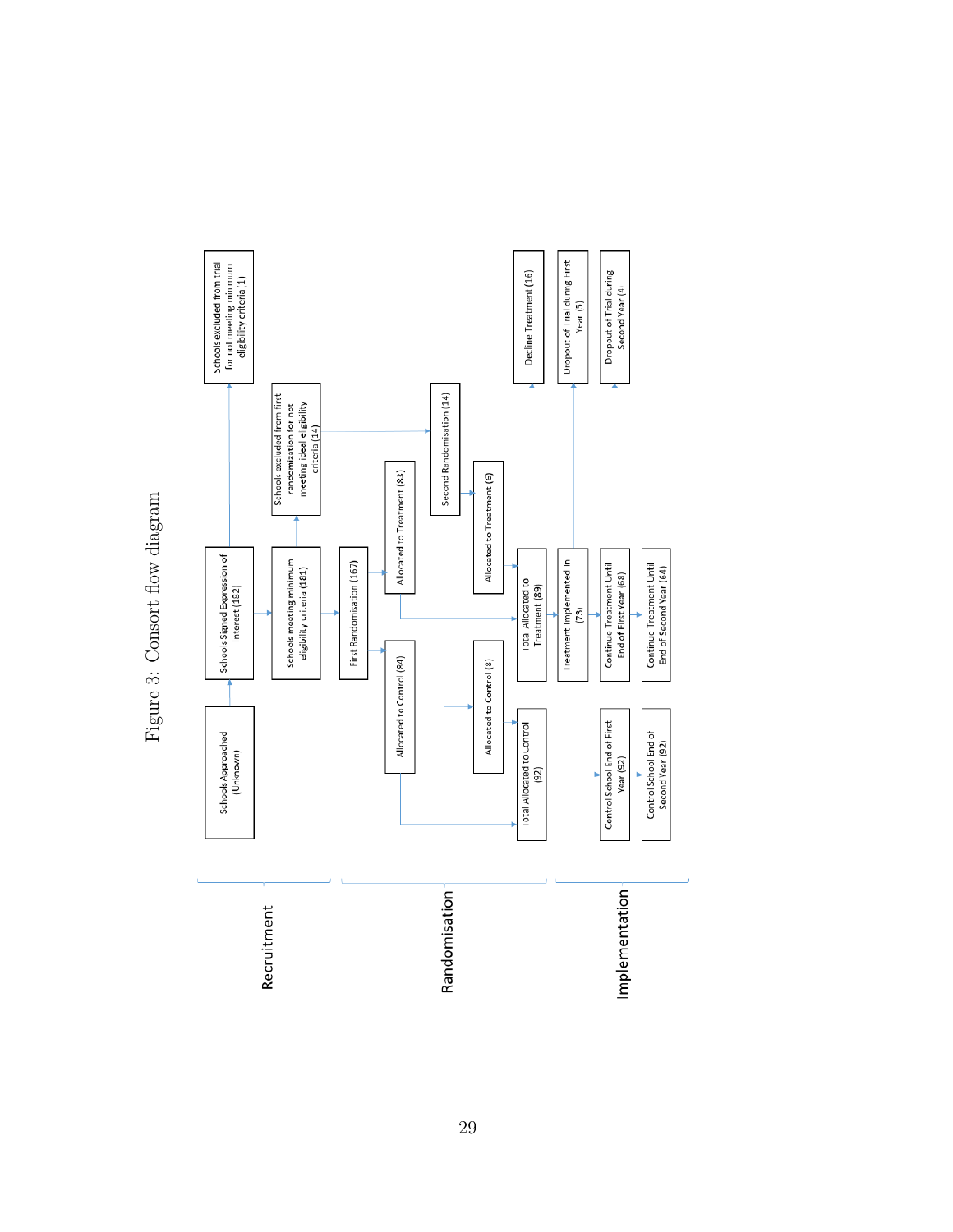| Variable                         | (1)<br>National        | (2)<br>Local | (3)<br>Sample         | (4)<br>$(1)-(2)$ | (5)<br>$(2)-(3)$ |
|----------------------------------|------------------------|--------------|-----------------------|------------------|------------------|
| Age-7 Test                       | 15.709                 | 15.643       | 15.269                | $-0.445$         | $-0.412$         |
|                                  | [3.917]                | [3.897]      | [3.787]               | (0.117)          | (0.123)          |
| Age-11 Maths Level               | 3.047                  | 3.036        | 3.015                 | $-0.033$         | $-0.024$         |
|                                  | [0.986]                | [0.990]      | [0.944]               | (0.030)          | (0.033)          |
| Age-11 English Level             | 2.988                  | 2.970        | 2.909                 | $-0.079$         | $-0.067$         |
|                                  | [0.974]                | [0.981]      | [0.953]               | (0.032)          | (0.034)          |
| Share Free School Meals          | 0.181                  | 0.192        | 0.223                 | 0.042            | 0.034            |
|                                  | [0.385]                | [0.394]      | [0.416]               | (0.012)          | (0.013)          |
| Share Female                     | 0.489                  | 0.492        | 0.499                 | 0.010            | 0.008            |
|                                  | [0.500]                | [0.500]      | [0.500]               | (0.006)          | (0.006)          |
| Share Special Edu. Needs         | 0.137                  | 0.142        | 0.160                 | 0.023            | 0.020            |
|                                  | [0.344]                | [0.349]      | [0.367]               | (0.008)          | (0.008)          |
| School Size                      | 51.349                 | 45.757       | 48.712                | $-2.667$         | 3.254            |
|                                  | $\left[ 29.472\right]$ | [26.838]     | $\left[23.438\right]$ | (2.444)          | (2.626)          |
| Students in $2011/age-11$ cohort | 554,768                | 69,346       | 6,372                 |                  |                  |

Table 1: National and local representativeness of sample

Notes: This table shows baseline characteristics for a pre-treatment cohort sitting the age-11 tests in maths and english in 2011. Note that for this cohort age-11 test scores were only avaialable to us in levels at the time of the randomsation so that these are not percentalised. Column 1 includes all students of that cohort, column 2 only students in the same Local Authority and column 3 students of the schools that were part of the trial. Standard deviations of variables shown in square parenthesis. Standard errors clustered at the school level shown in round parenthesis.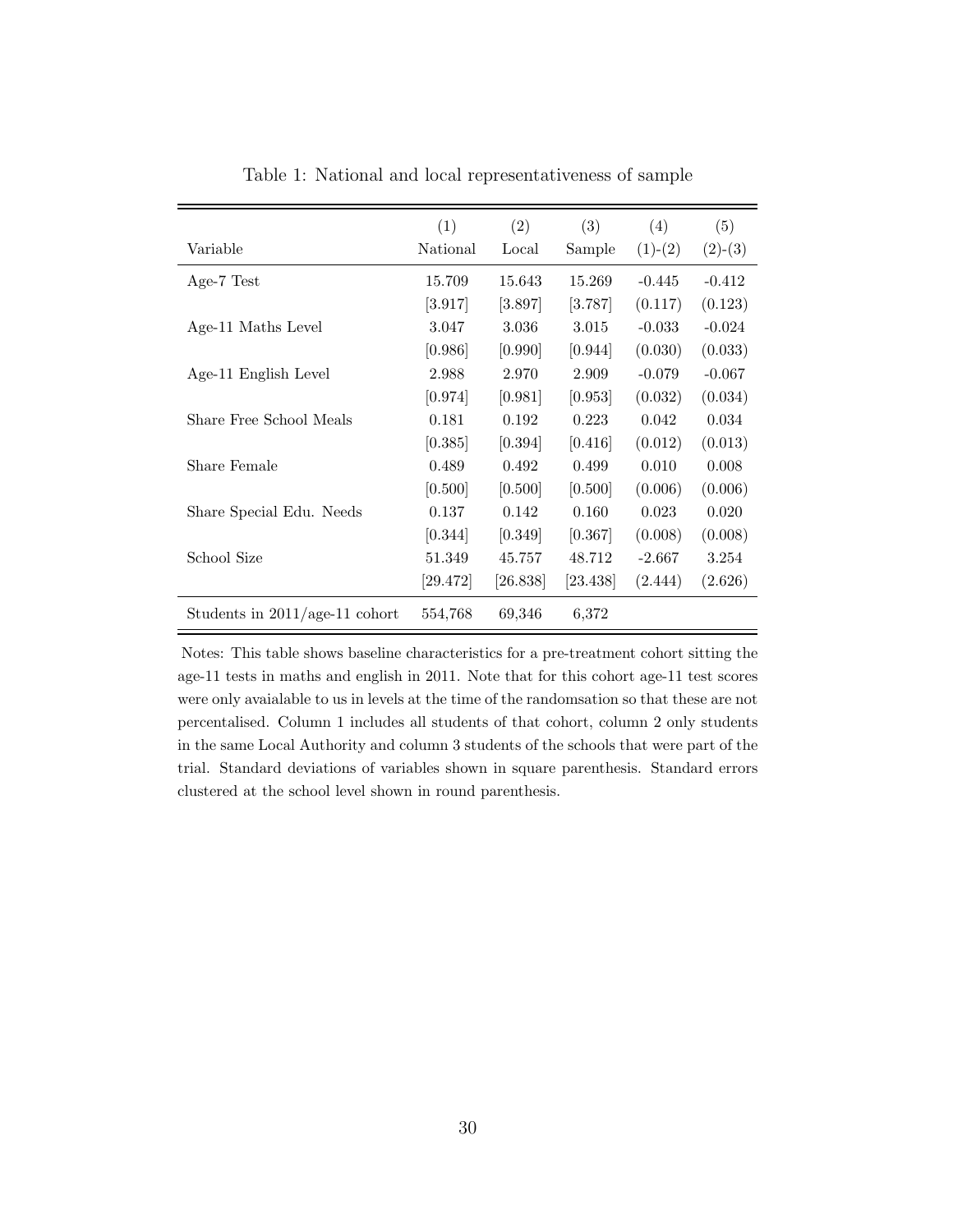|                            | (1)      | (2)      | (3)        | (4)       | (5)       |
|----------------------------|----------|----------|------------|-----------|-----------|
|                            | Sample   | Control  | Treated    | $(2)-(3)$ | $(2)-(3)$ |
| Panel A: School-level 2011 |          |          |            |           |           |
| Age-11 Maths Level         | 3.012    | 3.018    | $3.007\,$  | $-0.011$  | $-0.016$  |
|                            |          |          |            |           | (0.026)   |
|                            | [0.328]  | [0.313]  | [0.344]    | (0.051)   |           |
| Age-11 English Level       | $2.91\,$ | 2.917    | 2.902      | $-0.015$  | $-0.015$  |
|                            | [0.363]  | [0.350]  | [0.378]    | (0.056)   | (0.03)    |
| Share Free School Meals    | 0.244    | 0.24     | 0.248      | 0.008     | $0.005\,$ |
|                            | [0.168]  | [0.172]  | [0.164]    | (0.026)   | (0.018)   |
| <i>Index Score</i>         | $-0.018$ | 0.016    | $-0.052$   | $-0.067$  | $-0.071$  |
|                            | [1.433]  | [1.375]  | [1.497]    | (0.223)   | (0.077)   |
| Panel B: Cohort 1          |          |          |            |           |           |
| Age-7 Test                 | 15.540   | 15.614   | 15.469     | 0.145     | 0.166     |
|                            | [3.566]  | [3.539]  | [3.591]    | (0.221)   | (0.114)   |
| Free School Meals          | 0.236    | 0.237    | 0.236      | 0.001     | 0.012     |
|                            | [0.425]  | [0.425]  | [0.425]    | (0.025)   | (0.014)   |
| Special Edu. Needs         | 0.138    | 0.139    | 0.136      | 0.003     | 0.008     |
|                            | [0.345]  | [0.346]  | [0.343]    | (0.013)   | (0.010)   |
| Gender: Male               | 0.503    | 0.502    | 0.505      | $-0.003$  | $-0.001$  |
|                            | [0.500]  | [0.500]  | [0.500]    | (0.013)   | (0.011)   |
| Minority                   | 0.218    | 0.240    | 0.196      | 0.044     | 0.037     |
|                            | [0.413]  | [0.427]  | [0.397]    | (0.054)   | (0.024)   |
| ESL                        | 0.179    | 0.210    | 0.148      | 0.062     | 0.054     |
|                            | [0.383]  | [0.408]  | [0.355]    | (0.050)   | (0.022)   |
| School Size                | 47.681   | 46.896   | 48.434     | $-1.538$  | $-0.293$  |
|                            | [25.941] | [24.641] | [27.113]   | (5.879)   | (2.450)   |
| Panel C: Cohort 2          |          |          |            |           |           |
| Age-7 Test                 | 15.935   | 15.823   | 16.050     | $-0.227$  | $-0.150$  |
|                            | [3.444]  | [3.455]  | [3.430]    | (0.216)   | (0.127)   |
| Free School Meal           | 0.233    | 0.240    | 0.227      | 0.013     | 0.014     |
|                            | [0.423]  | [0.427]  | [0.419]    | (0.025)   | (0.014)   |
| Special Edu. Need          | 0.134    | 0.126    | 0.141      | $-0.015$  | $-0.010$  |
|                            | [0.340]  | [0.332]  | [0.348]    | (0.016)   | (0.011)   |
| Gender: Male               | 0.507    | 0.504    | 0.510      | $-0.006$  | $-0.007$  |
|                            | [0.500]  | [0.500]  | [0.500]    | (0.012)   | (0.009)   |
| Minority                   | 0.220    | 0.243    | 0.196      | 0.047     | 0.038     |
|                            | [0.414]  | [0.429]  | [0.397]    | (0.054)   | (0.024)   |
| <b>ESL</b>                 | 0.183    | 0.217    | 0.149      | 0.068     | 0.049     |
|                            | [0.387]  | [0.412]  | [0.356]    | (0.050)   | (0.023)   |
| School Size                | 50.236   | 47.422   | $53.099\,$ | $-5.678$  | $-2.262$  |
|                            | [31.747] | [23.257] | [38.302]   | (8.677)   | (3.789)   |
| Pair ${\rm FX}$            |          |          |            |           | X         |

Table 2: Randomisation tests: pre-period, cohort 1 and cohort 2

Notes: Panel A is for sampled schools in pre-period. Panels B and C show balancing at the student level for cohorts 1 and 2. Number of obs. for sample in panels  $A/B/C$ : 167/6,436/6,298. Standard deviations of variables shown in square parenthesis in columns 1-3. Standard errors clustered at the school level shown in round parenthesis in columns 4-5. 31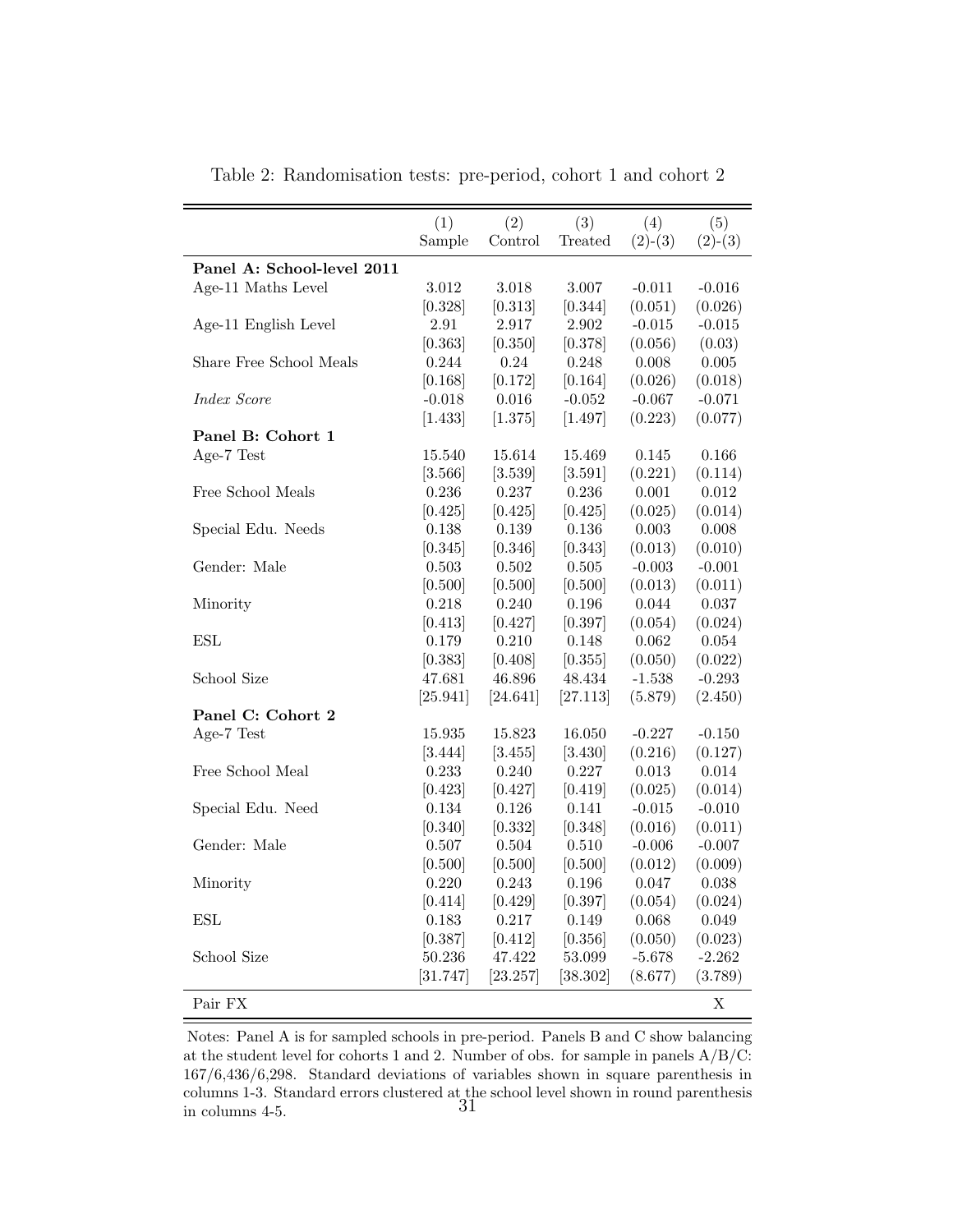|                   | (1)       | (2)     | (3)        | (4)          | (5)            |
|-------------------|-----------|---------|------------|--------------|----------------|
|                   | Treatment | Control | Difference | Standardised | Fisher p-value |
| Panel A: Cohort 1 |           |         |            |              |                |
| Test Score        | 47.25     | 46.13   | 1.12       | 0.044        |                |
|                   | (0.46)    | (0.44)  | (1.734)    | (0.068)      | 0.376          |
| Maths             | 48.13     | 46.26   | 1.87       | 0.066        |                |
|                   | (0.51)    | (0.49)  | (1.87)     | (0.067)      | 0.384          |
| Reading           | 46.38     | 46.00   | 0.376      | 0.014        |                |
|                   | (0.49)    | (0.48)  | (1.72)     | (0.062)      | 0.860          |
| <b>SPAG</b>       | 48.15     | 47.17   | 0.98       | 0.035        |                |
|                   | (0.48)    | (0.48)  | (1.73)     | (0.063)      | 0.625          |
| Science           | 4.26      | 4.27    | $-0.01$    | $-0.014$     |                |
|                   | (0.11)    | (0.11)  | (0.04)     | (0.058)      | 0.875          |
| Panel B: Cohort 2 |           |         |            |              |                |
| Test Score        | $45.50\,$ | 45.55   | $-0.05$    | $-0.00$      |                |
|                   | (0.45)    | (0.46)  | (1.66)     | (0.07)       | 0.982          |
| Maths             | 46.87     | 46.53   | 0.34       | 0.012        |                |
|                   | (0.49)    | (0.51)  | (1.81)     | (0.07)       | 0.892          |
| Reading           | 44.13     | 44.58   | $-0.45$    | $-0.016$     |                |
|                   | (0.49)    | (0.50)  | (1.72)     | (0.06)       | 0.856          |
| <b>SPAG</b>       | 45.35     | 45.35   | $-1.31$    | $-0.047$     |                |
|                   | (0.49)    | (0.51)  | (1.73)     | (0.06)       | 0.566          |

Table 3: Cross-sectional results

Notes: This tables shows results of unconditional cross-sectional comparisions, separately for cohorts 1 and 2 (Specification 1 in main text), separately for cohorts 1 (Panel A) and cohort 2 (Panel B). Test Score refers to combined reading and maths tests at age 11. Science scores were only recorded for cohort 1. Number of observations: cohort 1 (cohort 2) 6,436 (6,298). Standard errors in parenthesis in column 3 are clustered at school level. Column 5 shows Fisher exact p-values for null effects, based on 10,000 simulations (see Appendix Figures A.2 and A.3.)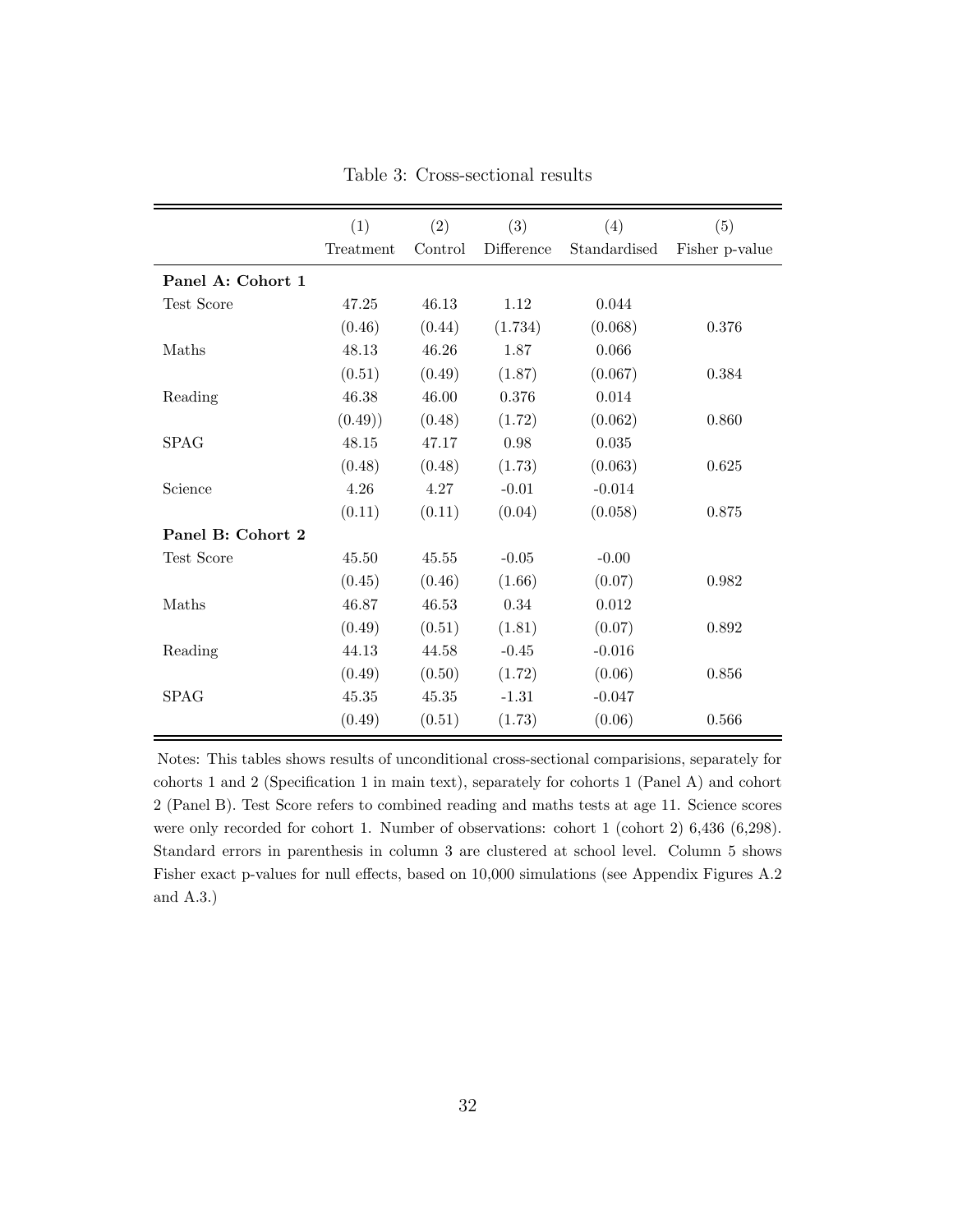|                   | (1)      | (2)      | (3)      | (4)      | (5)      |
|-------------------|----------|----------|----------|----------|----------|
| Panel A: Cohort 1 |          |          |          |          |          |
| Test Score        | 1.122    | 1.301    | 0.444    | 0.270    | 0.011    |
|                   | (1.734)  | (1.089)  | (0.990)  | (0.990)  | (0.039)  |
| Maths             | 1.867    | 2.064    | 1.186    | 0.897    | 0.032    |
|                   | (1.872)  | (1.240)  | (1.128)  | (1.130)  | (0.040)  |
| Reading           | 0.376    | 0.538    | $-0.299$ | $-0.357$ | $-0.013$ |
|                   | (1.718)  | (1.054)  | (0.981)  | (0.962)  | (0.035)  |
| <b>SPAG</b>       | 0.979    | 1.229    | 0.335    | $-0.237$ | $-0.009$ |
|                   | (1.732)  | (1.222)  | (1.155)  | (1.115)  | (0.040)  |
| Science           | $-0.010$ | $-0.018$ | $-0.038$ | $-0.040$ | $-0.063$ |
|                   | (0.039)  | (0.027)  | (0.025)  | (0.025)  | (0.039)  |
| Panel A: Cohort 2 |          |          |          |          |          |
| Test Score        | $-0.053$ | $-0.004$ | 0.767    | 0.597    | 0.023    |
|                   | (1.660)  | (1.226)  | (1.145)  | (1.132)  | (0.045)  |
| Maths             | 0.341    | 0.493    | 1.291    | 1.003    | 0.035    |
|                   | (1.805)  | (1.413)  | (1.328)  | (1.299)  | (0.046)  |
| Reading           | $-0.448$ | $-0.502$ | 0.244    | 0.192    | 0.007    |
|                   | (1.719)  | (1.162)  | (1.095)  | (1.099)  | (0.040)  |
| SPAG              | $-1.305$ | $-0.925$ | $-0.076$ | $-0.585$ | $-0.021$ |
|                   | (1.732)  | (1.133)  | (1.141)  | (1.105)  | (0.039)  |
| Pair FX           |          | X        | X        | X        | X        |
| Age-7 test score  |          |          | X        | X        | X        |
| Demographics      |          |          |          | X        | X        |
| Standardised      |          |          |          |          | X        |

Table 4: Main results

Notes: This tables shows results of the intervention at age-11 on average english and maths test scores [Test Score (age-11)], maths test scores, reading test scores, scores for spelling, punctuation and grammar [SPAG] and Science, separately for cohort 1 [Panel A] and cohort 2 [Panel B]. Moving from left the right, additional variables are added as controls as indicated at the bottom of the table. Column (1) shows estimates of specification (1) in the text. Science scores were only recorded for cohort 1. Number of observations: cohort 1 (cohort 2) 6,436 (6,298). Standard errors clustered at the school level in parenthesis.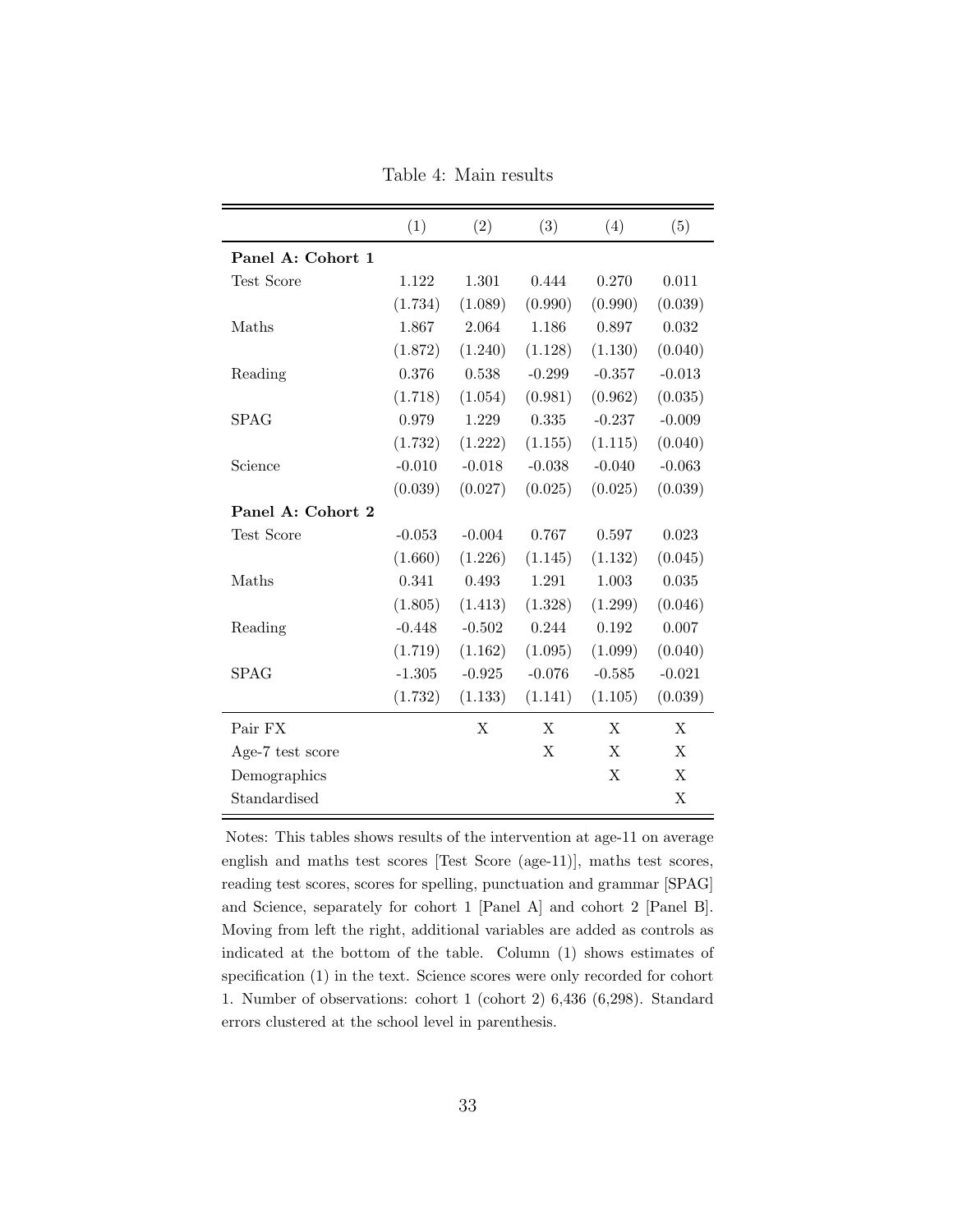Table 5: IV analysis

|                   | (1)        | (2)      | (3)         | (4)          | (5)      |
|-------------------|------------|----------|-------------|--------------|----------|
|                   | <b>ITT</b> |          | School LATE | Student LATE |          |
| Panel A: Cohort 1 |            |          |             |              |          |
| Test Score        | 0.270      | 0.335    | 0.013       | 0.405        | 0.016    |
|                   | (0.989)    | (1.226)  | (0.048)     | (1.482)      | (0.058)  |
| Maths             | 0.897      | 1.114    | 0.040       | 1.345        | 0.048    |
|                   | (1.130)    | (1.396)  | (0.050)     | (1.698)      | (0.060)  |
| Reading           | $-0.357$   | $-0.444$ | $-0.016$    | $-0.536$     | $-0.019$ |
|                   | (0.962)    | (1.203)  | (0.044)     | (1.449)      | (0.053)  |
| <b>SPAG</b>       | $-0.237$   | $-0.294$ | $-0.011$    | $-0.355$     | $-0.013$ |
|                   | (1.115)    | (1.388)  | (0.050)     | (1.673)      | (0.061)  |
| Science           | $-0.040$   | $-0.050$ | $-0.078$    | $-0.061$     | $-0.094$ |
|                   | (0.025)    | (0.031)  | (0.048)     | (0.038)      | (0.059)  |
| First Stage       |            | 0.805    |             | 0.667        |          |
|                   |            | (0.033)  |             | (0.032)      |          |
| Panel B: Cohort 2 |            |          |             |              |          |
| Test Score        | 0.597      | 0.747    | 0.029       | 0.886        | 0.035    |
|                   | (1.132)    | (1.406)  | (0.055)     | (1.679)      | (0.066)  |
| Maths             | 1.003      | 1.253    | 0.044       | 1.487        | 0.052    |
|                   | (1.299)    | (1.608)  | (0.057)     | (1.928)      | (0.068)  |
| Reading           | 0.192      | 0.240    | 0.009       | 0.285        | 0.010    |
|                   | (1.099)    | (1.372)  | (0.049)     | (1.630)      | (0.059)  |
| <b>SPAG</b>       | $-0.585$   | $-0.731$ | $-0.026$    | $-0.868$     | $-0.031$ |
|                   | (1.105)    | (1.386)  | (0.049)     | (1.641)      | (0.058)  |
| First Stage       |            | 0.800    |             | 0.674        |          |
|                   |            | (0.035)  |             | (0.033)      |          |
| Standardised      |            |          | X           |              | X        |

Notes: Column (1) is the ITT effect and indentical to column (4) of Table 4: Pair-FX, Age-7 test scores and student demographics are included as controls. Columns (2) and (3) show results when random assignment to the treatment is used as instrument for actual school-level takeup. Columns (4) and (5) repeat this exercise but using student-level information about take-up. Number of observations: cohort 1 (cohort 2) 6,436 (6,298). Standard errors clustered at the school level in parenthesis.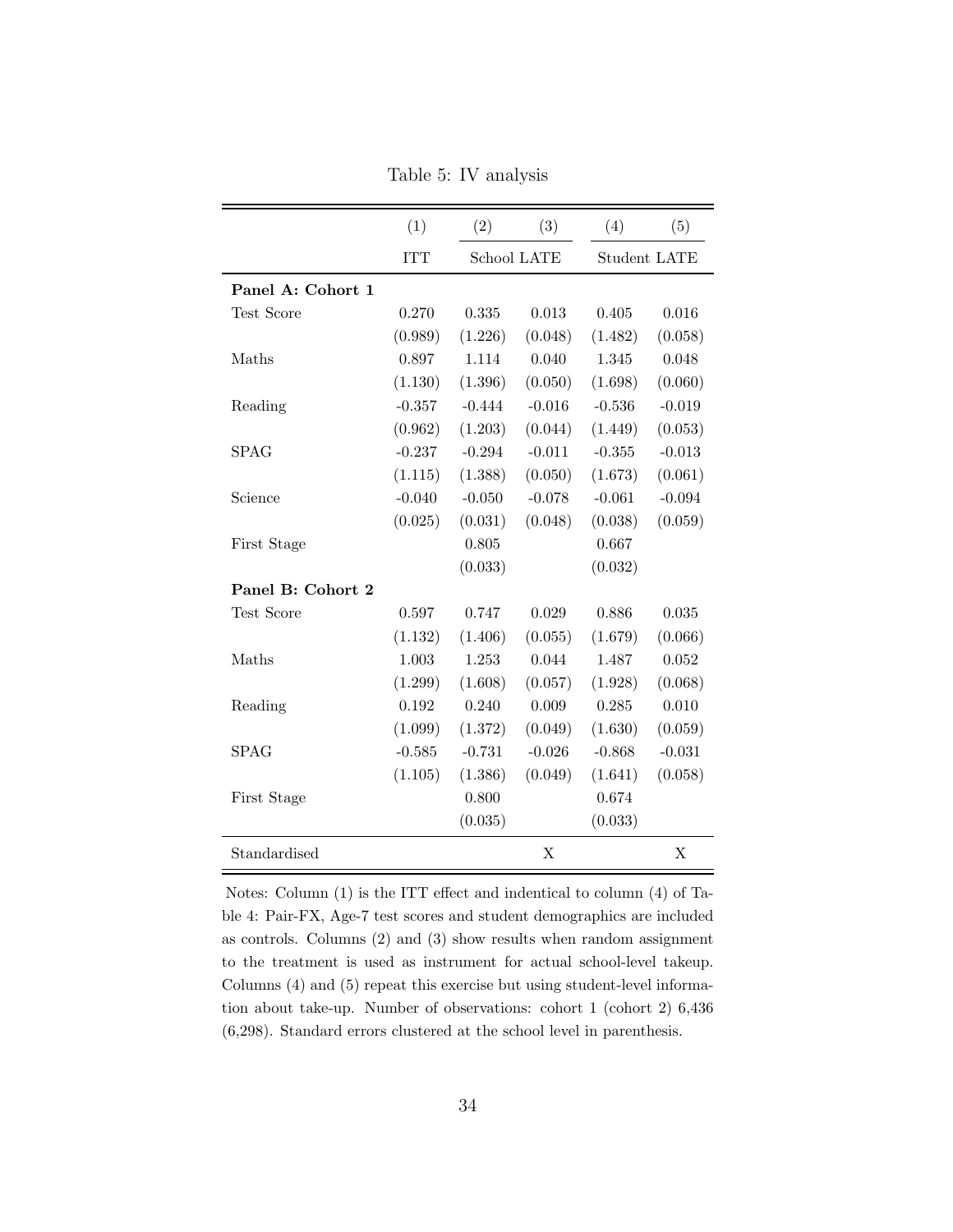|                                                                                                                                             |                 | $\widehat{\mathfrak{D}}$<br>est Scores | $\rm Maths$<br>$\odot$                                                                                 | $\bigoplus$ | $\widehat{\boldsymbol{\varpi}}$ | $\widehat{\mathfrak{S}}$<br>Reading | E                                                          | $\circledast$<br><b>SPAG</b>                    |
|---------------------------------------------------------------------------------------------------------------------------------------------|-----------------|----------------------------------------|--------------------------------------------------------------------------------------------------------|-------------|---------------------------------|-------------------------------------|------------------------------------------------------------|-------------------------------------------------|
|                                                                                                                                             | ect<br>Main Eff | Interaction                            | Main Effect                                                                                            | Interaction | Main Effect                     | Interaction                         | Main Effect                                                | Interaction                                     |
| Panel A: Cohort                                                                                                                             |                 |                                        |                                                                                                        |             |                                 |                                     |                                                            |                                                 |
| Share Free School Meals                                                                                                                     | 0.023           | $-0.015$                               | 0.046                                                                                                  | $-0.007$    | $-0.007$                        | $-0.016$                            | 0.031                                                      | $-0.064$                                        |
|                                                                                                                                             | (0.041)         | (0.043)                                | (0.043)                                                                                                | (0.045)     | (0.038)                         | (0.045)                             | (0.044)                                                    | (0.048)                                         |
| ESL                                                                                                                                         | 0.011           | $-0.014$                               | 0.025                                                                                                  | 0.035       | $-0.005$                        | $-0.063$                            | $-0.031$                                                   | $0.135\,$                                       |
|                                                                                                                                             | (0.043)         | (0.067)                                | (0.044)                                                                                                | (0.069)     | (0.038)                         | (0.068)                             | (0.044)                                                    | $\begin{array}{c} (0.080) \\ 0.164 \end{array}$ |
| Minority                                                                                                                                    | $0.015\,$       | 0.004                                  | 0.026                                                                                                  | 0.062       | $-0.000$                        | $-0.056$                            | $-0.032$                                                   |                                                 |
|                                                                                                                                             | (0.042)         | (0.095)                                | (0.043)                                                                                                | (0.063)     | (0.037)                         | (0.061)                             | (0.042)                                                    | $\left(0.071\right)$ $0.116$                    |
| Low age-7 test score                                                                                                                        | 0.013           | 0.038                                  | 0.039                                                                                                  | 0.032       | $-0.019$                        | 0.049                               | $-0.007$                                                   |                                                 |
|                                                                                                                                             | (0.043)         | (0.055)                                | (0.044)                                                                                                | (0.058)     | (0.039)                         | (0.054)                             | (0.046)                                                    | (0.057)                                         |
| Gender: male                                                                                                                                | 0.001           | 0.033                                  | 0.031                                                                                                  | 0.023       | $-0.033$                        | 0.042                               | $-0.012$                                                   | 0.051                                           |
|                                                                                                                                             | (0.043)         | (0.031)                                | (0.047)                                                                                                | (0.039)     | (0.040)                         | (0.035)                             | (0.045)                                                    | (0.034)                                         |
| Panel B: Cohort 2                                                                                                                           |                 |                                        |                                                                                                        |             |                                 |                                     |                                                            |                                                 |
| Share Free School Meals                                                                                                                     | 0.035           | $-0.013$                               | 0.051                                                                                                  | $-0.004$    | 0.017                           | $-0.018$                            | $0.003$                                                    | $-0.014$                                        |
|                                                                                                                                             | (0.048)         | (0.045)                                | (0.050)                                                                                                | (0.046)     | (0.042)                         | (0.048)                             | (0.044)                                                    | (0.047)                                         |
| ESL                                                                                                                                         | 0.012           | 0.059                                  | 0.018                                                                                                  | 0.104       | 0.009                           | 0.004                               | $-0.034$                                                   | 0.098                                           |
|                                                                                                                                             | (0.048)         | (0.074)                                | (0.049)                                                                                                | (0.080)     | (0.042)                         | (0.069)                             | (0.043)                                                    | (0.087)                                         |
| Minority                                                                                                                                    | 0.017           | 0.058                                  | 0.030                                                                                                  | 0.077       | 0.005                           | 0.033                               | $-0.025$                                                   | 0.069                                           |
|                                                                                                                                             | (0.051)         | (0.067)                                | (0.052)                                                                                                | (0.068)     | (0.045)                         | (0.069)                             | (0.045)                                                    | (0.070)                                         |
| Low age-7 test score                                                                                                                        | 0.032           | $-0.011$                               | 0.044                                                                                                  | 0.036       | 0.015                           | $-0.022$                            | $-0.007$                                                   | 0.032                                           |
|                                                                                                                                             | (0.048)         | (0.055)                                | (0.051)                                                                                                | (0.064)     | (0.041)                         | (0.052)                             | (0.045)                                                    | (0.059)                                         |
| Gender: male                                                                                                                                | 0.063           | $-0.062$                               | 0.095                                                                                                  | $-0.088$    | 0.021                           | $-0.019$                            | 0.013                                                      | $-0.031$                                        |
|                                                                                                                                             | (0.046)         | (0.036)                                | (0.049)                                                                                                | (0.040)     | 0.043                           | (0.039)                             | (0.042)                                                    | (0.035)                                         |
| Notes: This tables shows estimates                                                                                                          |                 |                                        | for main effects and interactions for age-11 outcomes in overall test scores (col 1-2) maths (col 3-4) |             |                                 |                                     |                                                            |                                                 |
| reading (col 5-6) and spelling, punctuation and grammar (col 7-8).                                                                          |                 |                                        |                                                                                                        | Columns     |                                 |                                     | 3-8 is not part of the pre-registered analysis plan of the |                                                 |
| intervention. All specfications include pair FX and age-7 test scores as controls. Estimates are standardized. Standard errors clustered at |                 |                                        |                                                                                                        |             |                                 |                                     |                                                            |                                                 |
| school level in parenthesis.                                                                                                                |                 |                                        |                                                                                                        |             |                                 |                                     |                                                            |                                                 |

Table 6: Heterogeneity Table 6: Heterogeneity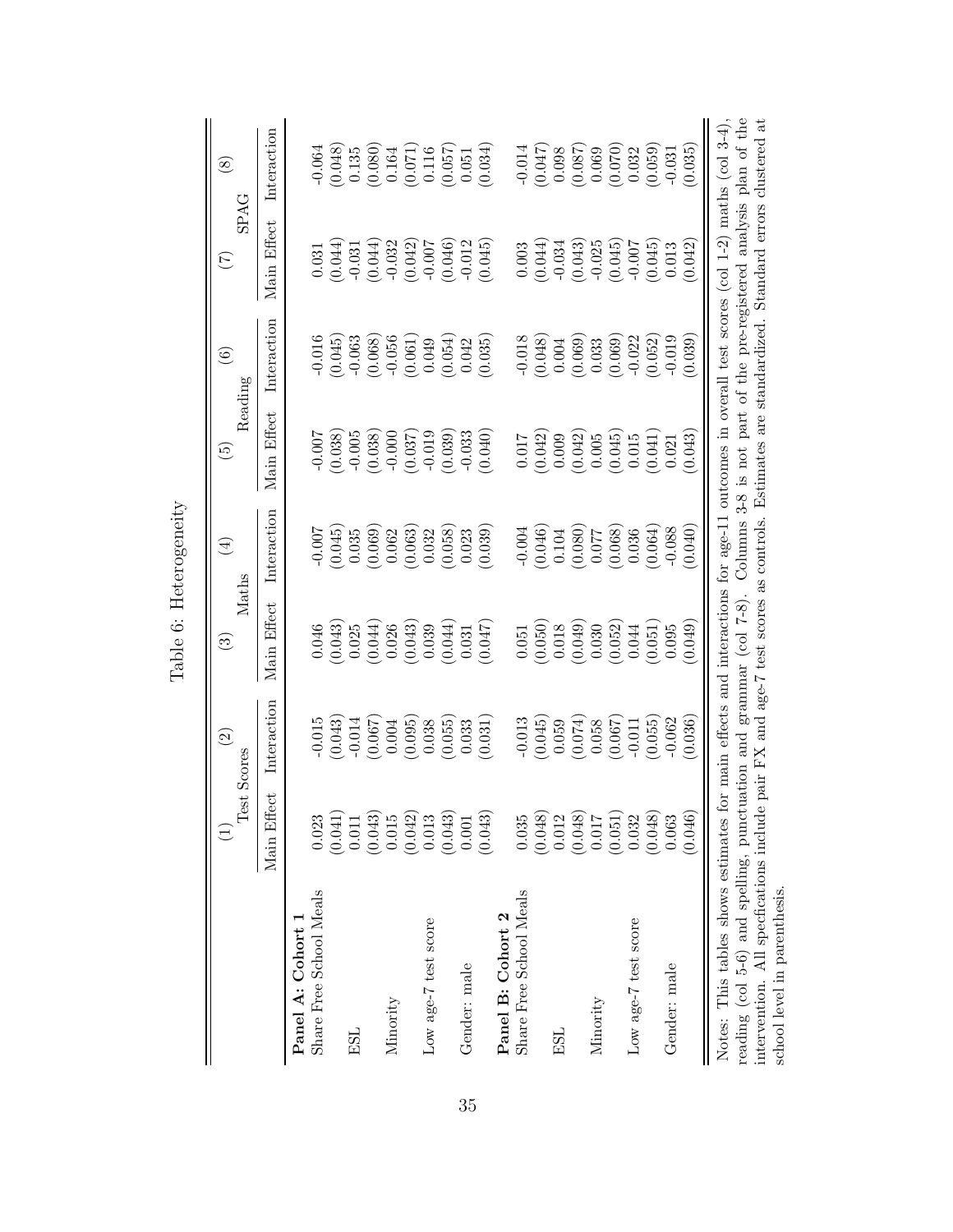# Appendix

## Appendix 1: Participating Local Authorities

- 341 Liverpool
- 342 St Helens
- 343 Sefton
- 344 Wirral
- 352 Manchester
- 353 Oldham
- 354 Rochdale
- 356 Stockport
- 357 Tameside
- 821 Luton
- 823 Central Bedfordshire
- 867 Bracknell Forest
- 873 Cambridgeshire
- 874 Peterborough, City of
- 878 Devon
- 879 Plymouth, City of
- 888 Lancashire
- 896 Cheshire West and Chester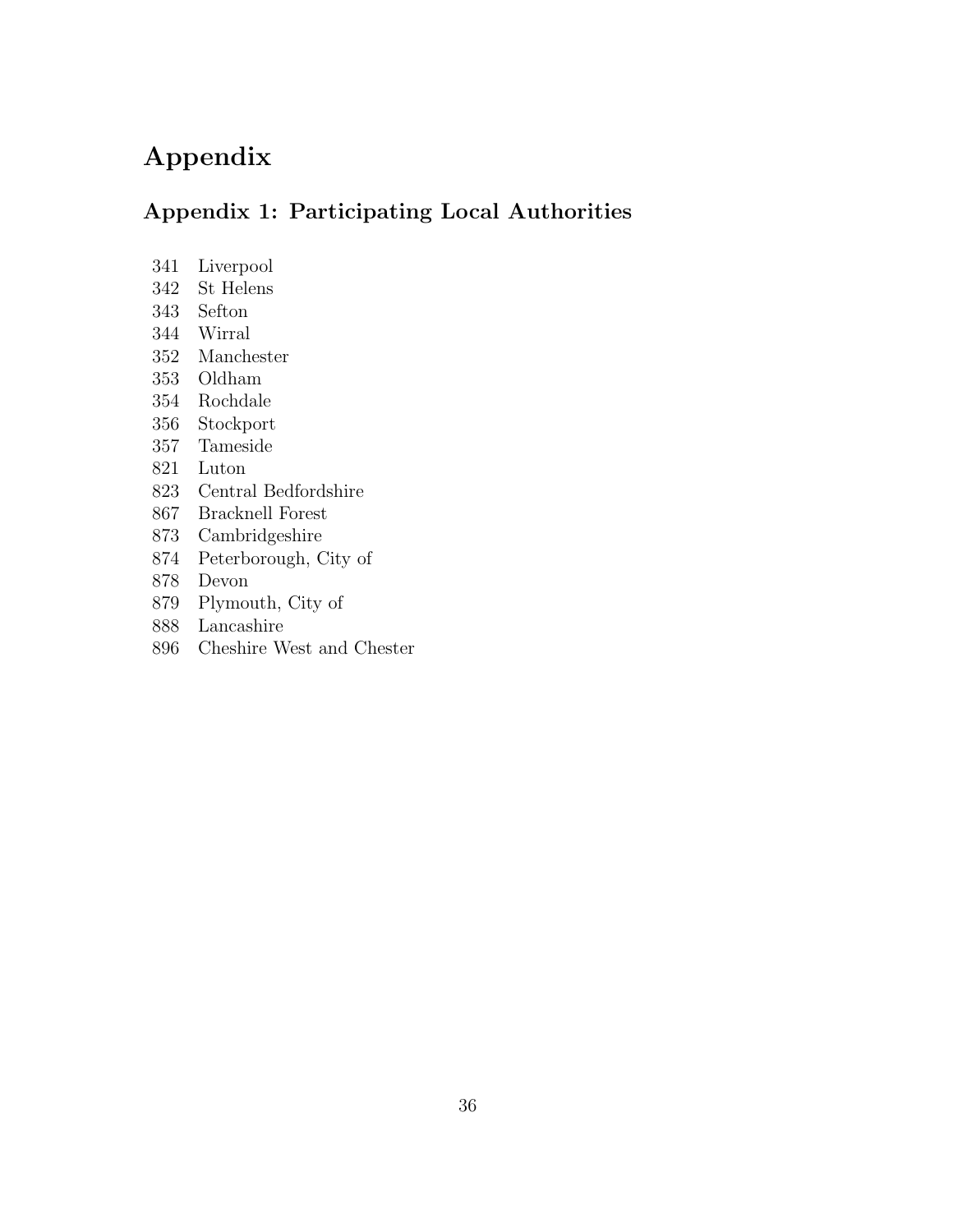## Tables and Figures

|                          | (1)      | (2)      | (3)      | (4)       | (5)       |
|--------------------------|----------|----------|----------|-----------|-----------|
|                          | Sample   | Dropout  | Stayer   | $(2)-(3)$ | $(2)-(3)$ |
| Panel A: Cohort 1        |          |          |          |           |           |
| Age-7 Test               | 15.540   | 15.455   | 15.553   | $-0.098$  | 0.560     |
|                          | [3.566]  | [3.372]  | [3.596]  | (0.309)   | (0.238)   |
| Share Free School Meals  | 0.236    | 0.261    | 0.233    | 0.029     | $-0.002$  |
|                          | [0.425]  | [0.439]  | [0.423]  | (0.031)   | (0.030)   |
| Gender: Male             | 0.503    | 0.514    | 0.502    | 0.013     | 0.019     |
|                          | [0.500]  | [0.500]  | [0.500]  | (0.017)   | (0.026)   |
| Share Special Edu. Needs | 0.138    | 0.141    | 0.137    | 0.004     | 0.004     |
|                          | [0.345]  | [0.349]  | [0.344]  | (0.022)   | (0.018)   |
| School Size              | 47.681   | 51.619   | 47.059   | 4.560     | 10.951    |
|                          | [25.941] | [22.032] | [26.453] | (6.325)   | (4.371)   |
| Panel B: Cohort 2        |          |          |          |           |           |
| Age-7 Test               | 15.935   | 15.612   | 15.988   | $-0.376$  | 0.039     |
|                          | [3.444]  | [3.384]  | [3.451]  | (0.292)   | (0.292)   |
| Share Free School Meals  | 0.233    | 0.247    | 0.231    | 0.016     | 0.023     |
|                          | [0.423]  | [0.432]  | [0.422]  | (0.028)   | (0.028)   |
| Gender: Male             | 0.507    | 0.480    | 0.511    | $-0.031$  | $-0.057$  |
|                          | [0.500]  | [0.500]  | [0.500]  | (0.020)   | (0.024)   |
| Share Special Edu. Needs | 0.134    | 0.132    | 0.134    | $-0.002$  | 0.024     |
|                          | [0.340]  | [0.338]  | [0.341]  | (0.023)   | (0.023)   |
| School Size              | 50.236   | 50.759   | 50.151   | 0.608     | 9.332     |
|                          | [31.747] | [21.904] | [33.073] | (7.375)   | (4.782)   |
| Pair FX                  |          |          |          |           | X         |

Table A.1: Analysis of School-Level Dropout

Notes: Obs. in Panel A/B: 6,436/6,298. Standard deviations of variables shown in square parenthesis in columns 1-3. Standard errors clustered at the school level shown in round parenthesis in columns 4-5.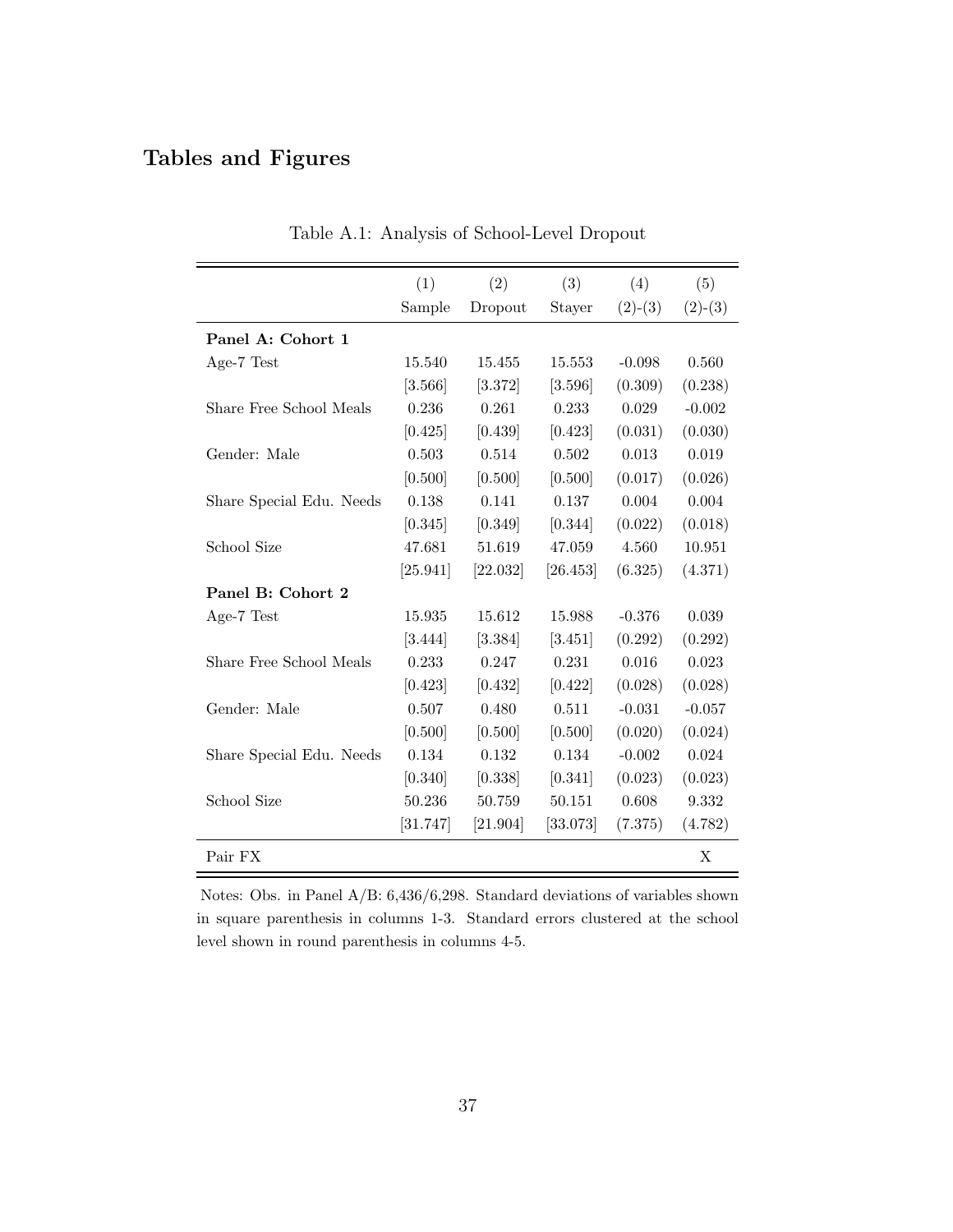|                          | (1)                   | (2)                     | (3)                | (4)       | (5)       |
|--------------------------|-----------------------|-------------------------|--------------------|-----------|-----------|
|                          | <b>Treated School</b> | <b>Treated Students</b> | Untreated Students | $(2)-(3)$ | $(2)-(3)$ |
| Panel A: Cohort 1        |                       |                         |                    |           |           |
| Age-7 Test               | 15.614                | 15.584                  | 15.668             | $-0.083$  | $-0.351$  |
|                          | [3.539]               | [3.544]                 | [3.532]            | (0.282)   | (0.247)   |
| Share Free School Meals  | 0.237                 | 0.221                   | 0.268              | $-0.047$  | $-0.049$  |
|                          | [0.425]               | [0.415]                 | [0.443]            | (0.027)   | (0.029)   |
| Gender: Male             | 0.502                 | 0.505                   | 0.496              | 0.009     | 0.085     |
|                          | [0.500]               | [0.500]                 | [0.500]            | (0.017)   | (0.035)   |
| Share Special Edu. Needs | 0.139                 | 0.130                   | 0.157              | $-0.027$  | $-0.034$  |
|                          | [0.346]               | [0.336]                 | [0.364]            | (0.019)   | (0.026)   |
| School Size              | 46.896                | 43.329                  | 53.508             | $-10.179$ | 0.002     |
|                          | [24.641]              | [23.041]                | [26.112]           | (4.793)   | (0.002)   |
| Panel B: Cohort 2        |                       |                         |                    |           |           |
| Age-7 Test               | 15.823                | 15.870                  | 15.728             | 0.142     | 0.362     |
|                          | [3.455]               | [3.385]                 | [3.593]            | (0.288)   | (0.429)   |
| Share Free School Meals  | 0.240                 | 0.235                   | 0.250              | $-0.015$  | $-0.035$  |
|                          | [0.427]               | [0.424]                 | [0.433]            | (0.030)   | (0.032)   |
| Gender: Male             | 0.504                 | 0.513                   | 0.486              | 0.027     | $-0.021$  |
|                          | [0.500]               | [0.500]                 | [0.500]            | (0.019)   | (0.025)   |
| Share Special Edu. Needs | 0.126                 | 0.127                   | 0.125              | 0.002     | 0.007     |
|                          | [0.332]               | [0.333]                 | [0.330]            | (0.022)   | (0.036)   |
| School Size              | 47.422                | 43.863                  | 54.618             | $-10.755$ | 0.000     |
|                          | [23.257]              | [20.308]                | [26.903]           | (5.586)   | (0.000)   |
| Pair FX                  |                       |                         |                    |           | X         |

Table A.2: Analysis of Individual-Level Dropout in Treated Schools

Notes: Obs. in Panel A/B: 3,153/3,176 of all students in schools that participated in the study. Standard deviations of variables shown in square parenthesis in columns 1-3. Standard errors clustered at the school level shown in round parenthesis in columns 4-5.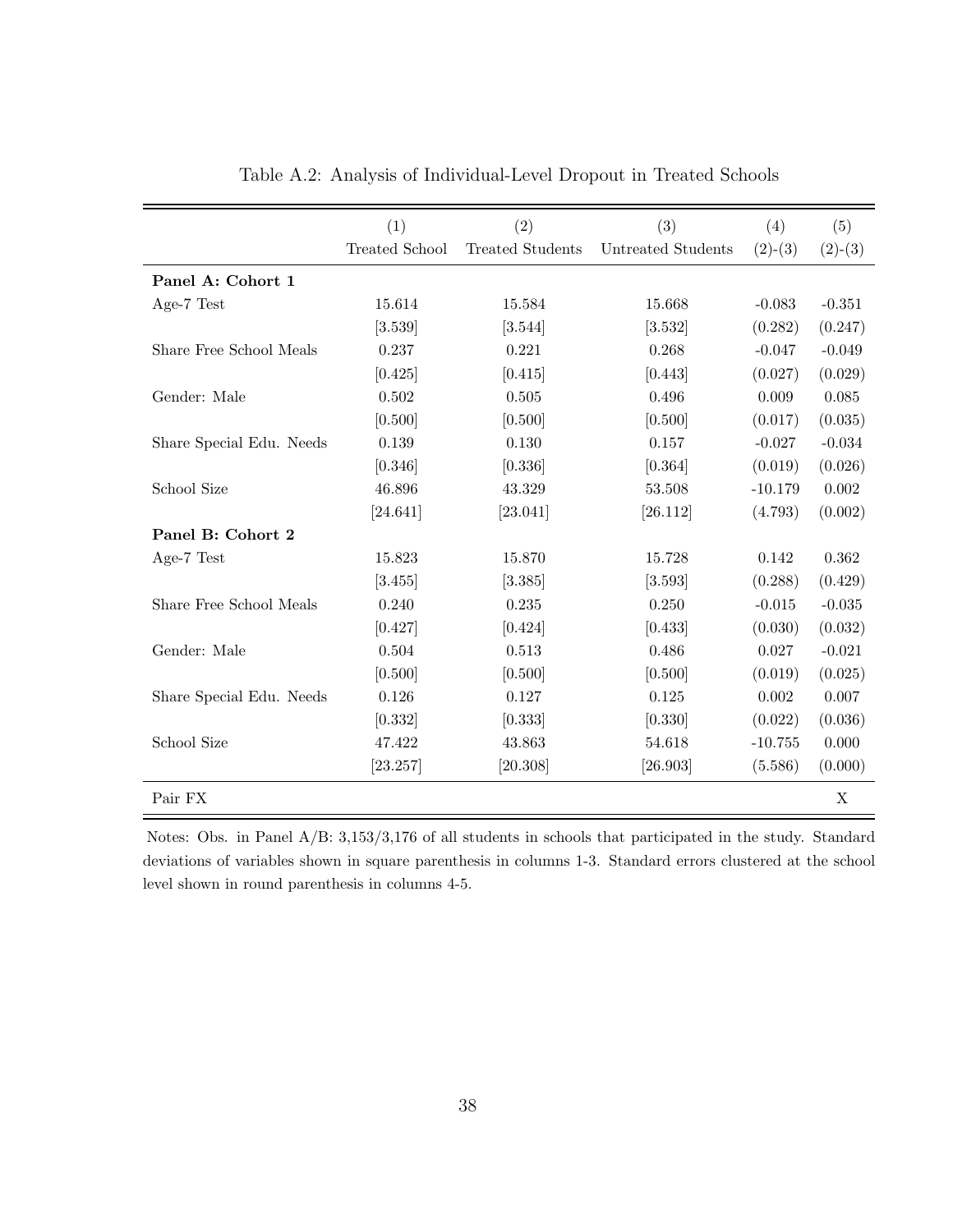|                   | (1)        | (2)      | (3)         | (4)                 | (5)      |
|-------------------|------------|----------|-------------|---------------------|----------|
|                   | <b>ITT</b> |          | School LATE | <b>Student LATE</b> |          |
| Panel A: Cohort 1 |            |          |             |                     |          |
| Test Score        | 0.444      | 0.564    | 0.022       | 0.677               | 0.027    |
|                   | (1.059)    | (1.340)  | (0.053)     | (1.612)             | (0.064)  |
| Maths             | 1.204      | 1.531    | 0.055       | 1.838               | 0.066    |
|                   | (1.225)    | (1.547)  | (0.055)     | (1.873)             | (0.067)  |
| Reading           | $-0.317$   | $-0.404$ | $-0.015$    | $-0.484$            | $-0.018$ |
|                   | (1.040)    | (1.328)  | (0.049)     | (1.593)             | (0.058)  |
| <b>SPAG</b>       | $-0.174$   | $-0.221$ | $-0.008$    | $-0.265$            | $-0.010$ |
|                   | (1.193)    | (1.519)  | (0.057)     | (1.821)             | (0.068)  |
| Science           | $-0.008$   | $-0.046$ | $-0.072$    | $-0.055$            | $-0.086$ |
|                   | (0.021)    | (0.036)  | (0.056)     | (0.043)             | (0.067)  |
| First Stage       |            | 0.786    |             | 0.655               |          |
|                   |            | (0.042)  |             | (0.038)             |          |
| Panel B: Cohort 2 |            |          |             |                     |          |
| Test Score        | 0.774      | 0.976    | 0.039       | 1.153               | 0.046    |
|                   | (1.176)    | (1.473)  | (0.058)     | (1.751)             | (0.069)  |
| Maths             | 1.322      | 1.666    | 0.059       | 1.968               | 0.070    |
|                   | (1.392)    | (1.743)  | (0.062)     | (2.078)             | (0.074)  |
| Reading           | 0.227      | 0.286    | 0.010       | 0.338               | 0.012    |
|                   | (1.121)    | (1.410)  | (0.051)     | (1.668)             | (0.061)  |
| SPAG              | $-0.788$   | $-0.993$ | $-0.037$    | $-1.173$            | $-0.044$ |
|                   | (1.448)    | (1.448)  | (0.054)     | (1.707)             | (0.064)  |
| First Stage       |            | 0.794    |             | 0.672               |          |
|                   |            | (0.042)  |             | (0.038)             |          |
| Standardised      |            |          | X           |                     | X        |

Table A.3: IV-diff-in-diff analysis

Notes: This tables shows difference-in-difference estiamtes for specification 4 in column (1) and combined DID-IV estimates at the school and student level. For both cohorts, included are all years from 2008/9 up to the start of the trial in 2012/13 as control years. Pair-FX, Age-7 test scores and student demographics are always included as controls. Standard errors clustered at the school level in parenthesis.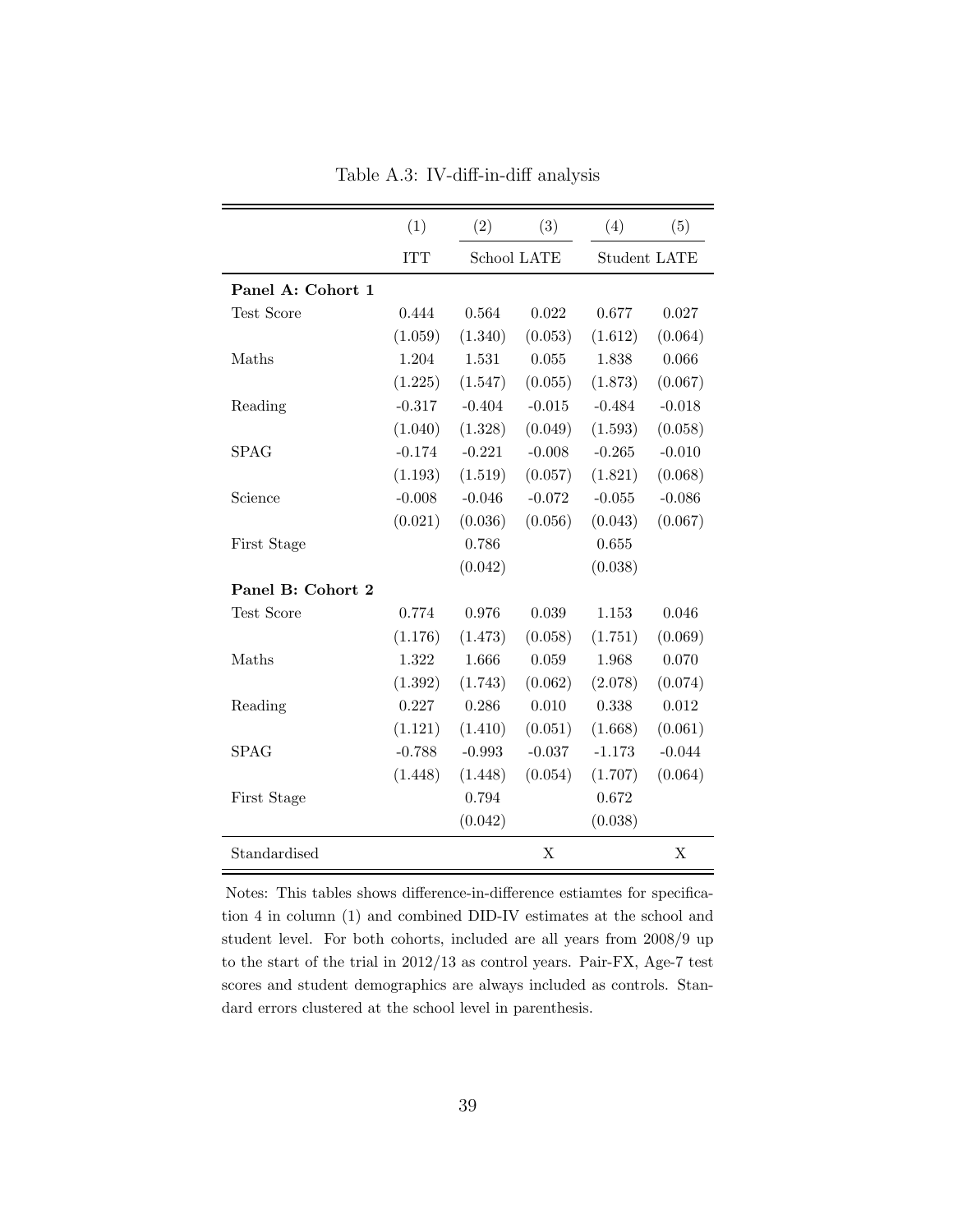|                                                                                                                                                                                                                                                                                                                                                                                                                                                                 | Test<br>$\widehat{\Xi}$     | $\widehat{\mathfrak{D}}$<br>Scores | $\widehat{\mathbb{C}}$      | $\bigoplus$<br>$\rm Maths$  | $\widetilde{\mathfrak{G}}$  | $\odot$<br>Reading          | E                           | $\circledast$<br><b>SPAG</b>                               |
|-----------------------------------------------------------------------------------------------------------------------------------------------------------------------------------------------------------------------------------------------------------------------------------------------------------------------------------------------------------------------------------------------------------------------------------------------------------------|-----------------------------|------------------------------------|-----------------------------|-----------------------------|-----------------------------|-----------------------------|-----------------------------|------------------------------------------------------------|
| Share Free School Meals<br>Cohort<br>Panel A:                                                                                                                                                                                                                                                                                                                                                                                                                   | 0.175                       | 0.007                              | 1.052                       | 0.037                       | $-0.702$                    | $-0.026$                    | $-1.212$                    | $-0.044$                                                   |
| ESL                                                                                                                                                                                                                                                                                                                                                                                                                                                             | (1.173)<br>$-0.065$         | (0.046)<br>$-0.003$                | (1.348)<br>1.659            | (0.048)<br>0.059            | (1.239)<br>$-1.789$         | (0.045)<br>$-0.065$         | (1.495)<br>3.063            | (0.054)<br>$0.111\,$                                       |
| Minority                                                                                                                                                                                                                                                                                                                                                                                                                                                        | (1.517)<br>0.479            | (0.060)<br>0.019                   | (1.768)<br>2.452            | (0.063)<br>0.087            | $(1.708)$<br>$-1.495$       | (0.062)<br>$-0.054$         | (2.061)<br>3.738            | (0.075)<br>0.135                                           |
| Low age-7 test score                                                                                                                                                                                                                                                                                                                                                                                                                                            | (1.469)<br>(1.360)<br>1.252 | (0.054)<br>(0.058)<br>0.049        | (1.692)<br>(1.505)<br>1.921 | (0.054)<br>(0.060)<br>0.068 | (1.470)<br>(1.658)<br>0.584 | (0.053)<br>(0.060)<br>0.021 | (1.943)<br>(1.539)<br>2.684 | (0.070)<br>760.0                                           |
| Gender: male                                                                                                                                                                                                                                                                                                                                                                                                                                                    | (1.048)<br>0.844            | (0.041)<br>0.033                   | (1.225)<br>1.498            | (0.044)<br>0.053            | (1.057)<br>0.190            | (0.038)<br>0.007            | (1.247)<br>0.917            | $\left(0.056\right)$ $\left(0.033\right)$<br>(0.045)       |
| Share Free School Meals<br>Cohort<br>Panel B:                                                                                                                                                                                                                                                                                                                                                                                                                   | 0.561                       | 0.022                              | 1.175                       | 0.041                       | $-0.053$                    | $-0.002$                    | $-0.383$                    | $-0.014$                                                   |
| ESL                                                                                                                                                                                                                                                                                                                                                                                                                                                             | (1.299)<br>1.788            | (0.051)<br>0.070                   | (1.473)<br>3.207            | (0.052)<br>0.113            | (1.403)<br>0.369            | (0.051)<br>0.013            | $\left( 1.514\right)$ 1.585 | (0.053)<br>0.056                                           |
| Minority                                                                                                                                                                                                                                                                                                                                                                                                                                                        | (1.806)<br>(1.517)<br>1.845 | (0.060)<br>(0.071)<br>0.073        | (2.174)<br>(1.746)<br>2.721 | (0.062)<br>(0.077)<br>0.096 | (1.818)<br>(1.658)<br>0.969 | (0.060)<br>(0.066)<br>0.035 | (2.223)<br>(1.748)<br>1.053 | (0.079)<br>0.037                                           |
| Low age-7 test score                                                                                                                                                                                                                                                                                                                                                                                                                                            | (1.447)<br>0.465            | (0.057)<br>0.018                   | (1.712)<br>1.611            | (0.060)<br>0.057            | (1.526)<br>$-0.681$         | $-0.025$<br>(0.055)         | (1.596)<br>0.172            | (0.056)<br>$\begin{array}{c} (0.062) \\ 0.006 \end{array}$ |
| Gender: male                                                                                                                                                                                                                                                                                                                                                                                                                                                    | (1.281)<br>$-0.007$         | (0.050)<br>$-0.000$                | (1.472)<br>0.038            | (0.052)<br>0.001            | $-0.052$<br>(1.267)         | (0.046)<br>$-0.002$         | (1.320)<br>$-0.523$         | (0.047)<br>$-0.018$                                        |
| Standardised                                                                                                                                                                                                                                                                                                                                                                                                                                                    |                             | $\times$                           |                             | $\mathsf{X}$                |                             | X                           |                             | $\times$                                                   |
| teristic) for age-11 outcomes in test scores, maths, reading and SPAG scores in columns 1 to 8. Results<br>Notes: This tables shows estimates for total effects (main effect and interaction with respect to charac-<br>presented in columns 3 to 8 were not part of the pre-registered analysis plan of the intervention. All<br>specfications include pair FX and age-7 test scores as controls. Standard errors clustered at school level<br>in parenthesis. |                             |                                    |                             |                             |                             |                             |                             |                                                            |

Table A.4: Heterogeneity, total effects by subgroup Table A.4: Heterogeneity, total effects by subgroup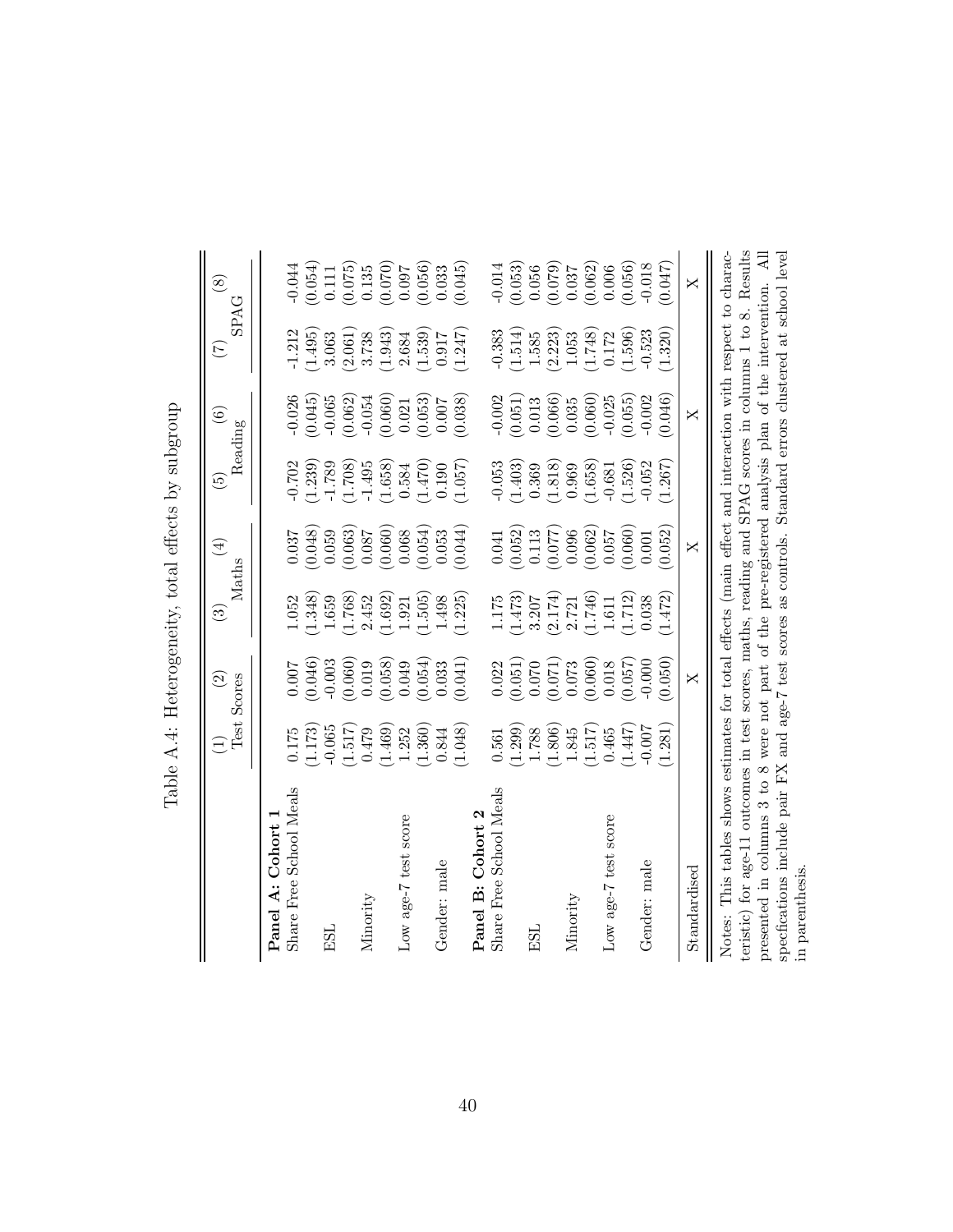

Figure A.1: Power calculations, pre-trial

Notes: Blue line indicates power with effect size of 0.2 s.d., red line effect size of 0.1 s.d.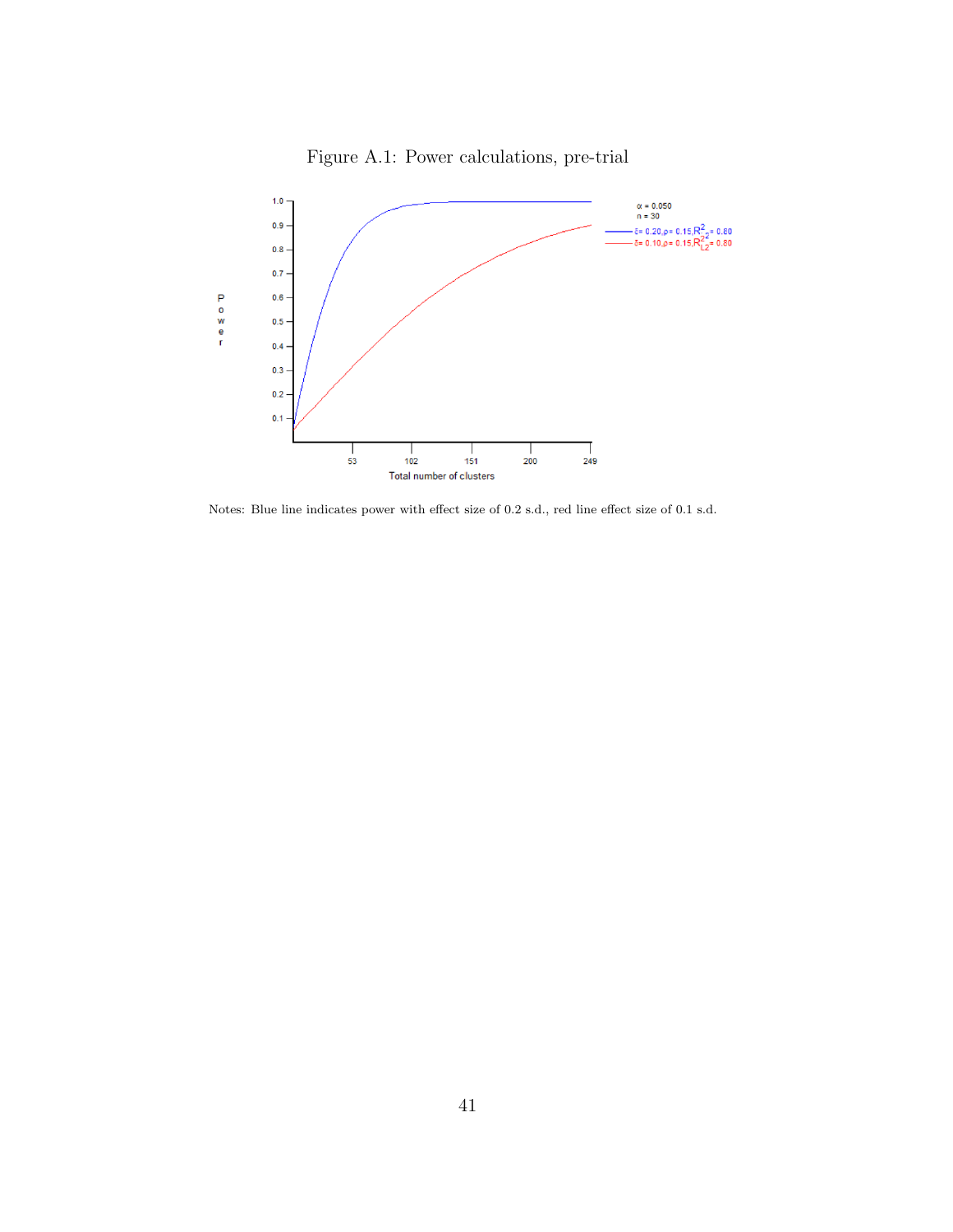